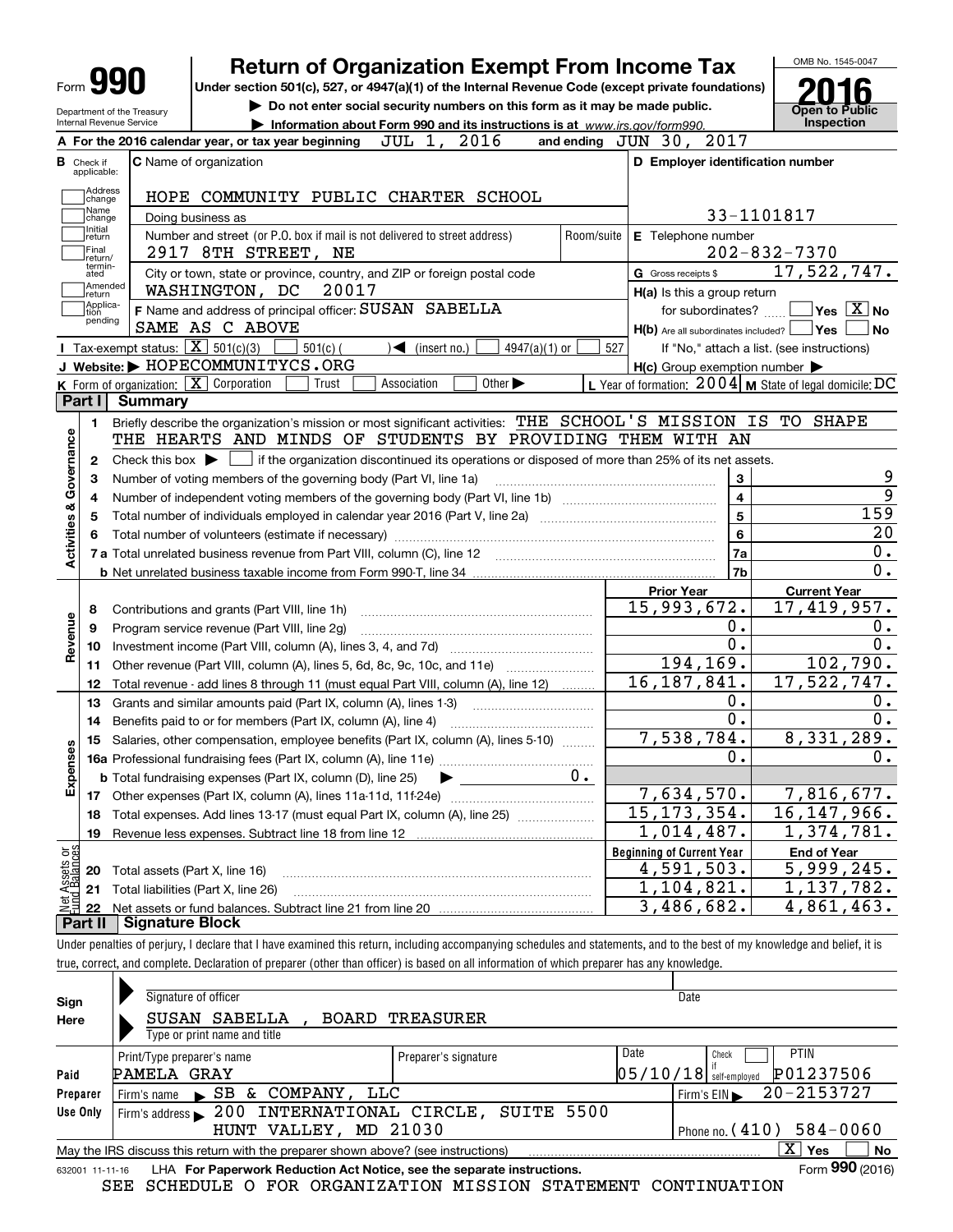|              | 33-1101817<br>HOPE COMMUNITY PUBLIC CHARTER SCHOOL<br>$Page$ <sup>2</sup><br>Form 990 (2016)<br><b>Part III Statement of Program Service Accomplishments</b>            |
|--------------|-------------------------------------------------------------------------------------------------------------------------------------------------------------------------|
|              | $\overline{\mathbf{x}}$                                                                                                                                                 |
| 1.           | Briefly describe the organization's mission:                                                                                                                            |
|              | THIS CHARTER SCHOOL IS ORGANIZED EXCLUSIVELY FOR EDUCATIONAL PURPOSES                                                                                                   |
|              | AND IS AUTHORIZED BY THE DISTRICT OF COLUMBIA PUBLIC CHARTER SCHOOL                                                                                                     |
|              | BOARD. THE SCHOOL PROVIDES TUITION-FREE EDUCATION FOR PRE-KINDERGARTEN                                                                                                  |
|              | THROUGH EIGHTH GRADE STUDENTS. THE SCHOOL'S MISSION IS TO SHAPE THE                                                                                                     |
| $\mathbf{2}$ | Did the organization undertake any significant program services during the year which were not listed on the                                                            |
|              | $\sqrt{}$ Yes $\sqrt{X}$ No<br>prior Form 990 or 990-EZ?                                                                                                                |
|              | If "Yes," describe these new services on Schedule O.                                                                                                                    |
| 3            | $\overline{\mathsf{Yes} \mathrel{\overline{X}}$ No<br>Did the organization cease conducting, or make significant changes in how it conducts, any program services?      |
|              | If "Yes," describe these changes on Schedule O.                                                                                                                         |
| 4            | Describe the organization's program service accomplishments for each of its three largest program services, as measured by expenses.                                    |
|              | Section 501(c)(3) and 501(c)(4) organizations are required to report the amount of grants and allocations to others, the total expenses, and                            |
|              | revenue, if any, for each program service reported.                                                                                                                     |
| 4a           | 13, 202, 053. including grants of \$<br>) (Expenses \$<br>) (Revenue \$<br>(Code:                                                                                       |
|              | THE CHARTER SCHOOL PROVIDES STUDENTS WITH AN INTEGRATED EDUCATIONAL                                                                                                     |
|              | APPROACH THAT PLACES A HEAVY EMPHASIS ON THE ARTS, MUSIC, AND                                                                                                           |
|              | IN ADDITION TO THE CORE SUBJECTS THAT ARE TRADITIONALLY<br>LITERATURE,                                                                                                  |
|              | COVERED. THE SCHOOL WORKS TO NURTURE THE CHARACTER OF EACH STUDENT                                                                                                      |
|              | THROUGH A STAFF THAT TEACHES AND MODELS EXCELLENCE AND THE                                                                                                              |
|              | ESTABLISHMENT OF CHARACTER-FORMING RITUALS AND TRADITIONS. THE STUDENTS                                                                                                 |
|              | ARE TAUGHT THE IMPORTANCE OF COMMUNITY BY WORKING ALONGSIDE                                                                                                             |
|              | PARENTS/GUARDIANS AND COMMUNITY MEMBERS IN PURSUIT OF OUR MISSION. THE                                                                                                  |
|              | FORMATION OF A STRONG COMMUNITY BEGINS WITH THE WAY WE STRUCTURE THE                                                                                                    |
|              | SCHOOL INTO SMALLER COMMUNITIES. IN ADDITION TO PRE-KINDERGARTEN FOR<br>AGES THREE AND FOUR, THE SCHOOL HAS A PRIMARY ACADEMY (PK-2),                                   |
|              | INTERMEDIATE ACADEMY (3-5), AND PREP ACADEMY (6-8). THESE SMALLER                                                                                                       |
|              | $\left(\text{Code:}\begin{array}{c}\text{Code:}\end{array}\right)$ $\left(\text{Expenses $}\begin{array}{c}\text{Expenses}\end{array}\right)$<br>including grants of \$ |
|              |                                                                                                                                                                         |
|              |                                                                                                                                                                         |
|              |                                                                                                                                                                         |
|              |                                                                                                                                                                         |
|              |                                                                                                                                                                         |
|              |                                                                                                                                                                         |
|              |                                                                                                                                                                         |
|              |                                                                                                                                                                         |
| 4c           | (Code: ) (Expenses \$<br>) (Revenue \$<br>including grants of \$                                                                                                        |
|              |                                                                                                                                                                         |
|              |                                                                                                                                                                         |
|              |                                                                                                                                                                         |
|              |                                                                                                                                                                         |
|              |                                                                                                                                                                         |
|              |                                                                                                                                                                         |
|              |                                                                                                                                                                         |
|              |                                                                                                                                                                         |
|              |                                                                                                                                                                         |
|              |                                                                                                                                                                         |
| 4d           | Other program services (Describe in Schedule O.)                                                                                                                        |
|              | (Revenue \$<br>(Expenses \$<br>including grants of \$                                                                                                                   |
| 4е           | 13, 202, 053.<br>Total program service expenses                                                                                                                         |
|              | Form 990 (2016)                                                                                                                                                         |
|              | SEE SCHEDULE O FOR CONTINUATION(S)<br>632002 11-11-16                                                                                                                   |
|              | 2                                                                                                                                                                       |
|              | 14590510 138138 IMA001.1<br>2016.05070 HOPE COMMUNITY PUBLIC CHA IMA001.1                                                                                               |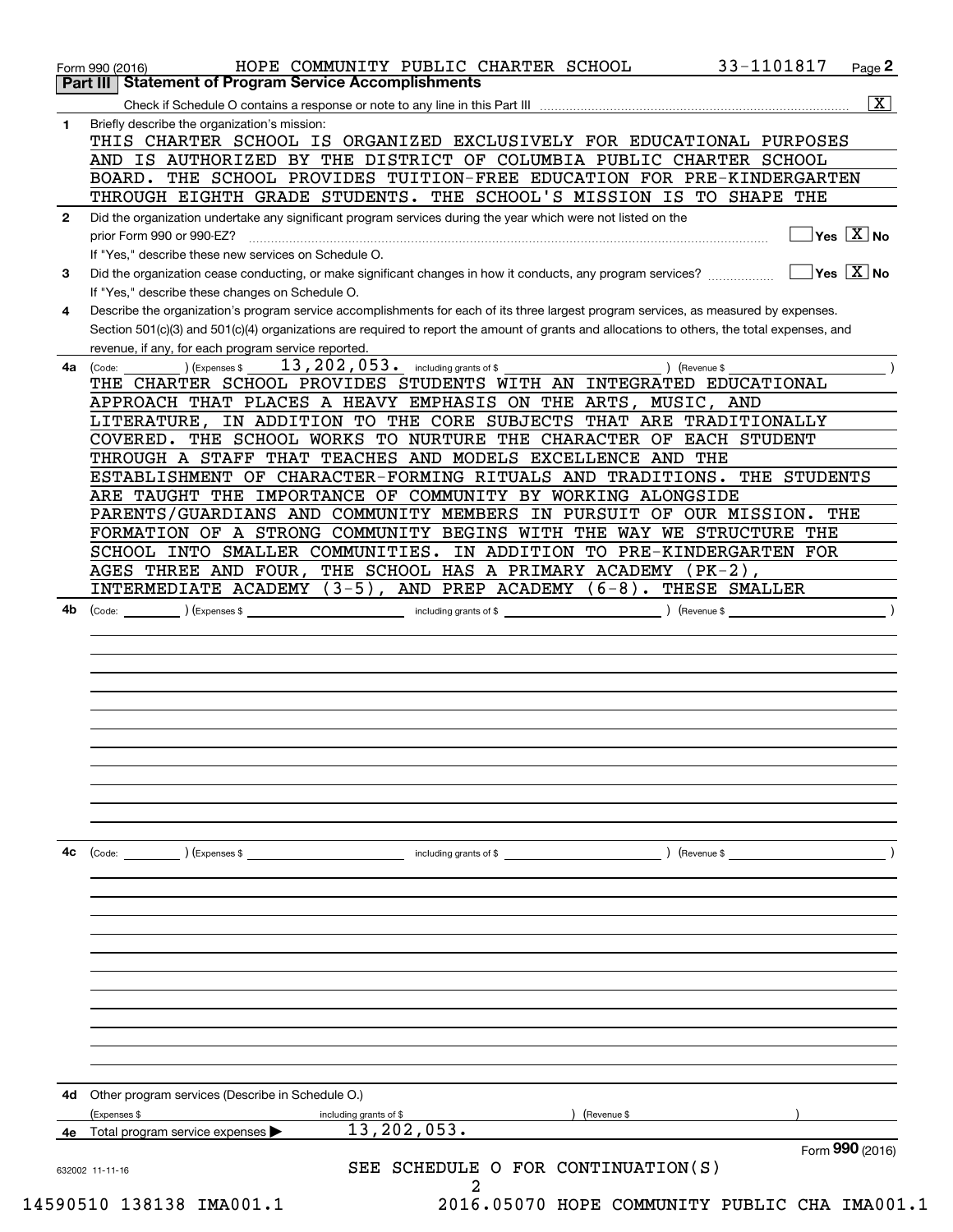|  | Form 990 (2016) |
|--|-----------------|

|     |                                                                                                                                  |                 | Yes |                              |
|-----|----------------------------------------------------------------------------------------------------------------------------------|-----------------|-----|------------------------------|
| 1.  | Is the organization described in section $501(c)(3)$ or $4947(a)(1)$ (other than a private foundation)?                          |                 |     | No                           |
|     |                                                                                                                                  | 1               | x   |                              |
| 2   |                                                                                                                                  | $\mathbf{2}$    |     | X                            |
| 3   | Did the organization engage in direct or indirect political campaign activities on behalf of or in opposition to candidates for  |                 |     |                              |
|     |                                                                                                                                  | 3               |     | X.                           |
| 4   | Section 501(c)(3) organizations. Did the organization engage in lobbying activities, or have a section 501(h) election in effect |                 |     |                              |
|     |                                                                                                                                  | 4               |     | X.                           |
| 5   | Is the organization a section 501(c)(4), 501(c)(5), or 501(c)(6) organization that receives membership dues, assessments, or     |                 |     |                              |
|     |                                                                                                                                  | 5               |     | X.                           |
| 6   | Did the organization maintain any donor advised funds or any similar funds or accounts for which donors have the right to        |                 |     |                              |
|     | provide advice on the distribution or investment of amounts in such funds or accounts? If "Yes," complete Schedule D, Part I     | 6               |     | X.                           |
|     |                                                                                                                                  |                 |     |                              |
| 7.  | Did the organization receive or hold a conservation easement, including easements to preserve open space,                        | $\overline{7}$  |     | X.                           |
|     |                                                                                                                                  |                 |     |                              |
| 8   | Did the organization maintain collections of works of art, historical treasures, or other similar assets? If "Yes," complete     | 8               |     | x                            |
|     |                                                                                                                                  |                 |     |                              |
| 9   | Did the organization report an amount in Part X, line 21, for escrow or custodial account liability, serve as a custodian for    |                 |     |                              |
|     | amounts not listed in Part X; or provide credit counseling, debt management, credit repair, or debt negotiation services?        |                 |     | X.                           |
|     | If "Yes," complete Schedule D, Part IV                                                                                           | 9               |     |                              |
| 10  | Did the organization, directly or through a related organization, hold assets in temporarily restricted endowments, permanent    |                 |     | x.                           |
|     |                                                                                                                                  | 10              |     |                              |
| 11  | If the organization's answer to any of the following questions is "Yes," then complete Schedule D, Parts VI, VII, VIII, IX, or X |                 |     |                              |
|     | as applicable.                                                                                                                   |                 |     |                              |
|     | a Did the organization report an amount for land, buildings, and equipment in Part X, line 10? If "Yes," complete Schedule D,    |                 | x   |                              |
|     |                                                                                                                                  | 11a             |     |                              |
|     | b Did the organization report an amount for investments - other securities in Part X, line 12 that is 5% or more of its total    |                 |     |                              |
|     |                                                                                                                                  | 11b             |     | x                            |
|     | c Did the organization report an amount for investments - program related in Part X, line 13 that is 5% or more of its total     |                 |     |                              |
|     |                                                                                                                                  | 11c             |     | X.                           |
|     | d Did the organization report an amount for other assets in Part X, line 15 that is 5% or more of its total assets reported in   |                 |     |                              |
|     | Part X, line 16? If "Yes," complete Schedule D, Part IX                                                                          | 11d             |     | x<br>$\overline{\mathbf{x}}$ |
|     |                                                                                                                                  | <b>11e</b>      |     |                              |
| f   | Did the organization's separate or consolidated financial statements for the tax year include a footnote that addresses          |                 |     |                              |
|     | the organization's liability for uncertain tax positions under FIN 48 (ASC 740)? If "Yes," complete Schedule D, Part X           | 11f             | X   |                              |
|     | 12a Did the organization obtain separate, independent audited financial statements for the tax year? If "Yes," complete          |                 |     |                              |
|     | Schedule D, Parts XI and XII                                                                                                     | 12a             | X   |                              |
|     | <b>b</b> Was the organization included in consolidated, independent audited financial statements for the tax year?               |                 |     |                              |
|     | If "Yes," and if the organization answered "No" to line 12a, then completing Schedule D, Parts XI and XII is optional            | 12 <sub>b</sub> | X   | х                            |
| 13  |                                                                                                                                  | 13              |     | X                            |
| 14a | Did the organization maintain an office, employees, or agents outside of the United States?                                      | 14a             |     |                              |
| b   | Did the organization have aggregate revenues or expenses of more than \$10,000 from grantmaking, fundraising, business,          |                 |     |                              |
|     | investment, and program service activities outside the United States, or aggregate foreign investments valued at \$100,000       |                 |     | x                            |
|     |                                                                                                                                  | 14b             |     |                              |
| 15  | Did the organization report on Part IX, column (A), line 3, more than \$5,000 of grants or other assistance to or for any        |                 |     | x                            |
|     |                                                                                                                                  | 15              |     |                              |
| 16  | Did the organization report on Part IX, column (A), line 3, more than \$5,000 of aggregate grants or other assistance to         |                 |     | x                            |
|     |                                                                                                                                  | 16              |     |                              |
| 17  | Did the organization report a total of more than \$15,000 of expenses for professional fundraising services on Part IX,          |                 |     |                              |
|     |                                                                                                                                  | 17              |     | X.                           |
| 18  | Did the organization report more than \$15,000 total of fundraising event gross income and contributions on Part VIII, lines     |                 |     |                              |
|     |                                                                                                                                  | 18              |     | X.                           |
| 19  | Did the organization report more than \$15,000 of gross income from gaming activities on Part VIII, line 9a? If "Yes."           |                 |     | x                            |
|     |                                                                                                                                  | 19              |     |                              |

Form (2016) **990**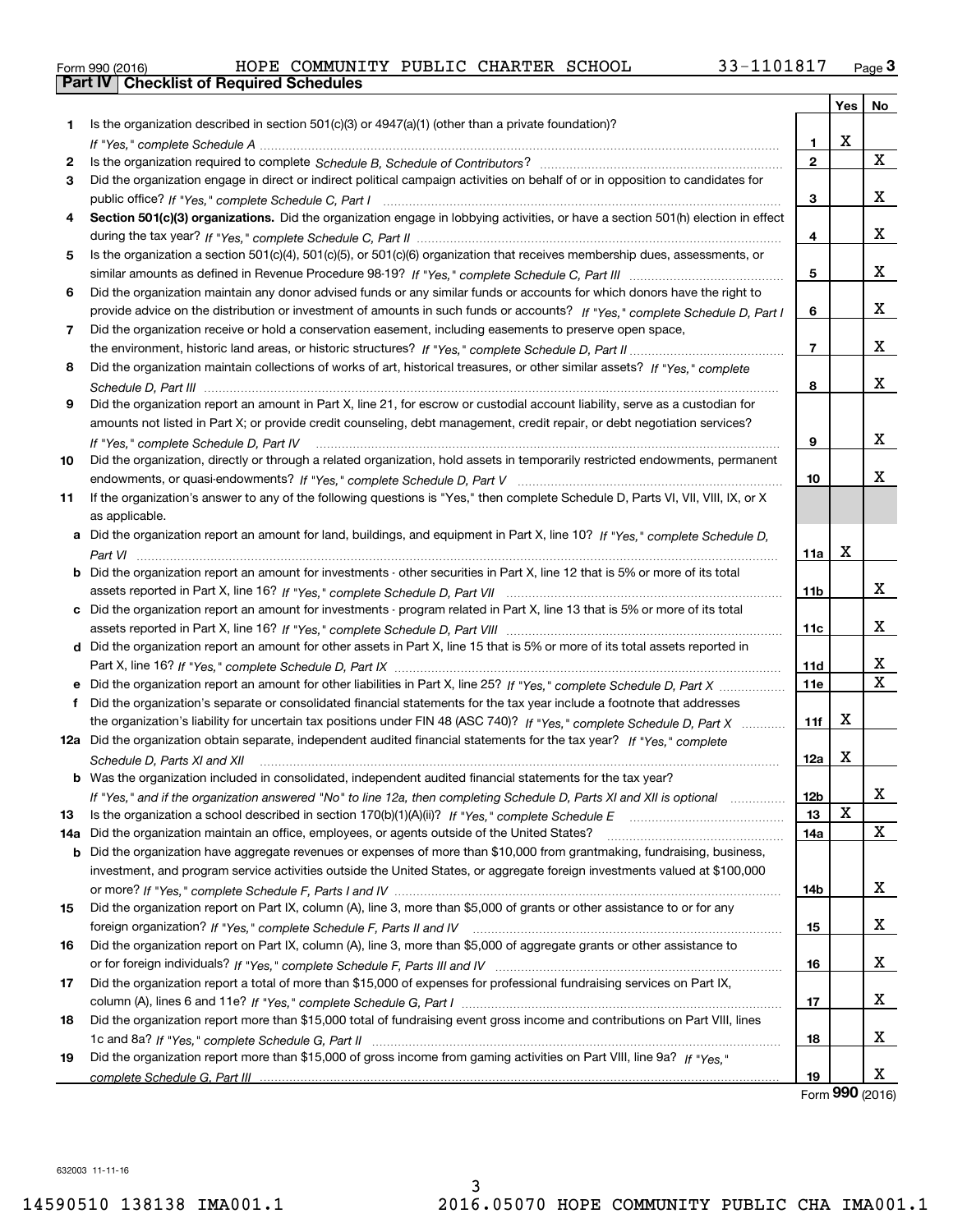| Form 990 (2016) |                                                       | HOPE COMMUNITY PUBLIC CHARTER SCHOOL |  | 33-1101817 | Page 4 |
|-----------------|-------------------------------------------------------|--------------------------------------|--|------------|--------|
|                 | Part IV   Checklist of Required Schedules (continued) |                                      |  |            |        |

| Yes<br>No<br>x<br>20a<br>20a Did the organization operate one or more hospital facilities? If "Yes," complete Schedule H<br>20 <sub>b</sub><br><b>b</b> If "Yes" to line 20a, did the organization attach a copy of its audited financial statements to this return?<br>Did the organization report more than \$5,000 of grants or other assistance to any domestic organization or<br>21<br>x<br>21<br>Did the organization report more than \$5,000 of grants or other assistance to or for domestic individuals on<br>22<br>x<br>22<br>Did the organization answer "Yes" to Part VII, Section A, line 3, 4, or 5 about compensation of the organization's current<br>23<br>and former officers, directors, trustees, key employees, and highest compensated employees? If "Yes," complete<br>x<br>23<br>24a Did the organization have a tax-exempt bond issue with an outstanding principal amount of more than \$100,000 as of the<br>last day of the year, that was issued after December 31, 2002? If "Yes," answer lines 24b through 24d and complete<br>x<br>24a<br>Schedule K. If "No", go to line 25a<br>24 <sub>b</sub><br><b>b</b> Did the organization invest any proceeds of tax-exempt bonds beyond a temporary period exception?<br>c Did the organization maintain an escrow account other than a refunding escrow at any time during the year to defease<br>24c<br>24d<br>25a Section 501(c)(3), 501(c)(4), and 501(c)(29) organizations. Did the organization engage in an excess benefit<br>x<br>25a<br><b>b</b> Is the organization aware that it engaged in an excess benefit transaction with a disqualified person in a prior year, and<br>that the transaction has not been reported on any of the organization's prior Forms 990 or 990-EZ? If "Yes," complete<br>x<br>25b<br>Schedule L. Part I<br>Did the organization report any amount on Part X, line 5, 6, or 22 for receivables from or payables to any current or<br>26<br>former officers, directors, trustees, key employees, highest compensated employees, or disqualified persons? If "Yes "<br>х<br>26<br>Did the organization provide a grant or other assistance to an officer, director, trustee, key employee, substantial<br>27<br>contributor or employee thereof, a grant selection committee member, or to a 35% controlled entity or family member<br>x<br>27<br>28<br>Was the organization a party to a business transaction with one of the following parties (see Schedule L, Part IV<br>instructions for applicable filing thresholds, conditions, and exceptions):<br>х<br>a A current or former officer, director, trustee, or key employee? If "Yes," complete Schedule L, Part IV<br>28a<br>х<br>28 <sub>b</sub><br>b A family member of a current or former officer, director, trustee, or key employee? If "Yes," complete Schedule L, Part IV<br>c An entity of which a current or former officer, director, trustee, or key employee (or a family member thereof) was an officer,<br>х<br>28c<br>X<br>29<br>29<br>Did the organization receive contributions of art, historical treasures, or other similar assets, or qualified conservation<br>30<br>х<br>30<br>31<br>Did the organization liquidate, terminate, or dissolve and cease operations?<br>x<br>31<br>Did the organization sell, exchange, dispose of, or transfer more than 25% of its net assets? If "Yes," complete<br>32<br>x<br>32<br>Did the organization own 100% of an entity disregarded as separate from the organization under Regulations<br>33<br>х<br>33<br>34<br>Was the organization related to any tax-exempt or taxable entity? If "Yes," complete Schedule R, Part II, III, or IV, and<br>х<br>34<br>х<br>35a Did the organization have a controlled entity within the meaning of section 512(b)(13)?<br><b>35a</b><br>b If "Yes" to line 35a, did the organization receive any payment from or engage in any transaction with a controlled entity<br>35b<br>Section 501(c)(3) organizations. Did the organization make any transfers to an exempt non-charitable related organization?<br>36<br>x<br>36<br>Did the organization conduct more than 5% of its activities through an entity that is not a related organization<br>37<br>x<br>37<br>Did the organization complete Schedule O and provide explanations in Schedule O for Part VI, lines 11b and 19?<br>38<br>х<br>38 | Pall IV  <br>Crieckist of Required Scriedules (continued) |  |  |
|-------------------------------------------------------------------------------------------------------------------------------------------------------------------------------------------------------------------------------------------------------------------------------------------------------------------------------------------------------------------------------------------------------------------------------------------------------------------------------------------------------------------------------------------------------------------------------------------------------------------------------------------------------------------------------------------------------------------------------------------------------------------------------------------------------------------------------------------------------------------------------------------------------------------------------------------------------------------------------------------------------------------------------------------------------------------------------------------------------------------------------------------------------------------------------------------------------------------------------------------------------------------------------------------------------------------------------------------------------------------------------------------------------------------------------------------------------------------------------------------------------------------------------------------------------------------------------------------------------------------------------------------------------------------------------------------------------------------------------------------------------------------------------------------------------------------------------------------------------------------------------------------------------------------------------------------------------------------------------------------------------------------------------------------------------------------------------------------------------------------------------------------------------------------------------------------------------------------------------------------------------------------------------------------------------------------------------------------------------------------------------------------------------------------------------------------------------------------------------------------------------------------------------------------------------------------------------------------------------------------------------------------------------------------------------------------------------------------------------------------------------------------------------------------------------------------------------------------------------------------------------------------------------------------------------------------------------------------------------------------------------------------------------------------------------------------------------------------------------------------------------------------------------------------------------------------------------------------------------------------------------------------------------------------------------------------------------------------------------------------------------------------------------------------------------------------------------------------------------------------------------------------------------------------------------------------------------------------------------------------------------------------------------------------------------------------------------------------------------------------------------------------------------------------------------------------------------------------------------------------------------------------------------------------------------------------------------------------------------------------------------------------------------------------------------------------------------------------------------------------------------------------------------------------------------------------------------------------------------------------------------------------------------------------------------------------------------------------------------------------------------|-----------------------------------------------------------|--|--|
|                                                                                                                                                                                                                                                                                                                                                                                                                                                                                                                                                                                                                                                                                                                                                                                                                                                                                                                                                                                                                                                                                                                                                                                                                                                                                                                                                                                                                                                                                                                                                                                                                                                                                                                                                                                                                                                                                                                                                                                                                                                                                                                                                                                                                                                                                                                                                                                                                                                                                                                                                                                                                                                                                                                                                                                                                                                                                                                                                                                                                                                                                                                                                                                                                                                                                                                                                                                                                                                                                                                                                                                                                                                                                                                                                                                                                                                                                                                                                                                                                                                                                                                                                                                                                                                                                                                                                                               |                                                           |  |  |
|                                                                                                                                                                                                                                                                                                                                                                                                                                                                                                                                                                                                                                                                                                                                                                                                                                                                                                                                                                                                                                                                                                                                                                                                                                                                                                                                                                                                                                                                                                                                                                                                                                                                                                                                                                                                                                                                                                                                                                                                                                                                                                                                                                                                                                                                                                                                                                                                                                                                                                                                                                                                                                                                                                                                                                                                                                                                                                                                                                                                                                                                                                                                                                                                                                                                                                                                                                                                                                                                                                                                                                                                                                                                                                                                                                                                                                                                                                                                                                                                                                                                                                                                                                                                                                                                                                                                                                               |                                                           |  |  |
|                                                                                                                                                                                                                                                                                                                                                                                                                                                                                                                                                                                                                                                                                                                                                                                                                                                                                                                                                                                                                                                                                                                                                                                                                                                                                                                                                                                                                                                                                                                                                                                                                                                                                                                                                                                                                                                                                                                                                                                                                                                                                                                                                                                                                                                                                                                                                                                                                                                                                                                                                                                                                                                                                                                                                                                                                                                                                                                                                                                                                                                                                                                                                                                                                                                                                                                                                                                                                                                                                                                                                                                                                                                                                                                                                                                                                                                                                                                                                                                                                                                                                                                                                                                                                                                                                                                                                                               |                                                           |  |  |
|                                                                                                                                                                                                                                                                                                                                                                                                                                                                                                                                                                                                                                                                                                                                                                                                                                                                                                                                                                                                                                                                                                                                                                                                                                                                                                                                                                                                                                                                                                                                                                                                                                                                                                                                                                                                                                                                                                                                                                                                                                                                                                                                                                                                                                                                                                                                                                                                                                                                                                                                                                                                                                                                                                                                                                                                                                                                                                                                                                                                                                                                                                                                                                                                                                                                                                                                                                                                                                                                                                                                                                                                                                                                                                                                                                                                                                                                                                                                                                                                                                                                                                                                                                                                                                                                                                                                                                               |                                                           |  |  |
|                                                                                                                                                                                                                                                                                                                                                                                                                                                                                                                                                                                                                                                                                                                                                                                                                                                                                                                                                                                                                                                                                                                                                                                                                                                                                                                                                                                                                                                                                                                                                                                                                                                                                                                                                                                                                                                                                                                                                                                                                                                                                                                                                                                                                                                                                                                                                                                                                                                                                                                                                                                                                                                                                                                                                                                                                                                                                                                                                                                                                                                                                                                                                                                                                                                                                                                                                                                                                                                                                                                                                                                                                                                                                                                                                                                                                                                                                                                                                                                                                                                                                                                                                                                                                                                                                                                                                                               |                                                           |  |  |
|                                                                                                                                                                                                                                                                                                                                                                                                                                                                                                                                                                                                                                                                                                                                                                                                                                                                                                                                                                                                                                                                                                                                                                                                                                                                                                                                                                                                                                                                                                                                                                                                                                                                                                                                                                                                                                                                                                                                                                                                                                                                                                                                                                                                                                                                                                                                                                                                                                                                                                                                                                                                                                                                                                                                                                                                                                                                                                                                                                                                                                                                                                                                                                                                                                                                                                                                                                                                                                                                                                                                                                                                                                                                                                                                                                                                                                                                                                                                                                                                                                                                                                                                                                                                                                                                                                                                                                               |                                                           |  |  |
|                                                                                                                                                                                                                                                                                                                                                                                                                                                                                                                                                                                                                                                                                                                                                                                                                                                                                                                                                                                                                                                                                                                                                                                                                                                                                                                                                                                                                                                                                                                                                                                                                                                                                                                                                                                                                                                                                                                                                                                                                                                                                                                                                                                                                                                                                                                                                                                                                                                                                                                                                                                                                                                                                                                                                                                                                                                                                                                                                                                                                                                                                                                                                                                                                                                                                                                                                                                                                                                                                                                                                                                                                                                                                                                                                                                                                                                                                                                                                                                                                                                                                                                                                                                                                                                                                                                                                                               |                                                           |  |  |
|                                                                                                                                                                                                                                                                                                                                                                                                                                                                                                                                                                                                                                                                                                                                                                                                                                                                                                                                                                                                                                                                                                                                                                                                                                                                                                                                                                                                                                                                                                                                                                                                                                                                                                                                                                                                                                                                                                                                                                                                                                                                                                                                                                                                                                                                                                                                                                                                                                                                                                                                                                                                                                                                                                                                                                                                                                                                                                                                                                                                                                                                                                                                                                                                                                                                                                                                                                                                                                                                                                                                                                                                                                                                                                                                                                                                                                                                                                                                                                                                                                                                                                                                                                                                                                                                                                                                                                               |                                                           |  |  |
|                                                                                                                                                                                                                                                                                                                                                                                                                                                                                                                                                                                                                                                                                                                                                                                                                                                                                                                                                                                                                                                                                                                                                                                                                                                                                                                                                                                                                                                                                                                                                                                                                                                                                                                                                                                                                                                                                                                                                                                                                                                                                                                                                                                                                                                                                                                                                                                                                                                                                                                                                                                                                                                                                                                                                                                                                                                                                                                                                                                                                                                                                                                                                                                                                                                                                                                                                                                                                                                                                                                                                                                                                                                                                                                                                                                                                                                                                                                                                                                                                                                                                                                                                                                                                                                                                                                                                                               |                                                           |  |  |
|                                                                                                                                                                                                                                                                                                                                                                                                                                                                                                                                                                                                                                                                                                                                                                                                                                                                                                                                                                                                                                                                                                                                                                                                                                                                                                                                                                                                                                                                                                                                                                                                                                                                                                                                                                                                                                                                                                                                                                                                                                                                                                                                                                                                                                                                                                                                                                                                                                                                                                                                                                                                                                                                                                                                                                                                                                                                                                                                                                                                                                                                                                                                                                                                                                                                                                                                                                                                                                                                                                                                                                                                                                                                                                                                                                                                                                                                                                                                                                                                                                                                                                                                                                                                                                                                                                                                                                               |                                                           |  |  |
|                                                                                                                                                                                                                                                                                                                                                                                                                                                                                                                                                                                                                                                                                                                                                                                                                                                                                                                                                                                                                                                                                                                                                                                                                                                                                                                                                                                                                                                                                                                                                                                                                                                                                                                                                                                                                                                                                                                                                                                                                                                                                                                                                                                                                                                                                                                                                                                                                                                                                                                                                                                                                                                                                                                                                                                                                                                                                                                                                                                                                                                                                                                                                                                                                                                                                                                                                                                                                                                                                                                                                                                                                                                                                                                                                                                                                                                                                                                                                                                                                                                                                                                                                                                                                                                                                                                                                                               |                                                           |  |  |
|                                                                                                                                                                                                                                                                                                                                                                                                                                                                                                                                                                                                                                                                                                                                                                                                                                                                                                                                                                                                                                                                                                                                                                                                                                                                                                                                                                                                                                                                                                                                                                                                                                                                                                                                                                                                                                                                                                                                                                                                                                                                                                                                                                                                                                                                                                                                                                                                                                                                                                                                                                                                                                                                                                                                                                                                                                                                                                                                                                                                                                                                                                                                                                                                                                                                                                                                                                                                                                                                                                                                                                                                                                                                                                                                                                                                                                                                                                                                                                                                                                                                                                                                                                                                                                                                                                                                                                               |                                                           |  |  |
|                                                                                                                                                                                                                                                                                                                                                                                                                                                                                                                                                                                                                                                                                                                                                                                                                                                                                                                                                                                                                                                                                                                                                                                                                                                                                                                                                                                                                                                                                                                                                                                                                                                                                                                                                                                                                                                                                                                                                                                                                                                                                                                                                                                                                                                                                                                                                                                                                                                                                                                                                                                                                                                                                                                                                                                                                                                                                                                                                                                                                                                                                                                                                                                                                                                                                                                                                                                                                                                                                                                                                                                                                                                                                                                                                                                                                                                                                                                                                                                                                                                                                                                                                                                                                                                                                                                                                                               |                                                           |  |  |
|                                                                                                                                                                                                                                                                                                                                                                                                                                                                                                                                                                                                                                                                                                                                                                                                                                                                                                                                                                                                                                                                                                                                                                                                                                                                                                                                                                                                                                                                                                                                                                                                                                                                                                                                                                                                                                                                                                                                                                                                                                                                                                                                                                                                                                                                                                                                                                                                                                                                                                                                                                                                                                                                                                                                                                                                                                                                                                                                                                                                                                                                                                                                                                                                                                                                                                                                                                                                                                                                                                                                                                                                                                                                                                                                                                                                                                                                                                                                                                                                                                                                                                                                                                                                                                                                                                                                                                               |                                                           |  |  |
|                                                                                                                                                                                                                                                                                                                                                                                                                                                                                                                                                                                                                                                                                                                                                                                                                                                                                                                                                                                                                                                                                                                                                                                                                                                                                                                                                                                                                                                                                                                                                                                                                                                                                                                                                                                                                                                                                                                                                                                                                                                                                                                                                                                                                                                                                                                                                                                                                                                                                                                                                                                                                                                                                                                                                                                                                                                                                                                                                                                                                                                                                                                                                                                                                                                                                                                                                                                                                                                                                                                                                                                                                                                                                                                                                                                                                                                                                                                                                                                                                                                                                                                                                                                                                                                                                                                                                                               |                                                           |  |  |
|                                                                                                                                                                                                                                                                                                                                                                                                                                                                                                                                                                                                                                                                                                                                                                                                                                                                                                                                                                                                                                                                                                                                                                                                                                                                                                                                                                                                                                                                                                                                                                                                                                                                                                                                                                                                                                                                                                                                                                                                                                                                                                                                                                                                                                                                                                                                                                                                                                                                                                                                                                                                                                                                                                                                                                                                                                                                                                                                                                                                                                                                                                                                                                                                                                                                                                                                                                                                                                                                                                                                                                                                                                                                                                                                                                                                                                                                                                                                                                                                                                                                                                                                                                                                                                                                                                                                                                               |                                                           |  |  |
|                                                                                                                                                                                                                                                                                                                                                                                                                                                                                                                                                                                                                                                                                                                                                                                                                                                                                                                                                                                                                                                                                                                                                                                                                                                                                                                                                                                                                                                                                                                                                                                                                                                                                                                                                                                                                                                                                                                                                                                                                                                                                                                                                                                                                                                                                                                                                                                                                                                                                                                                                                                                                                                                                                                                                                                                                                                                                                                                                                                                                                                                                                                                                                                                                                                                                                                                                                                                                                                                                                                                                                                                                                                                                                                                                                                                                                                                                                                                                                                                                                                                                                                                                                                                                                                                                                                                                                               |                                                           |  |  |
|                                                                                                                                                                                                                                                                                                                                                                                                                                                                                                                                                                                                                                                                                                                                                                                                                                                                                                                                                                                                                                                                                                                                                                                                                                                                                                                                                                                                                                                                                                                                                                                                                                                                                                                                                                                                                                                                                                                                                                                                                                                                                                                                                                                                                                                                                                                                                                                                                                                                                                                                                                                                                                                                                                                                                                                                                                                                                                                                                                                                                                                                                                                                                                                                                                                                                                                                                                                                                                                                                                                                                                                                                                                                                                                                                                                                                                                                                                                                                                                                                                                                                                                                                                                                                                                                                                                                                                               |                                                           |  |  |
|                                                                                                                                                                                                                                                                                                                                                                                                                                                                                                                                                                                                                                                                                                                                                                                                                                                                                                                                                                                                                                                                                                                                                                                                                                                                                                                                                                                                                                                                                                                                                                                                                                                                                                                                                                                                                                                                                                                                                                                                                                                                                                                                                                                                                                                                                                                                                                                                                                                                                                                                                                                                                                                                                                                                                                                                                                                                                                                                                                                                                                                                                                                                                                                                                                                                                                                                                                                                                                                                                                                                                                                                                                                                                                                                                                                                                                                                                                                                                                                                                                                                                                                                                                                                                                                                                                                                                                               |                                                           |  |  |
|                                                                                                                                                                                                                                                                                                                                                                                                                                                                                                                                                                                                                                                                                                                                                                                                                                                                                                                                                                                                                                                                                                                                                                                                                                                                                                                                                                                                                                                                                                                                                                                                                                                                                                                                                                                                                                                                                                                                                                                                                                                                                                                                                                                                                                                                                                                                                                                                                                                                                                                                                                                                                                                                                                                                                                                                                                                                                                                                                                                                                                                                                                                                                                                                                                                                                                                                                                                                                                                                                                                                                                                                                                                                                                                                                                                                                                                                                                                                                                                                                                                                                                                                                                                                                                                                                                                                                                               |                                                           |  |  |
|                                                                                                                                                                                                                                                                                                                                                                                                                                                                                                                                                                                                                                                                                                                                                                                                                                                                                                                                                                                                                                                                                                                                                                                                                                                                                                                                                                                                                                                                                                                                                                                                                                                                                                                                                                                                                                                                                                                                                                                                                                                                                                                                                                                                                                                                                                                                                                                                                                                                                                                                                                                                                                                                                                                                                                                                                                                                                                                                                                                                                                                                                                                                                                                                                                                                                                                                                                                                                                                                                                                                                                                                                                                                                                                                                                                                                                                                                                                                                                                                                                                                                                                                                                                                                                                                                                                                                                               |                                                           |  |  |
|                                                                                                                                                                                                                                                                                                                                                                                                                                                                                                                                                                                                                                                                                                                                                                                                                                                                                                                                                                                                                                                                                                                                                                                                                                                                                                                                                                                                                                                                                                                                                                                                                                                                                                                                                                                                                                                                                                                                                                                                                                                                                                                                                                                                                                                                                                                                                                                                                                                                                                                                                                                                                                                                                                                                                                                                                                                                                                                                                                                                                                                                                                                                                                                                                                                                                                                                                                                                                                                                                                                                                                                                                                                                                                                                                                                                                                                                                                                                                                                                                                                                                                                                                                                                                                                                                                                                                                               |                                                           |  |  |
|                                                                                                                                                                                                                                                                                                                                                                                                                                                                                                                                                                                                                                                                                                                                                                                                                                                                                                                                                                                                                                                                                                                                                                                                                                                                                                                                                                                                                                                                                                                                                                                                                                                                                                                                                                                                                                                                                                                                                                                                                                                                                                                                                                                                                                                                                                                                                                                                                                                                                                                                                                                                                                                                                                                                                                                                                                                                                                                                                                                                                                                                                                                                                                                                                                                                                                                                                                                                                                                                                                                                                                                                                                                                                                                                                                                                                                                                                                                                                                                                                                                                                                                                                                                                                                                                                                                                                                               |                                                           |  |  |
|                                                                                                                                                                                                                                                                                                                                                                                                                                                                                                                                                                                                                                                                                                                                                                                                                                                                                                                                                                                                                                                                                                                                                                                                                                                                                                                                                                                                                                                                                                                                                                                                                                                                                                                                                                                                                                                                                                                                                                                                                                                                                                                                                                                                                                                                                                                                                                                                                                                                                                                                                                                                                                                                                                                                                                                                                                                                                                                                                                                                                                                                                                                                                                                                                                                                                                                                                                                                                                                                                                                                                                                                                                                                                                                                                                                                                                                                                                                                                                                                                                                                                                                                                                                                                                                                                                                                                                               |                                                           |  |  |
|                                                                                                                                                                                                                                                                                                                                                                                                                                                                                                                                                                                                                                                                                                                                                                                                                                                                                                                                                                                                                                                                                                                                                                                                                                                                                                                                                                                                                                                                                                                                                                                                                                                                                                                                                                                                                                                                                                                                                                                                                                                                                                                                                                                                                                                                                                                                                                                                                                                                                                                                                                                                                                                                                                                                                                                                                                                                                                                                                                                                                                                                                                                                                                                                                                                                                                                                                                                                                                                                                                                                                                                                                                                                                                                                                                                                                                                                                                                                                                                                                                                                                                                                                                                                                                                                                                                                                                               |                                                           |  |  |
|                                                                                                                                                                                                                                                                                                                                                                                                                                                                                                                                                                                                                                                                                                                                                                                                                                                                                                                                                                                                                                                                                                                                                                                                                                                                                                                                                                                                                                                                                                                                                                                                                                                                                                                                                                                                                                                                                                                                                                                                                                                                                                                                                                                                                                                                                                                                                                                                                                                                                                                                                                                                                                                                                                                                                                                                                                                                                                                                                                                                                                                                                                                                                                                                                                                                                                                                                                                                                                                                                                                                                                                                                                                                                                                                                                                                                                                                                                                                                                                                                                                                                                                                                                                                                                                                                                                                                                               |                                                           |  |  |
|                                                                                                                                                                                                                                                                                                                                                                                                                                                                                                                                                                                                                                                                                                                                                                                                                                                                                                                                                                                                                                                                                                                                                                                                                                                                                                                                                                                                                                                                                                                                                                                                                                                                                                                                                                                                                                                                                                                                                                                                                                                                                                                                                                                                                                                                                                                                                                                                                                                                                                                                                                                                                                                                                                                                                                                                                                                                                                                                                                                                                                                                                                                                                                                                                                                                                                                                                                                                                                                                                                                                                                                                                                                                                                                                                                                                                                                                                                                                                                                                                                                                                                                                                                                                                                                                                                                                                                               |                                                           |  |  |
|                                                                                                                                                                                                                                                                                                                                                                                                                                                                                                                                                                                                                                                                                                                                                                                                                                                                                                                                                                                                                                                                                                                                                                                                                                                                                                                                                                                                                                                                                                                                                                                                                                                                                                                                                                                                                                                                                                                                                                                                                                                                                                                                                                                                                                                                                                                                                                                                                                                                                                                                                                                                                                                                                                                                                                                                                                                                                                                                                                                                                                                                                                                                                                                                                                                                                                                                                                                                                                                                                                                                                                                                                                                                                                                                                                                                                                                                                                                                                                                                                                                                                                                                                                                                                                                                                                                                                                               |                                                           |  |  |
|                                                                                                                                                                                                                                                                                                                                                                                                                                                                                                                                                                                                                                                                                                                                                                                                                                                                                                                                                                                                                                                                                                                                                                                                                                                                                                                                                                                                                                                                                                                                                                                                                                                                                                                                                                                                                                                                                                                                                                                                                                                                                                                                                                                                                                                                                                                                                                                                                                                                                                                                                                                                                                                                                                                                                                                                                                                                                                                                                                                                                                                                                                                                                                                                                                                                                                                                                                                                                                                                                                                                                                                                                                                                                                                                                                                                                                                                                                                                                                                                                                                                                                                                                                                                                                                                                                                                                                               |                                                           |  |  |
|                                                                                                                                                                                                                                                                                                                                                                                                                                                                                                                                                                                                                                                                                                                                                                                                                                                                                                                                                                                                                                                                                                                                                                                                                                                                                                                                                                                                                                                                                                                                                                                                                                                                                                                                                                                                                                                                                                                                                                                                                                                                                                                                                                                                                                                                                                                                                                                                                                                                                                                                                                                                                                                                                                                                                                                                                                                                                                                                                                                                                                                                                                                                                                                                                                                                                                                                                                                                                                                                                                                                                                                                                                                                                                                                                                                                                                                                                                                                                                                                                                                                                                                                                                                                                                                                                                                                                                               |                                                           |  |  |
|                                                                                                                                                                                                                                                                                                                                                                                                                                                                                                                                                                                                                                                                                                                                                                                                                                                                                                                                                                                                                                                                                                                                                                                                                                                                                                                                                                                                                                                                                                                                                                                                                                                                                                                                                                                                                                                                                                                                                                                                                                                                                                                                                                                                                                                                                                                                                                                                                                                                                                                                                                                                                                                                                                                                                                                                                                                                                                                                                                                                                                                                                                                                                                                                                                                                                                                                                                                                                                                                                                                                                                                                                                                                                                                                                                                                                                                                                                                                                                                                                                                                                                                                                                                                                                                                                                                                                                               |                                                           |  |  |
|                                                                                                                                                                                                                                                                                                                                                                                                                                                                                                                                                                                                                                                                                                                                                                                                                                                                                                                                                                                                                                                                                                                                                                                                                                                                                                                                                                                                                                                                                                                                                                                                                                                                                                                                                                                                                                                                                                                                                                                                                                                                                                                                                                                                                                                                                                                                                                                                                                                                                                                                                                                                                                                                                                                                                                                                                                                                                                                                                                                                                                                                                                                                                                                                                                                                                                                                                                                                                                                                                                                                                                                                                                                                                                                                                                                                                                                                                                                                                                                                                                                                                                                                                                                                                                                                                                                                                                               |                                                           |  |  |
|                                                                                                                                                                                                                                                                                                                                                                                                                                                                                                                                                                                                                                                                                                                                                                                                                                                                                                                                                                                                                                                                                                                                                                                                                                                                                                                                                                                                                                                                                                                                                                                                                                                                                                                                                                                                                                                                                                                                                                                                                                                                                                                                                                                                                                                                                                                                                                                                                                                                                                                                                                                                                                                                                                                                                                                                                                                                                                                                                                                                                                                                                                                                                                                                                                                                                                                                                                                                                                                                                                                                                                                                                                                                                                                                                                                                                                                                                                                                                                                                                                                                                                                                                                                                                                                                                                                                                                               |                                                           |  |  |
|                                                                                                                                                                                                                                                                                                                                                                                                                                                                                                                                                                                                                                                                                                                                                                                                                                                                                                                                                                                                                                                                                                                                                                                                                                                                                                                                                                                                                                                                                                                                                                                                                                                                                                                                                                                                                                                                                                                                                                                                                                                                                                                                                                                                                                                                                                                                                                                                                                                                                                                                                                                                                                                                                                                                                                                                                                                                                                                                                                                                                                                                                                                                                                                                                                                                                                                                                                                                                                                                                                                                                                                                                                                                                                                                                                                                                                                                                                                                                                                                                                                                                                                                                                                                                                                                                                                                                                               |                                                           |  |  |
|                                                                                                                                                                                                                                                                                                                                                                                                                                                                                                                                                                                                                                                                                                                                                                                                                                                                                                                                                                                                                                                                                                                                                                                                                                                                                                                                                                                                                                                                                                                                                                                                                                                                                                                                                                                                                                                                                                                                                                                                                                                                                                                                                                                                                                                                                                                                                                                                                                                                                                                                                                                                                                                                                                                                                                                                                                                                                                                                                                                                                                                                                                                                                                                                                                                                                                                                                                                                                                                                                                                                                                                                                                                                                                                                                                                                                                                                                                                                                                                                                                                                                                                                                                                                                                                                                                                                                                               |                                                           |  |  |
|                                                                                                                                                                                                                                                                                                                                                                                                                                                                                                                                                                                                                                                                                                                                                                                                                                                                                                                                                                                                                                                                                                                                                                                                                                                                                                                                                                                                                                                                                                                                                                                                                                                                                                                                                                                                                                                                                                                                                                                                                                                                                                                                                                                                                                                                                                                                                                                                                                                                                                                                                                                                                                                                                                                                                                                                                                                                                                                                                                                                                                                                                                                                                                                                                                                                                                                                                                                                                                                                                                                                                                                                                                                                                                                                                                                                                                                                                                                                                                                                                                                                                                                                                                                                                                                                                                                                                                               |                                                           |  |  |
|                                                                                                                                                                                                                                                                                                                                                                                                                                                                                                                                                                                                                                                                                                                                                                                                                                                                                                                                                                                                                                                                                                                                                                                                                                                                                                                                                                                                                                                                                                                                                                                                                                                                                                                                                                                                                                                                                                                                                                                                                                                                                                                                                                                                                                                                                                                                                                                                                                                                                                                                                                                                                                                                                                                                                                                                                                                                                                                                                                                                                                                                                                                                                                                                                                                                                                                                                                                                                                                                                                                                                                                                                                                                                                                                                                                                                                                                                                                                                                                                                                                                                                                                                                                                                                                                                                                                                                               |                                                           |  |  |
|                                                                                                                                                                                                                                                                                                                                                                                                                                                                                                                                                                                                                                                                                                                                                                                                                                                                                                                                                                                                                                                                                                                                                                                                                                                                                                                                                                                                                                                                                                                                                                                                                                                                                                                                                                                                                                                                                                                                                                                                                                                                                                                                                                                                                                                                                                                                                                                                                                                                                                                                                                                                                                                                                                                                                                                                                                                                                                                                                                                                                                                                                                                                                                                                                                                                                                                                                                                                                                                                                                                                                                                                                                                                                                                                                                                                                                                                                                                                                                                                                                                                                                                                                                                                                                                                                                                                                                               |                                                           |  |  |
|                                                                                                                                                                                                                                                                                                                                                                                                                                                                                                                                                                                                                                                                                                                                                                                                                                                                                                                                                                                                                                                                                                                                                                                                                                                                                                                                                                                                                                                                                                                                                                                                                                                                                                                                                                                                                                                                                                                                                                                                                                                                                                                                                                                                                                                                                                                                                                                                                                                                                                                                                                                                                                                                                                                                                                                                                                                                                                                                                                                                                                                                                                                                                                                                                                                                                                                                                                                                                                                                                                                                                                                                                                                                                                                                                                                                                                                                                                                                                                                                                                                                                                                                                                                                                                                                                                                                                                               |                                                           |  |  |
|                                                                                                                                                                                                                                                                                                                                                                                                                                                                                                                                                                                                                                                                                                                                                                                                                                                                                                                                                                                                                                                                                                                                                                                                                                                                                                                                                                                                                                                                                                                                                                                                                                                                                                                                                                                                                                                                                                                                                                                                                                                                                                                                                                                                                                                                                                                                                                                                                                                                                                                                                                                                                                                                                                                                                                                                                                                                                                                                                                                                                                                                                                                                                                                                                                                                                                                                                                                                                                                                                                                                                                                                                                                                                                                                                                                                                                                                                                                                                                                                                                                                                                                                                                                                                                                                                                                                                                               |                                                           |  |  |
|                                                                                                                                                                                                                                                                                                                                                                                                                                                                                                                                                                                                                                                                                                                                                                                                                                                                                                                                                                                                                                                                                                                                                                                                                                                                                                                                                                                                                                                                                                                                                                                                                                                                                                                                                                                                                                                                                                                                                                                                                                                                                                                                                                                                                                                                                                                                                                                                                                                                                                                                                                                                                                                                                                                                                                                                                                                                                                                                                                                                                                                                                                                                                                                                                                                                                                                                                                                                                                                                                                                                                                                                                                                                                                                                                                                                                                                                                                                                                                                                                                                                                                                                                                                                                                                                                                                                                                               |                                                           |  |  |
|                                                                                                                                                                                                                                                                                                                                                                                                                                                                                                                                                                                                                                                                                                                                                                                                                                                                                                                                                                                                                                                                                                                                                                                                                                                                                                                                                                                                                                                                                                                                                                                                                                                                                                                                                                                                                                                                                                                                                                                                                                                                                                                                                                                                                                                                                                                                                                                                                                                                                                                                                                                                                                                                                                                                                                                                                                                                                                                                                                                                                                                                                                                                                                                                                                                                                                                                                                                                                                                                                                                                                                                                                                                                                                                                                                                                                                                                                                                                                                                                                                                                                                                                                                                                                                                                                                                                                                               |                                                           |  |  |
|                                                                                                                                                                                                                                                                                                                                                                                                                                                                                                                                                                                                                                                                                                                                                                                                                                                                                                                                                                                                                                                                                                                                                                                                                                                                                                                                                                                                                                                                                                                                                                                                                                                                                                                                                                                                                                                                                                                                                                                                                                                                                                                                                                                                                                                                                                                                                                                                                                                                                                                                                                                                                                                                                                                                                                                                                                                                                                                                                                                                                                                                                                                                                                                                                                                                                                                                                                                                                                                                                                                                                                                                                                                                                                                                                                                                                                                                                                                                                                                                                                                                                                                                                                                                                                                                                                                                                                               |                                                           |  |  |
|                                                                                                                                                                                                                                                                                                                                                                                                                                                                                                                                                                                                                                                                                                                                                                                                                                                                                                                                                                                                                                                                                                                                                                                                                                                                                                                                                                                                                                                                                                                                                                                                                                                                                                                                                                                                                                                                                                                                                                                                                                                                                                                                                                                                                                                                                                                                                                                                                                                                                                                                                                                                                                                                                                                                                                                                                                                                                                                                                                                                                                                                                                                                                                                                                                                                                                                                                                                                                                                                                                                                                                                                                                                                                                                                                                                                                                                                                                                                                                                                                                                                                                                                                                                                                                                                                                                                                                               |                                                           |  |  |
|                                                                                                                                                                                                                                                                                                                                                                                                                                                                                                                                                                                                                                                                                                                                                                                                                                                                                                                                                                                                                                                                                                                                                                                                                                                                                                                                                                                                                                                                                                                                                                                                                                                                                                                                                                                                                                                                                                                                                                                                                                                                                                                                                                                                                                                                                                                                                                                                                                                                                                                                                                                                                                                                                                                                                                                                                                                                                                                                                                                                                                                                                                                                                                                                                                                                                                                                                                                                                                                                                                                                                                                                                                                                                                                                                                                                                                                                                                                                                                                                                                                                                                                                                                                                                                                                                                                                                                               |                                                           |  |  |
|                                                                                                                                                                                                                                                                                                                                                                                                                                                                                                                                                                                                                                                                                                                                                                                                                                                                                                                                                                                                                                                                                                                                                                                                                                                                                                                                                                                                                                                                                                                                                                                                                                                                                                                                                                                                                                                                                                                                                                                                                                                                                                                                                                                                                                                                                                                                                                                                                                                                                                                                                                                                                                                                                                                                                                                                                                                                                                                                                                                                                                                                                                                                                                                                                                                                                                                                                                                                                                                                                                                                                                                                                                                                                                                                                                                                                                                                                                                                                                                                                                                                                                                                                                                                                                                                                                                                                                               |                                                           |  |  |
|                                                                                                                                                                                                                                                                                                                                                                                                                                                                                                                                                                                                                                                                                                                                                                                                                                                                                                                                                                                                                                                                                                                                                                                                                                                                                                                                                                                                                                                                                                                                                                                                                                                                                                                                                                                                                                                                                                                                                                                                                                                                                                                                                                                                                                                                                                                                                                                                                                                                                                                                                                                                                                                                                                                                                                                                                                                                                                                                                                                                                                                                                                                                                                                                                                                                                                                                                                                                                                                                                                                                                                                                                                                                                                                                                                                                                                                                                                                                                                                                                                                                                                                                                                                                                                                                                                                                                                               |                                                           |  |  |
|                                                                                                                                                                                                                                                                                                                                                                                                                                                                                                                                                                                                                                                                                                                                                                                                                                                                                                                                                                                                                                                                                                                                                                                                                                                                                                                                                                                                                                                                                                                                                                                                                                                                                                                                                                                                                                                                                                                                                                                                                                                                                                                                                                                                                                                                                                                                                                                                                                                                                                                                                                                                                                                                                                                                                                                                                                                                                                                                                                                                                                                                                                                                                                                                                                                                                                                                                                                                                                                                                                                                                                                                                                                                                                                                                                                                                                                                                                                                                                                                                                                                                                                                                                                                                                                                                                                                                                               |                                                           |  |  |
|                                                                                                                                                                                                                                                                                                                                                                                                                                                                                                                                                                                                                                                                                                                                                                                                                                                                                                                                                                                                                                                                                                                                                                                                                                                                                                                                                                                                                                                                                                                                                                                                                                                                                                                                                                                                                                                                                                                                                                                                                                                                                                                                                                                                                                                                                                                                                                                                                                                                                                                                                                                                                                                                                                                                                                                                                                                                                                                                                                                                                                                                                                                                                                                                                                                                                                                                                                                                                                                                                                                                                                                                                                                                                                                                                                                                                                                                                                                                                                                                                                                                                                                                                                                                                                                                                                                                                                               |                                                           |  |  |
|                                                                                                                                                                                                                                                                                                                                                                                                                                                                                                                                                                                                                                                                                                                                                                                                                                                                                                                                                                                                                                                                                                                                                                                                                                                                                                                                                                                                                                                                                                                                                                                                                                                                                                                                                                                                                                                                                                                                                                                                                                                                                                                                                                                                                                                                                                                                                                                                                                                                                                                                                                                                                                                                                                                                                                                                                                                                                                                                                                                                                                                                                                                                                                                                                                                                                                                                                                                                                                                                                                                                                                                                                                                                                                                                                                                                                                                                                                                                                                                                                                                                                                                                                                                                                                                                                                                                                                               |                                                           |  |  |
|                                                                                                                                                                                                                                                                                                                                                                                                                                                                                                                                                                                                                                                                                                                                                                                                                                                                                                                                                                                                                                                                                                                                                                                                                                                                                                                                                                                                                                                                                                                                                                                                                                                                                                                                                                                                                                                                                                                                                                                                                                                                                                                                                                                                                                                                                                                                                                                                                                                                                                                                                                                                                                                                                                                                                                                                                                                                                                                                                                                                                                                                                                                                                                                                                                                                                                                                                                                                                                                                                                                                                                                                                                                                                                                                                                                                                                                                                                                                                                                                                                                                                                                                                                                                                                                                                                                                                                               |                                                           |  |  |
|                                                                                                                                                                                                                                                                                                                                                                                                                                                                                                                                                                                                                                                                                                                                                                                                                                                                                                                                                                                                                                                                                                                                                                                                                                                                                                                                                                                                                                                                                                                                                                                                                                                                                                                                                                                                                                                                                                                                                                                                                                                                                                                                                                                                                                                                                                                                                                                                                                                                                                                                                                                                                                                                                                                                                                                                                                                                                                                                                                                                                                                                                                                                                                                                                                                                                                                                                                                                                                                                                                                                                                                                                                                                                                                                                                                                                                                                                                                                                                                                                                                                                                                                                                                                                                                                                                                                                                               |                                                           |  |  |
|                                                                                                                                                                                                                                                                                                                                                                                                                                                                                                                                                                                                                                                                                                                                                                                                                                                                                                                                                                                                                                                                                                                                                                                                                                                                                                                                                                                                                                                                                                                                                                                                                                                                                                                                                                                                                                                                                                                                                                                                                                                                                                                                                                                                                                                                                                                                                                                                                                                                                                                                                                                                                                                                                                                                                                                                                                                                                                                                                                                                                                                                                                                                                                                                                                                                                                                                                                                                                                                                                                                                                                                                                                                                                                                                                                                                                                                                                                                                                                                                                                                                                                                                                                                                                                                                                                                                                                               |                                                           |  |  |
|                                                                                                                                                                                                                                                                                                                                                                                                                                                                                                                                                                                                                                                                                                                                                                                                                                                                                                                                                                                                                                                                                                                                                                                                                                                                                                                                                                                                                                                                                                                                                                                                                                                                                                                                                                                                                                                                                                                                                                                                                                                                                                                                                                                                                                                                                                                                                                                                                                                                                                                                                                                                                                                                                                                                                                                                                                                                                                                                                                                                                                                                                                                                                                                                                                                                                                                                                                                                                                                                                                                                                                                                                                                                                                                                                                                                                                                                                                                                                                                                                                                                                                                                                                                                                                                                                                                                                                               |                                                           |  |  |
|                                                                                                                                                                                                                                                                                                                                                                                                                                                                                                                                                                                                                                                                                                                                                                                                                                                                                                                                                                                                                                                                                                                                                                                                                                                                                                                                                                                                                                                                                                                                                                                                                                                                                                                                                                                                                                                                                                                                                                                                                                                                                                                                                                                                                                                                                                                                                                                                                                                                                                                                                                                                                                                                                                                                                                                                                                                                                                                                                                                                                                                                                                                                                                                                                                                                                                                                                                                                                                                                                                                                                                                                                                                                                                                                                                                                                                                                                                                                                                                                                                                                                                                                                                                                                                                                                                                                                                               |                                                           |  |  |

Form (2016) **990**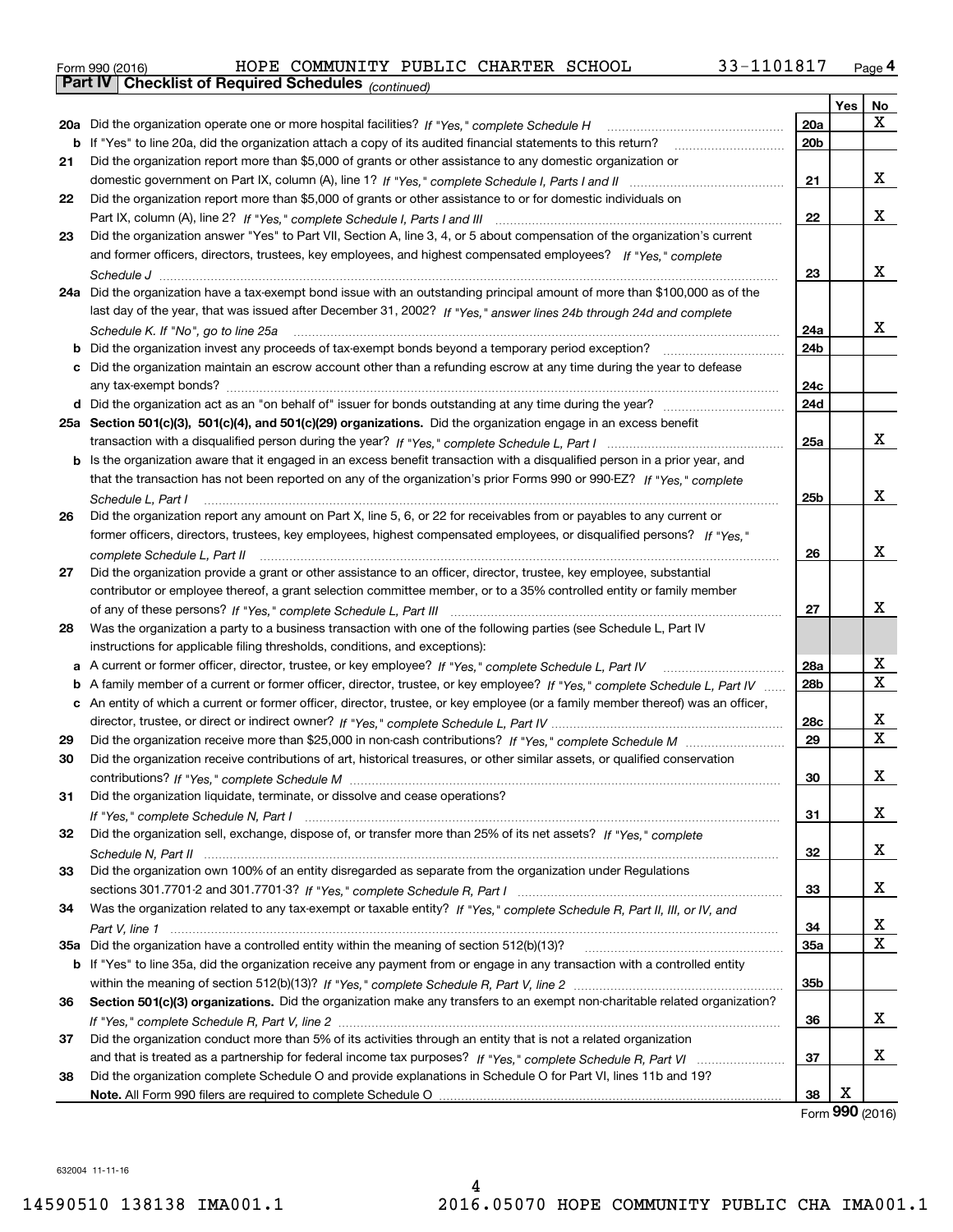|    | HOPE COMMUNITY PUBLIC CHARTER SCHOOL<br>33-1101817<br>Form 990 (2016)                                                                                                                                                                |                |     | Page 5 |  |  |  |
|----|--------------------------------------------------------------------------------------------------------------------------------------------------------------------------------------------------------------------------------------|----------------|-----|--------|--|--|--|
|    | Part V<br><b>Statements Regarding Other IRS Filings and Tax Compliance</b>                                                                                                                                                           |                |     |        |  |  |  |
|    | Check if Schedule O contains a response or note to any line in this Part V                                                                                                                                                           |                |     |        |  |  |  |
|    |                                                                                                                                                                                                                                      |                | Yes | No     |  |  |  |
|    | 15<br>1a                                                                                                                                                                                                                             |                |     |        |  |  |  |
| b  | $\Omega$<br>1 <sub>b</sub><br>Enter the number of Forms W-2G included in line 1a. Enter -0- if not applicable                                                                                                                        |                |     |        |  |  |  |
| c  | Did the organization comply with backup withholding rules for reportable payments to vendors and reportable gaming                                                                                                                   |                |     |        |  |  |  |
|    |                                                                                                                                                                                                                                      | 1c             | х   |        |  |  |  |
|    | 2a Enter the number of employees reported on Form W-3, Transmittal of Wage and Tax Statements,                                                                                                                                       |                |     |        |  |  |  |
|    | 159<br>filed for the calendar year ending with or within the year covered by this return<br>2a                                                                                                                                       |                |     |        |  |  |  |
|    |                                                                                                                                                                                                                                      | 2 <sub>b</sub> | х   |        |  |  |  |
|    |                                                                                                                                                                                                                                      |                |     |        |  |  |  |
|    | 3a Did the organization have unrelated business gross income of \$1,000 or more during the year?                                                                                                                                     | За             |     | х      |  |  |  |
|    |                                                                                                                                                                                                                                      | 3b             |     |        |  |  |  |
|    | 4a At any time during the calendar year, did the organization have an interest in, or a signature or other authority over, a                                                                                                         |                |     |        |  |  |  |
|    |                                                                                                                                                                                                                                      | 4a             |     | x      |  |  |  |
|    | <b>b</b> If "Yes," enter the name of the foreign country: $\blacktriangleright$                                                                                                                                                      |                |     |        |  |  |  |
|    | See instructions for filing requirements for FinCEN Form 114, Report of Foreign Bank and Financial Accounts (FBAR).                                                                                                                  |                |     |        |  |  |  |
|    | 5a Was the organization a party to a prohibited tax shelter transaction at any time during the tax year?                                                                                                                             | 5a             |     | х      |  |  |  |
| b  |                                                                                                                                                                                                                                      | 5 <sub>b</sub> |     | X      |  |  |  |
|    | c If "Yes," to line 5a or 5b, did the organization file Form 8886-T?                                                                                                                                                                 | 5c             |     |        |  |  |  |
|    | 6a Does the organization have annual gross receipts that are normally greater than \$100,000, and did the organization solicit                                                                                                       |                |     |        |  |  |  |
|    | any contributions that were not tax deductible as charitable contributions?                                                                                                                                                          | 6a             |     | X      |  |  |  |
|    | <b>b</b> If "Yes," did the organization include with every solicitation an express statement that such contributions or gifts                                                                                                        |                |     |        |  |  |  |
|    | were not tax deductible?                                                                                                                                                                                                             | 6b             |     |        |  |  |  |
| 7  | Organizations that may receive deductible contributions under section 170(c).                                                                                                                                                        |                |     |        |  |  |  |
| а  | Did the organization receive a payment in excess of \$75 made partly as a contribution and partly for goods and services provided to the payor?                                                                                      | 7a             |     | x      |  |  |  |
|    | If "Yes," did the organization notify the donor of the value of the goods or services provided?<br>b                                                                                                                                 |                |     |        |  |  |  |
|    | c Did the organization sell, exchange, or otherwise dispose of tangible personal property for which it was required                                                                                                                  |                |     |        |  |  |  |
|    |                                                                                                                                                                                                                                      | 7c             |     | x      |  |  |  |
|    | 7d<br>d If "Yes," indicate the number of Forms 8282 filed during the year [11] [11] The System manuscription of Forms 8282 filed during the year [11] [12] The System manuscription of the Wales of the Wales of the Wales of the Wa |                |     |        |  |  |  |
| е  |                                                                                                                                                                                                                                      | 7e             |     |        |  |  |  |
| f  | Did the organization, during the year, pay premiums, directly or indirectly, on a personal benefit contract?                                                                                                                         | 7f             |     |        |  |  |  |
| g  | If the organization received a contribution of qualified intellectual property, did the organization file Form 8899 as required?                                                                                                     | 7g             |     |        |  |  |  |
| h. | If the organization received a contribution of cars, boats, airplanes, or other vehicles, did the organization file a Form 1098-C?                                                                                                   | 7h             |     |        |  |  |  |
| 8  | Sponsoring organizations maintaining donor advised funds. Did a donor advised fund maintained by the                                                                                                                                 |                |     |        |  |  |  |
|    | sponsoring organization have excess business holdings at any time during the year?                                                                                                                                                   | 8              |     |        |  |  |  |
|    | Sponsoring organizations maintaining donor advised funds.                                                                                                                                                                            |                |     |        |  |  |  |
| а  | Did the sponsoring organization make any taxable distributions under section 4966?                                                                                                                                                   | 9а             |     |        |  |  |  |
| b  | Did the sponsoring organization make a distribution to a donor, donor advisor, or related person?                                                                                                                                    | 9b             |     |        |  |  |  |
| 10 | Section 501(c)(7) organizations. Enter:                                                                                                                                                                                              |                |     |        |  |  |  |
| а  | 10a<br>Initiation fees and capital contributions included on Part VIII, line 12 <i>manuarrouus</i> manuations of the lates                                                                                                           |                |     |        |  |  |  |
| b  | Gross receipts, included on Form 990, Part VIII, line 12, for public use of club facilities<br>10 <sub>b</sub>                                                                                                                       |                |     |        |  |  |  |
| 11 | Section 501(c)(12) organizations. Enter:                                                                                                                                                                                             |                |     |        |  |  |  |
| a  | 11a<br>Gross income from members or shareholders                                                                                                                                                                                     |                |     |        |  |  |  |
| b  | Gross income from other sources (Do not net amounts due or paid to other sources against                                                                                                                                             |                |     |        |  |  |  |
|    | amounts due or received from them.)<br>11b                                                                                                                                                                                           |                |     |        |  |  |  |
|    | 12a Section 4947(a)(1) non-exempt charitable trusts. Is the organization filing Form 990 in lieu of Form 1041?                                                                                                                       | 12a            |     |        |  |  |  |
|    | <b>b</b> If "Yes," enter the amount of tax-exempt interest received or accrued during the year <i>manument</i><br>12b                                                                                                                |                |     |        |  |  |  |
| 13 | Section 501(c)(29) qualified nonprofit health insurance issuers.                                                                                                                                                                     |                |     |        |  |  |  |
| а  | Is the organization licensed to issue qualified health plans in more than one state?                                                                                                                                                 | 13а            |     |        |  |  |  |
|    | Note. See the instructions for additional information the organization must report on Schedule O.                                                                                                                                    |                |     |        |  |  |  |
|    | <b>b</b> Enter the amount of reserves the organization is required to maintain by the states in which the                                                                                                                            |                |     |        |  |  |  |
|    | 13 <sub>b</sub>                                                                                                                                                                                                                      |                |     |        |  |  |  |
|    | 13c                                                                                                                                                                                                                                  |                |     |        |  |  |  |
|    | 14a Did the organization receive any payments for indoor tanning services during the tax year?                                                                                                                                       | 14a            |     | х      |  |  |  |
|    |                                                                                                                                                                                                                                      | 14b            | nnn |        |  |  |  |

| Form 990 (2016) |  |
|-----------------|--|
|-----------------|--|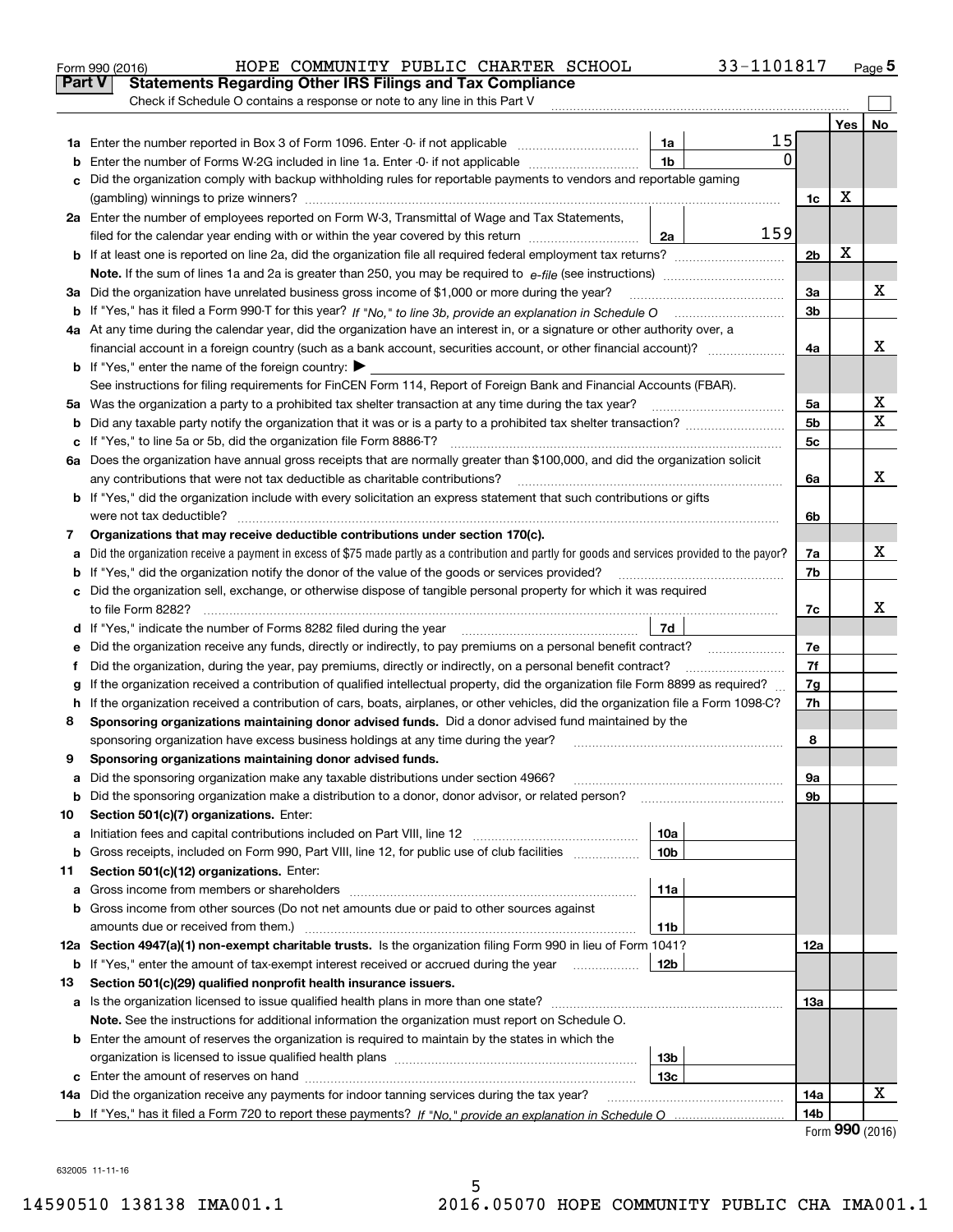|  | Form 990 (2016) |  |
|--|-----------------|--|
|  |                 |  |

# HOPE COMMUNITY PUBLIC CHARTER SCHOOL 33-1101817

*For each "Yes" response to lines 2 through 7b below, and for a "No" response to line 8a, 8b, or 10b below, describe the circumstances, processes, or changes in Schedule O. See instructions.* Form 990 (2016) **COMMONITY PUBLIC CHARTER SCHOOL** 33-1101817 Page 6<br>**Part VI Governance, Management, and Disclosure** *For each "Yes" response to lines 2 through 7b below, and for a "No" response* 

|              |                                                                                                                                                                                                                                                                                                                                                                                                                                                                                                  |                               |    |                 | Yes <sub>1</sub> | No          |
|--------------|--------------------------------------------------------------------------------------------------------------------------------------------------------------------------------------------------------------------------------------------------------------------------------------------------------------------------------------------------------------------------------------------------------------------------------------------------------------------------------------------------|-------------------------------|----|-----------------|------------------|-------------|
|              | <b>1a</b> Enter the number of voting members of the governing body at the end of the tax year <i>manumum</i>                                                                                                                                                                                                                                                                                                                                                                                     | 1a                            | 9. |                 |                  |             |
|              | If there are material differences in voting rights among members of the governing body, or if the governing                                                                                                                                                                                                                                                                                                                                                                                      |                               |    |                 |                  |             |
|              | body delegated broad authority to an executive committee or similar committee, explain in Schedule O.                                                                                                                                                                                                                                                                                                                                                                                            |                               |    |                 |                  |             |
|              | Enter the number of voting members included in line 1a, above, who are independent                                                                                                                                                                                                                                                                                                                                                                                                               | 1b                            | 9  |                 |                  |             |
| $\mathbf{2}$ | Did any officer, director, trustee, or key employee have a family relationship or a business relationship with any other                                                                                                                                                                                                                                                                                                                                                                         |                               |    |                 |                  |             |
|              | officer, director, trustee, or key employee?<br>$\begin{minipage}{0.5\textwidth} \begin{tabular}{ l l l } \hline \multicolumn{1}{ l l l } \hline \multicolumn{1}{ l l } \hline \multicolumn{1}{ l } \multicolumn{1}{ l } \hline \multicolumn{1}{ l } \multicolumn{1}{ l } \multicolumn{1}{ l } \hline \multicolumn{1}{ l } \multicolumn{1}{ l } \multicolumn{1}{ l } \hline \multicolumn{1}{ l } \multicolumn{1}{ l } \hline \multicolumn{1}{ l } \multicolumn{1}{ l } \hline \multicolumn{1}{ $ |                               |    | $\mathbf{2}$    |                  | х           |
| 3            | Did the organization delegate control over management duties customarily performed by or under the direct supervision                                                                                                                                                                                                                                                                                                                                                                            |                               |    |                 |                  |             |
|              |                                                                                                                                                                                                                                                                                                                                                                                                                                                                                                  |                               |    | 3               | x                |             |
| 4            | Did the organization make any significant changes to its governing documents since the prior Form 990 was filed?                                                                                                                                                                                                                                                                                                                                                                                 |                               |    | 4               |                  | X           |
| 5            |                                                                                                                                                                                                                                                                                                                                                                                                                                                                                                  |                               |    | 5               |                  | $\mathbf X$ |
| 6            |                                                                                                                                                                                                                                                                                                                                                                                                                                                                                                  |                               |    | 6               |                  | $\mathbf x$ |
| 7a           | Did the organization have members, stockholders, or other persons who had the power to elect or appoint one or                                                                                                                                                                                                                                                                                                                                                                                   |                               |    |                 |                  |             |
|              |                                                                                                                                                                                                                                                                                                                                                                                                                                                                                                  |                               |    | 7a              |                  | х           |
|              | <b>b</b> Are any governance decisions of the organization reserved to (or subject to approval by) members, stockholders, or                                                                                                                                                                                                                                                                                                                                                                      |                               |    |                 |                  |             |
|              | persons other than the governing body?                                                                                                                                                                                                                                                                                                                                                                                                                                                           |                               |    | 7b              |                  | х           |
| 8            | Did the organization contemporaneously document the meetings held or written actions undertaken during the year by the following:                                                                                                                                                                                                                                                                                                                                                                |                               |    |                 |                  |             |
| a            |                                                                                                                                                                                                                                                                                                                                                                                                                                                                                                  |                               |    | 8a              | х                |             |
|              |                                                                                                                                                                                                                                                                                                                                                                                                                                                                                                  |                               |    | 8b              | X                |             |
| 9            | Is there any officer, director, trustee, or key employee listed in Part VII, Section A, who cannot be reached at the                                                                                                                                                                                                                                                                                                                                                                             |                               |    |                 |                  |             |
|              |                                                                                                                                                                                                                                                                                                                                                                                                                                                                                                  |                               |    | 9               |                  | х           |
|              | Section B. Policies (This Section B requests information about policies not required by the Internal Revenue Code.)                                                                                                                                                                                                                                                                                                                                                                              |                               |    |                 |                  |             |
|              |                                                                                                                                                                                                                                                                                                                                                                                                                                                                                                  |                               |    |                 | Yes              | No          |
|              |                                                                                                                                                                                                                                                                                                                                                                                                                                                                                                  |                               |    | 10a             |                  | X           |
|              | <b>b</b> If "Yes," did the organization have written policies and procedures governing the activities of such chapters, affiliates,                                                                                                                                                                                                                                                                                                                                                              |                               |    |                 |                  |             |
|              |                                                                                                                                                                                                                                                                                                                                                                                                                                                                                                  |                               |    | 10 <sub>b</sub> |                  |             |
|              | 11a Has the organization provided a complete copy of this Form 990 to all members of its governing body before filing the form?                                                                                                                                                                                                                                                                                                                                                                  |                               |    | 11a             | X                |             |
|              | <b>b</b> Describe in Schedule O the process, if any, used by the organization to review this Form 990.                                                                                                                                                                                                                                                                                                                                                                                           |                               |    |                 |                  |             |
| 12a          |                                                                                                                                                                                                                                                                                                                                                                                                                                                                                                  |                               |    | <b>12a</b>      | х                |             |
| b            |                                                                                                                                                                                                                                                                                                                                                                                                                                                                                                  |                               |    | 12b             | X                |             |
|              | c Did the organization regularly and consistently monitor and enforce compliance with the policy? If "Yes," describe                                                                                                                                                                                                                                                                                                                                                                             |                               |    |                 |                  |             |
|              |                                                                                                                                                                                                                                                                                                                                                                                                                                                                                                  |                               |    | 12c             | х                |             |
|              | in Schedule O how this was done encourance and the control of the control of the control of the control of the                                                                                                                                                                                                                                                                                                                                                                                   |                               |    | 13              | X                |             |
| 13           | Did the organization have a written whistleblower policy?<br>The content of the content of the content of the content of the content of the content of the content of the c                                                                                                                                                                                                                                                                                                                      |                               |    | 14              | X                |             |
| 14           | Did the organization have a written document retention and destruction policy? manufactured and the organization have a written document retention and destruction policy?                                                                                                                                                                                                                                                                                                                       |                               |    |                 |                  |             |
| 15           | Did the process for determining compensation of the following persons include a review and approval by independent                                                                                                                                                                                                                                                                                                                                                                               |                               |    |                 |                  |             |
|              | persons, comparability data, and contemporaneous substantiation of the deliberation and decision?                                                                                                                                                                                                                                                                                                                                                                                                |                               |    |                 | х                |             |
|              |                                                                                                                                                                                                                                                                                                                                                                                                                                                                                                  |                               |    | 15a             | $\mathbf X$      |             |
|              | <b>b</b> Other officers or key employees of the organization entering contained and the organization of the organization                                                                                                                                                                                                                                                                                                                                                                         |                               |    | 15 <sub>b</sub> |                  |             |
|              | If "Yes" to line 15a or 15b, describe the process in Schedule O (see instructions).                                                                                                                                                                                                                                                                                                                                                                                                              |                               |    |                 |                  |             |
|              | 16a Did the organization invest in, contribute assets to, or participate in a joint venture or similar arrangement with a                                                                                                                                                                                                                                                                                                                                                                        |                               |    |                 |                  | х           |
|              | taxable entity during the year?                                                                                                                                                                                                                                                                                                                                                                                                                                                                  |                               |    | 16a             |                  |             |
|              | <b>b</b> If "Yes," did the organization follow a written policy or procedure requiring the organization to evaluate its participation                                                                                                                                                                                                                                                                                                                                                            |                               |    |                 |                  |             |
|              | in joint venture arrangements under applicable federal tax law, and take steps to safeguard the organization's                                                                                                                                                                                                                                                                                                                                                                                   |                               |    |                 |                  |             |
|              |                                                                                                                                                                                                                                                                                                                                                                                                                                                                                                  |                               |    | 16b             |                  |             |
|              | <b>Section C. Disclosure</b>                                                                                                                                                                                                                                                                                                                                                                                                                                                                     |                               |    |                 |                  |             |
| 17           | <b>NONE</b><br>List the states with which a copy of this Form 990 is required to be filed $\blacktriangleright$                                                                                                                                                                                                                                                                                                                                                                                  |                               |    |                 |                  |             |
| 18           | Section 6104 requires an organization to make its Forms 1023 (or 1024 if applicable), 990, and 990-T (Section 501(c)(3)s only) available                                                                                                                                                                                                                                                                                                                                                         |                               |    |                 |                  |             |
|              | for public inspection. Indicate how you made these available. Check all that apply.                                                                                                                                                                                                                                                                                                                                                                                                              |                               |    |                 |                  |             |
|              | $\boxed{\textbf{X}}$ Upon request<br>Own website<br>Another's website                                                                                                                                                                                                                                                                                                                                                                                                                            | Other (explain in Schedule O) |    |                 |                  |             |
| 19           | Describe in Schedule O whether (and if so, how) the organization made its governing documents, conflict of interest policy, and financial                                                                                                                                                                                                                                                                                                                                                        |                               |    |                 |                  |             |
|              | statements available to the public during the tax year.                                                                                                                                                                                                                                                                                                                                                                                                                                          |                               |    |                 |                  |             |
| 20           | State the name, address, and telephone number of the person who possesses the organization's books and records:                                                                                                                                                                                                                                                                                                                                                                                  |                               |    |                 |                  |             |
|              | THE ORGANIZATION - 202-832-7370                                                                                                                                                                                                                                                                                                                                                                                                                                                                  |                               |    |                 |                  |             |
|              | 20017<br>WASHINGTON, DC<br>2917 8TH STREET NE,                                                                                                                                                                                                                                                                                                                                                                                                                                                   |                               |    |                 |                  |             |
|              | 632006 11-11-16                                                                                                                                                                                                                                                                                                                                                                                                                                                                                  |                               |    |                 | Form 990 (2016)  |             |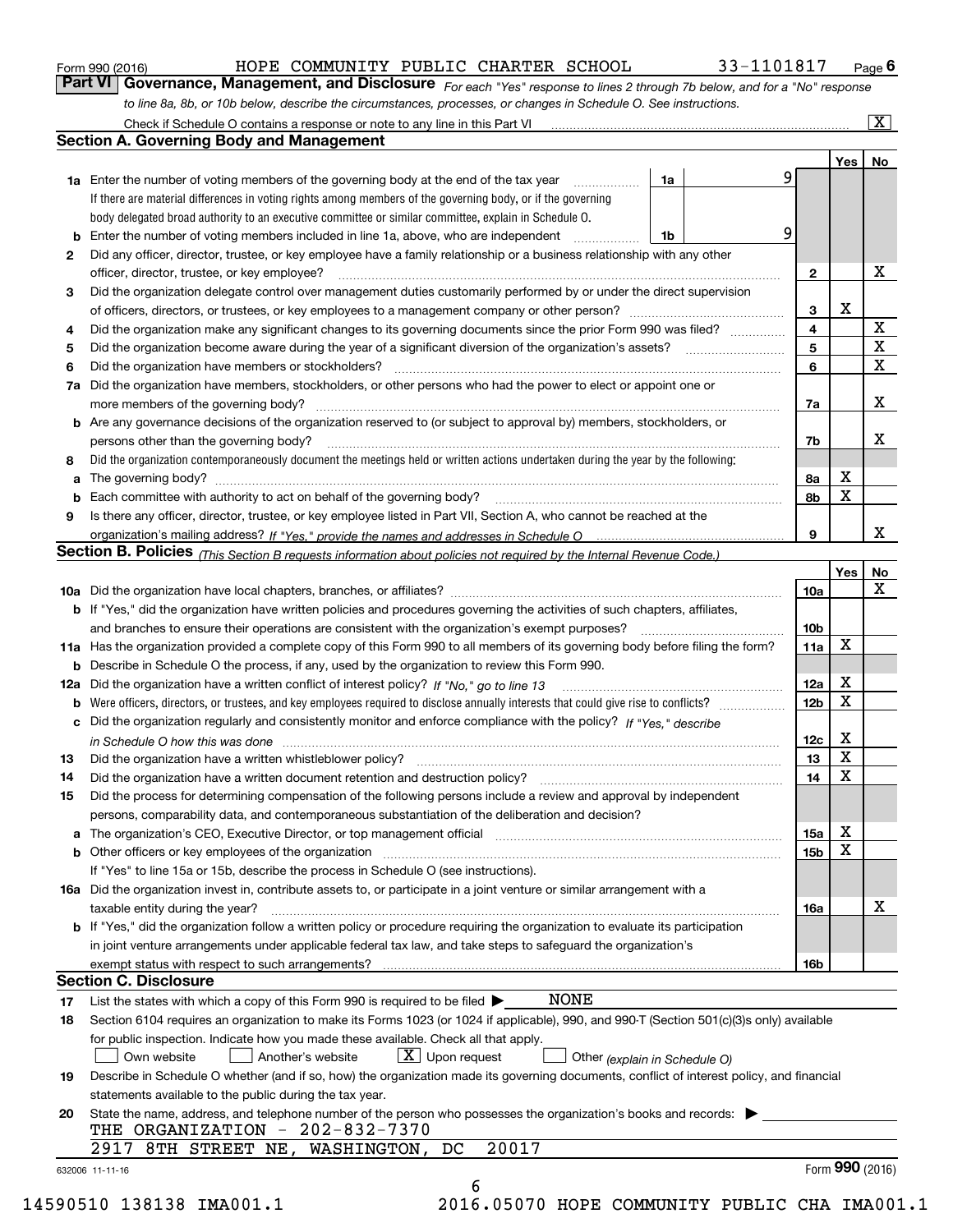**(A)**

 $_{\rm Form}$   $_{990}$  (2016) <code>BOPE COMMUNITY PUBLIC CHARTER SCHOOL</code>  $_{\rm 33-1101817}$   $_{\rm Page}$ 

 $\mathcal{L}^{\text{max}}$ 

**7Part VII Compensation of Officers, Directors, Trustees, Key Employees, Highest Compensated Employees, and Independent Contractors**

Check if Schedule O contains a response or note to any line in this Part VII

**Section A. Officers, Directors, Trustees, Key Employees, and Highest Compensated Employees**

**1a**  Complete this table for all persons required to be listed. Report compensation for the calendar year ending with or within the organization's tax year.

**•** List all of the organization's current officers, directors, trustees (whether individuals or organizations), regardless of amount of compensation. Enter -0- in columns  $(D)$ ,  $(E)$ , and  $(F)$  if no compensation was paid.

● List all of the organization's **current** key employees, if any. See instructions for definition of "key employee."

**•** List the organization's five current highest compensated employees (other than an officer, director, trustee, or key employee) who received reportable compensation (Box 5 of Form W-2 and/or Box 7 of Form 1099-MISC) of more than \$100,000 from the organization and any related organizations.

 $\bullet$  List all of the organization's **former** officers, key employees, and highest compensated employees who received more than \$100,000 of reportable compensation from the organization and any related organizations.

**•** List all of the organization's former directors or trustees that received, in the capacity as a former director or trustee of the organization, more than \$10,000 of reportable compensation from the organization and any related organizations.

List persons in the following order: individual trustees or directors; institutional trustees; officers; key employees; highest compensated employees; and former such persons.

Check this box if neither the organization nor any related organization compensated any current officer, director, or trustee.  $\mathcal{L}^{\text{max}}$ 

| (A)                      | (B)               | (C)                                     |                                                                  |                         |              |                                  |        | (D)             | (E)                           | (F)                   |
|--------------------------|-------------------|-----------------------------------------|------------------------------------------------------------------|-------------------------|--------------|----------------------------------|--------|-----------------|-------------------------------|-----------------------|
| Name and Title           | Average           | Position<br>(do not check more than one |                                                                  |                         |              |                                  |        | Reportable      | Reportable                    | Estimated             |
|                          | hours per         |                                         | box, unless person is both an<br>officer and a director/trustee) |                         |              |                                  |        | compensation    | compensation                  | amount of             |
|                          | week<br>(list any |                                         |                                                                  |                         |              |                                  |        | from<br>the     | from related<br>organizations | other<br>compensation |
|                          | hours for         |                                         |                                                                  |                         |              |                                  |        | organization    | (W-2/1099-MISC)               | from the              |
|                          | related           |                                         |                                                                  |                         |              |                                  |        | (W-2/1099-MISC) |                               | organization          |
|                          | organizations     |                                         |                                                                  |                         |              |                                  |        |                 |                               | and related           |
|                          | below             | Individual trustee or director          | Institutional trustee                                            |                         | Key employee | Highest compensated<br> employee | Former |                 |                               | organizations         |
|                          | line)             |                                         |                                                                  | Officer                 |              |                                  |        |                 |                               |                       |
| ROXANE RUCKER<br>(1)     | 2.00              |                                         |                                                                  |                         |              |                                  |        |                 |                               |                       |
| <b>BOARD CHAIR</b>       |                   | $\mathbf X$                             |                                                                  | $\mathbf X$             |              |                                  |        | 0.              | 0.                            | 0.                    |
| AARON DEAN<br>(2)        | 2.00              |                                         |                                                                  |                         |              |                                  |        |                 |                               |                       |
| <b>BOARD TREASURER</b>   |                   | $\mathbf x$                             |                                                                  | X                       |              |                                  |        | 0.              | 0.                            | $\mathbf 0$ .         |
| LAUVERN WILLIAMS<br>(3)  | 2.00              |                                         |                                                                  |                         |              |                                  |        |                 |                               |                       |
| <b>BOARD SECRETARY</b>   |                   | $\mathbf X$                             |                                                                  | $\overline{\textbf{X}}$ |              |                                  |        | 0.              | 0.                            | $\mathbf 0$ .         |
| CHRISTOPHER CODY<br>(4)  | 2.00              |                                         |                                                                  |                         |              |                                  |        |                 |                               |                       |
| BOARD MEMBER             |                   | $\mathbf x$                             |                                                                  |                         |              |                                  |        | 0.              | 0.                            | $\mathbf 0$ .         |
| ORINTHIA HARRIS<br>(5)   | 2.00              |                                         |                                                                  |                         |              |                                  |        |                 |                               |                       |
| <b>BOARD MEMBER</b>      |                   | $\mathbf X$                             |                                                                  |                         |              |                                  |        | 0.              | 0.                            | $0_{.}$               |
| <b>ADAM ADLER</b><br>(6) | 2.00              |                                         |                                                                  |                         |              |                                  |        |                 |                               |                       |
| <b>BOARD MEMBER</b>      |                   | $\mathbf X$                             |                                                                  |                         |              |                                  |        | 0.              | 0.                            | $0_{.}$               |
| SITA VASAN<br>(7)        | 2.00              |                                         |                                                                  |                         |              |                                  |        |                 |                               |                       |
| <b>BOARD MEMBER</b>      |                   | $\mathbf X$                             |                                                                  |                         |              |                                  |        | 0.              | $\mathbf 0$ .                 | $0_{.}$               |
| STACY BOYKIN<br>(8)      | 2.00              |                                         |                                                                  |                         |              |                                  |        |                 |                               |                       |
| PARENT MEMBER            |                   | $\mathbf X$                             |                                                                  |                         |              |                                  |        | 0.              | 0.                            | $\mathbf 0$ .         |
| MADISON LUMPKIN<br>(9)   | 2.00              |                                         |                                                                  |                         |              |                                  |        |                 |                               |                       |
| PARENT MEMBER            |                   | $\mathbf X$                             |                                                                  |                         |              |                                  |        | 0.              | $0$ .                         | $\mathbf 0$ .         |
| (10) CAMILLE DARDEN      | 45.00             |                                         |                                                                  |                         |              |                                  |        |                 |                               |                       |
| PRINCIPAL                |                   |                                         |                                                                  | X                       |              |                                  |        | 126,940.        | 0.                            | 11,927.               |
| (11) DIANA THARPE HAYDEN | 45.00             |                                         |                                                                  |                         |              |                                  |        |                 |                               |                       |
| PRINCIPAL                |                   |                                         |                                                                  | X                       |              |                                  |        | 107,650.        | $0$ .                         | 16, 146.              |
|                          |                   |                                         |                                                                  |                         |              |                                  |        |                 |                               |                       |
|                          |                   |                                         |                                                                  |                         |              |                                  |        |                 |                               |                       |
|                          |                   |                                         |                                                                  |                         |              |                                  |        |                 |                               |                       |
|                          |                   |                                         |                                                                  |                         |              |                                  |        |                 |                               |                       |
|                          |                   |                                         |                                                                  |                         |              |                                  |        |                 |                               |                       |
|                          |                   |                                         |                                                                  |                         |              |                                  |        |                 |                               |                       |
|                          |                   |                                         |                                                                  |                         |              |                                  |        |                 |                               |                       |
|                          |                   |                                         |                                                                  |                         |              |                                  |        |                 |                               |                       |
|                          |                   |                                         |                                                                  |                         |              |                                  |        |                 |                               |                       |
|                          |                   |                                         |                                                                  |                         |              |                                  |        |                 |                               |                       |
|                          |                   |                                         |                                                                  |                         |              |                                  |        |                 |                               |                       |
|                          |                   |                                         |                                                                  |                         |              |                                  |        |                 |                               |                       |
|                          |                   |                                         |                                                                  |                         |              |                                  |        |                 |                               | $\overline{2}$        |

632007 11-11-16

Form (2016) **990**

14590510 138138 IMA001.1 2016.05070 HOPE COMMUNITY PUBLIC CHA IMA001.1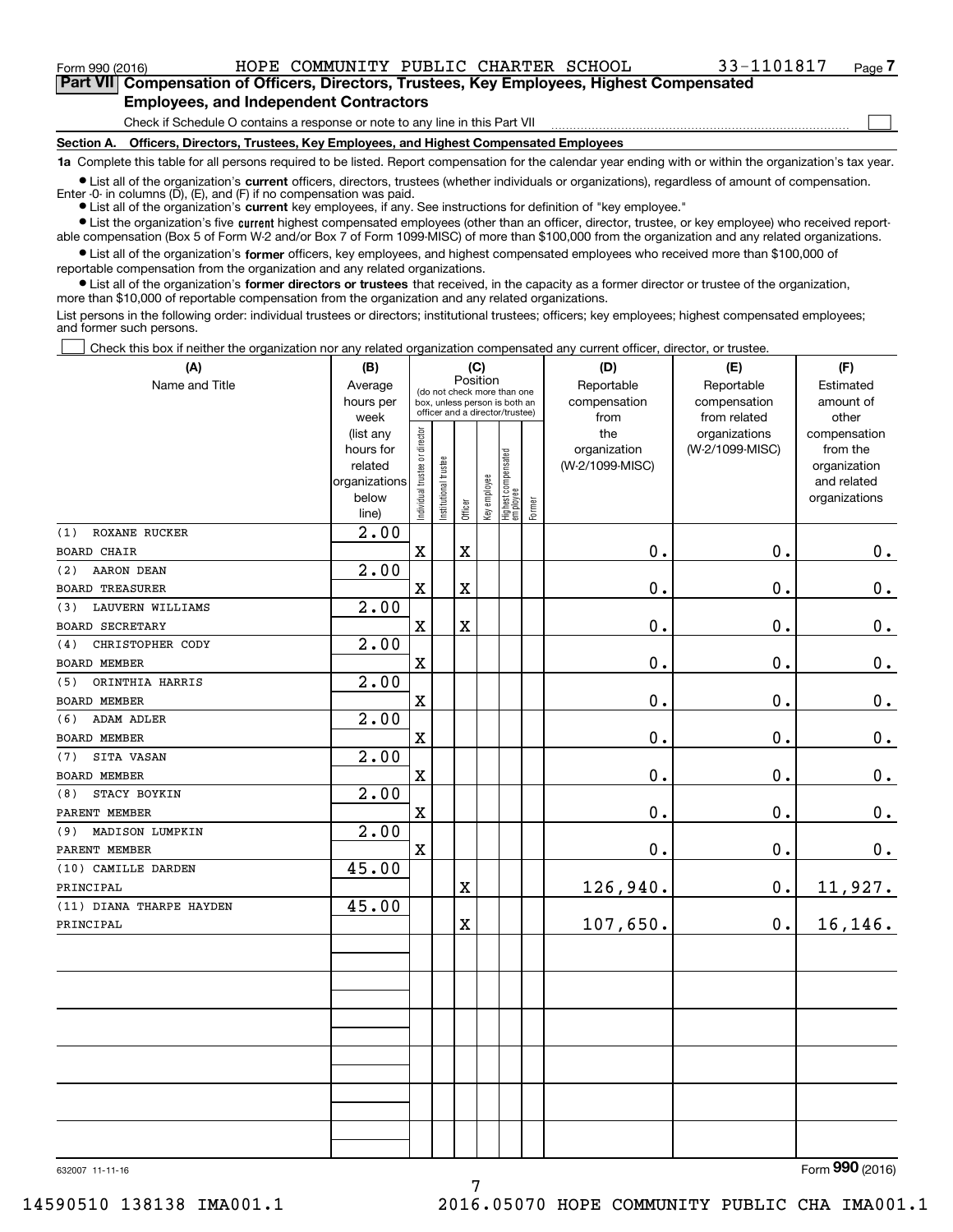| Form 990 (2016)                                                                                                                                                                         |                   |                                |                       |          |              |                                                                  |        | HOPE COMMUNITY PUBLIC CHARTER SCHOOL | 33-1101817                       |                  |              | Page 8                   |
|-----------------------------------------------------------------------------------------------------------------------------------------------------------------------------------------|-------------------|--------------------------------|-----------------------|----------|--------------|------------------------------------------------------------------|--------|--------------------------------------|----------------------------------|------------------|--------------|--------------------------|
| <b>Part VII</b><br>Section A. Officers, Directors, Trustees, Key Employees, and Highest Compensated Employees (continued)                                                               |                   |                                |                       |          |              |                                                                  |        |                                      |                                  |                  |              |                          |
| (A)                                                                                                                                                                                     | (B)               |                                |                       |          |              |                                                                  |        | (D)                                  | (E)                              |                  |              | (F)                      |
| Name and title                                                                                                                                                                          | Average           |                                |                       | Position |              | (do not check more than one                                      |        | Reportable                           | Reportable                       |                  |              | Estimated                |
|                                                                                                                                                                                         | hours per         |                                |                       |          |              | box, unless person is both an<br>officer and a director/trustee) |        | compensation                         | compensation                     |                  |              | amount of                |
|                                                                                                                                                                                         | week<br>(list any |                                |                       |          |              |                                                                  |        | from                                 | from related                     |                  |              | other                    |
|                                                                                                                                                                                         | hours for         | Individual trustee or director |                       |          |              |                                                                  |        | the<br>organization                  | organizations<br>(W-2/1099-MISC) |                  |              | compensation<br>from the |
|                                                                                                                                                                                         | related           |                                |                       |          |              |                                                                  |        | (W-2/1099-MISC)                      |                                  |                  |              | organization             |
|                                                                                                                                                                                         | organizations     |                                | Institutional trustee |          |              |                                                                  |        |                                      |                                  |                  |              | and related              |
|                                                                                                                                                                                         | below             |                                |                       |          |              |                                                                  |        |                                      |                                  | organizations    |              |                          |
|                                                                                                                                                                                         | line)             |                                |                       | Officer  | Key employee | Highest compensated<br>  employee                                | Former |                                      |                                  |                  |              |                          |
|                                                                                                                                                                                         |                   |                                |                       |          |              |                                                                  |        |                                      |                                  |                  |              |                          |
|                                                                                                                                                                                         |                   |                                |                       |          |              |                                                                  |        |                                      |                                  |                  |              |                          |
|                                                                                                                                                                                         |                   |                                |                       |          |              |                                                                  |        |                                      |                                  |                  |              |                          |
|                                                                                                                                                                                         |                   |                                |                       |          |              |                                                                  |        |                                      |                                  |                  |              |                          |
|                                                                                                                                                                                         |                   |                                |                       |          |              |                                                                  |        |                                      |                                  |                  |              |                          |
|                                                                                                                                                                                         |                   |                                |                       |          |              |                                                                  |        |                                      |                                  |                  |              |                          |
|                                                                                                                                                                                         |                   |                                |                       |          |              |                                                                  |        |                                      |                                  |                  |              |                          |
|                                                                                                                                                                                         |                   |                                |                       |          |              |                                                                  |        |                                      |                                  |                  |              |                          |
|                                                                                                                                                                                         |                   |                                |                       |          |              |                                                                  |        |                                      |                                  |                  |              |                          |
|                                                                                                                                                                                         |                   |                                |                       |          |              |                                                                  |        |                                      |                                  |                  |              |                          |
|                                                                                                                                                                                         |                   |                                |                       |          |              |                                                                  |        |                                      |                                  |                  |              |                          |
|                                                                                                                                                                                         |                   |                                |                       |          |              |                                                                  |        |                                      |                                  |                  |              |                          |
|                                                                                                                                                                                         |                   |                                |                       |          |              |                                                                  |        |                                      |                                  |                  |              |                          |
|                                                                                                                                                                                         |                   |                                |                       |          |              |                                                                  |        |                                      |                                  |                  |              |                          |
|                                                                                                                                                                                         |                   |                                |                       |          |              |                                                                  |        |                                      |                                  |                  |              |                          |
|                                                                                                                                                                                         |                   |                                |                       |          |              |                                                                  |        | 234, 590.                            |                                  | 0.               |              | 28,073.                  |
| 1b Sub-total<br>c Total from continuation sheets to Part VII, Section A <b>manual</b> Testion Section 3                                                                                 |                   |                                |                       |          |              |                                                                  |        | 0.                                   |                                  | $\overline{0}$ . |              | 0.                       |
|                                                                                                                                                                                         |                   |                                |                       |          |              |                                                                  |        | 234,590.                             |                                  | $\overline{0}$ . |              | 28,073.                  |
| Total number of individuals (including but not limited to those listed above) who received more than \$100,000 of reportable<br>$\mathbf{2}$                                            |                   |                                |                       |          |              |                                                                  |        |                                      |                                  |                  |              |                          |
| compensation from the organization $\blacktriangleright$                                                                                                                                |                   |                                |                       |          |              |                                                                  |        |                                      |                                  |                  |              | 2                        |
|                                                                                                                                                                                         |                   |                                |                       |          |              |                                                                  |        |                                      |                                  |                  |              | Yes<br>No                |
| Did the organization list any former officer, director, or trustee, key employee, or highest compensated employee on<br>3                                                               |                   |                                |                       |          |              |                                                                  |        |                                      |                                  |                  |              |                          |
| line 1a? If "Yes," complete Schedule J for such individual manufactured contained and the Yes," complete Schedule J for such individual                                                 |                   |                                |                       |          |              |                                                                  |        |                                      |                                  |                  | 3            | х                        |
| 4<br>For any individual listed on line 1a, is the sum of reportable compensation and other compensation from the organization                                                           |                   |                                |                       |          |              |                                                                  |        |                                      |                                  |                  |              |                          |
|                                                                                                                                                                                         |                   |                                |                       |          |              |                                                                  |        |                                      |                                  |                  | 4            | X                        |
| Did any person listed on line 1a receive or accrue compensation from any unrelated organization or individual for services<br>5                                                         |                   |                                |                       |          |              |                                                                  |        |                                      |                                  |                  |              |                          |
|                                                                                                                                                                                         |                   |                                |                       |          |              |                                                                  |        |                                      |                                  |                  | 5            | X                        |
| <b>Section B. Independent Contractors</b><br>Complete this table for your five highest compensated independent contractors that received more than \$100,000 of compensation from<br>1. |                   |                                |                       |          |              |                                                                  |        |                                      |                                  |                  |              |                          |
| the organization. Report compensation for the calendar year ending with or within the organization's tax year.                                                                          |                   |                                |                       |          |              |                                                                  |        |                                      |                                  |                  |              |                          |
| (A)                                                                                                                                                                                     |                   |                                |                       |          |              |                                                                  |        | (B)                                  |                                  |                  | (C)          |                          |
| Name and business address                                                                                                                                                               |                   |                                |                       |          |              |                                                                  |        | Description of services              |                                  |                  | Compensation |                          |
| SCHOOL HOUSE FINANCE, 1005 GLEBE ROAD                                                                                                                                                   |                   |                                |                       |          |              |                                                                  |        |                                      |                                  |                  |              |                          |
| SUITE #610, ARLINGTON, VA 22201                                                                                                                                                         |                   |                                |                       |          |              |                                                                  |        | RENT                                 |                                  |                  |              | 2,899,794.               |
| IMAGINE SCHOOLS                                                                                                                                                                         |                   |                                |                       |          |              |                                                                  |        |                                      |                                  |                  |              |                          |
| 1005 GLEBE ROAD #610, ARLINGTON, VA 22201<br>REVOLUTION FOODS, INC.                                                                                                                     |                   |                                |                       |          |              |                                                                  |        | MANAGEMENT COMPANY                   |                                  |                  |              | 2,125,576.               |
| PO BOX 742769, LOS ANGELES, CA 90074                                                                                                                                                    |                   |                                |                       |          |              |                                                                  |        | FOOD SERVICE                         |                                  |                  |              | 496,383.                 |
| DC CHARTER SCHOOL BOARD                                                                                                                                                                 |                   |                                |                       |          |              |                                                                  |        |                                      |                                  |                  |              |                          |
| 4415 NICOLE DR SUITE C, LANHAM, MD 20706                                                                                                                                                |                   |                                |                       |          |              |                                                                  |        | FEES                                 |                                  |                  |              | 260,755.                 |
| PARADIGM THERAPY PARTNERS                                                                                                                                                               |                   |                                |                       |          |              |                                                                  |        | SPEECH THERAPY                       |                                  |                  |              |                          |
| 6368 COVENTRY WAY #363, CLINTON, MD 20735                                                                                                                                               |                   |                                |                       |          |              |                                                                  |        | SERVICES                             |                                  |                  |              | 249,371.                 |
| Total number of independent contractors (including but not limited to those listed above) who received more than<br>$\mathbf{2}$                                                        |                   |                                |                       |          |              |                                                                  |        |                                      |                                  |                  |              |                          |
| \$100,000 of compensation from the organization >                                                                                                                                       |                   |                                |                       |          | 5            |                                                                  |        |                                      |                                  |                  |              |                          |

632008 11-11-16

Form (2016) **990**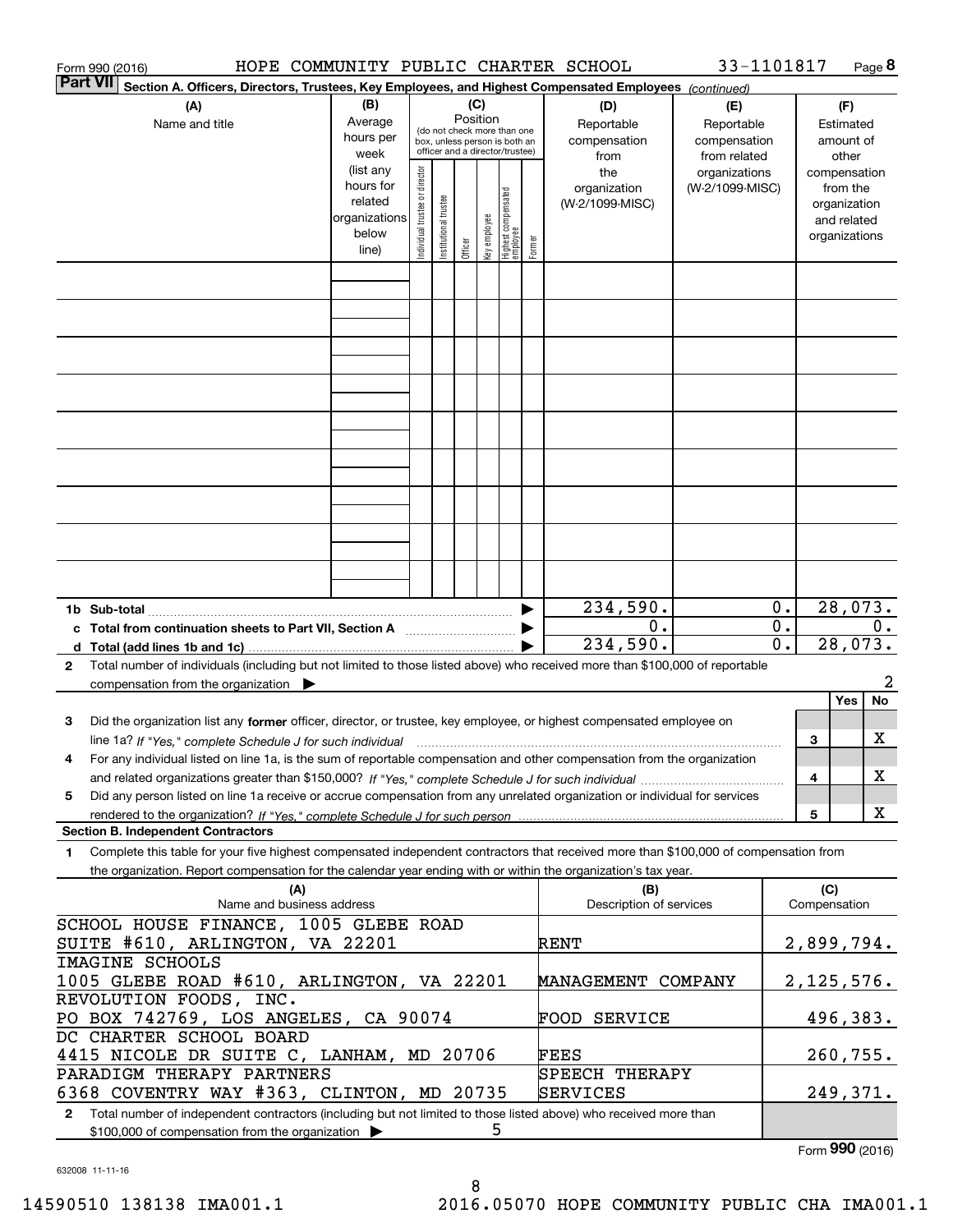| Form 990 (2016)                                           |                                                                                                                       |                                                           |                      | HOPE COMMUNITY PUBLIC CHARTER SCHOOL |                                                 | 33-1101817                                           | Page 9                                                               |
|-----------------------------------------------------------|-----------------------------------------------------------------------------------------------------------------------|-----------------------------------------------------------|----------------------|--------------------------------------|-------------------------------------------------|------------------------------------------------------|----------------------------------------------------------------------|
| <b>Part VIII</b>                                          | <b>Statement of Revenue</b>                                                                                           |                                                           |                      |                                      |                                                 |                                                      |                                                                      |
|                                                           |                                                                                                                       |                                                           |                      | (A)<br>Total revenue                 | (B)<br>Related or<br>exempt function<br>revenue | $\overline{(C)}$<br>Unrelated<br>business<br>revenue | (D)<br>Revenue excluded<br>from tax under<br>sections<br>$512 - 514$ |
|                                                           | 1 a Federated campaigns                                                                                               | 1a                                                        |                      |                                      |                                                 |                                                      |                                                                      |
|                                                           | <b>b</b> Membership dues                                                                                              | 1 <sub>b</sub>                                            |                      |                                      |                                                 |                                                      |                                                                      |
|                                                           | c Fundraising events                                                                                                  | 1c                                                        |                      |                                      |                                                 |                                                      |                                                                      |
|                                                           | d Related organizations                                                                                               | 1d                                                        |                      |                                      |                                                 |                                                      |                                                                      |
|                                                           | e Government grants (contributions)                                                                                   | 1e                                                        | 17, 332, 387.        |                                      |                                                 |                                                      |                                                                      |
|                                                           | f All other contributions, gifts, grants, and                                                                         |                                                           |                      |                                      |                                                 |                                                      |                                                                      |
|                                                           | similar amounts not included above                                                                                    | 1f                                                        | 87,570.              |                                      |                                                 |                                                      |                                                                      |
| Contributions, Gifts, Grants<br>and Other Similar Amounts | g Noncash contributions included in lines 1a-1f: \$                                                                   |                                                           |                      | 17, 419, 957.                        |                                                 |                                                      |                                                                      |
|                                                           |                                                                                                                       |                                                           | <b>Business Code</b> |                                      |                                                 |                                                      |                                                                      |
| 2 a                                                       | <u> 1989 - Johann Barn, fransk politik amerikansk politik (</u>                                                       |                                                           |                      |                                      |                                                 |                                                      |                                                                      |
| b                                                         | <u> 1989 - Johann Harry Harry Harry Harry Harry Harry Harry Harry Harry Harry Harry Harry Harry Harry Harry Harry</u> |                                                           |                      |                                      |                                                 |                                                      |                                                                      |
| c                                                         | <u> 2000 - Jan Alexander (f. 1982)</u>                                                                                |                                                           |                      |                                      |                                                 |                                                      |                                                                      |
| Program Service<br>Revenue<br>d                           |                                                                                                                       |                                                           |                      |                                      |                                                 |                                                      |                                                                      |
| е                                                         |                                                                                                                       | <u> 1980 - Andrea Station Books, amerikansk politik (</u> |                      |                                      |                                                 |                                                      |                                                                      |
|                                                           | f All other program service revenue                                                                                   |                                                           |                      |                                      |                                                 |                                                      |                                                                      |
|                                                           |                                                                                                                       |                                                           |                      |                                      |                                                 |                                                      |                                                                      |
| 3                                                         | Investment income (including dividends, interest, and                                                                 |                                                           |                      |                                      |                                                 |                                                      |                                                                      |
|                                                           |                                                                                                                       |                                                           | ▶                    |                                      |                                                 |                                                      |                                                                      |
| 4                                                         | Income from investment of tax-exempt bond proceeds                                                                    |                                                           |                      |                                      |                                                 |                                                      |                                                                      |
| 5                                                         |                                                                                                                       |                                                           |                      |                                      |                                                 |                                                      |                                                                      |
|                                                           |                                                                                                                       | (i) Real                                                  | (ii) Personal        |                                      |                                                 |                                                      |                                                                      |
|                                                           | 6 a Gross rents                                                                                                       | the control of the control of the                         |                      |                                      |                                                 |                                                      |                                                                      |
|                                                           | <b>b</b> Less: rental expenses                                                                                        |                                                           |                      |                                      |                                                 |                                                      |                                                                      |
|                                                           | c Rental income or (loss)                                                                                             | and the control of the control of                         |                      |                                      |                                                 |                                                      |                                                                      |
|                                                           |                                                                                                                       |                                                           |                      |                                      |                                                 |                                                      |                                                                      |
|                                                           | 7 a Gross amount from sales of                                                                                        | (i) Securities                                            | (ii) Other           |                                      |                                                 |                                                      |                                                                      |
|                                                           | assets other than inventory                                                                                           |                                                           |                      |                                      |                                                 |                                                      |                                                                      |
|                                                           | <b>b</b> Less: cost or other basis                                                                                    |                                                           |                      |                                      |                                                 |                                                      |                                                                      |
|                                                           | and sales expenses                                                                                                    |                                                           |                      |                                      |                                                 |                                                      |                                                                      |
|                                                           |                                                                                                                       |                                                           |                      |                                      |                                                 |                                                      |                                                                      |
|                                                           | 8 a Gross income from fundraising events (not                                                                         |                                                           |                      |                                      |                                                 |                                                      |                                                                      |
|                                                           | including \$<br>and the contract of the contract of                                                                   |                                                           |                      |                                      |                                                 |                                                      |                                                                      |
| <b>Other Revenue</b>                                      | contributions reported on line 1c). See                                                                               |                                                           |                      |                                      |                                                 |                                                      |                                                                      |
|                                                           |                                                                                                                       |                                                           |                      |                                      |                                                 |                                                      |                                                                      |
|                                                           |                                                                                                                       | b                                                         |                      |                                      |                                                 |                                                      |                                                                      |
|                                                           | c Net income or (loss) from fundraising events<br>9 a Gross income from gaming activities. See                        |                                                           | .                    |                                      |                                                 |                                                      |                                                                      |
|                                                           |                                                                                                                       |                                                           |                      |                                      |                                                 |                                                      |                                                                      |
|                                                           |                                                                                                                       | $\mathbf b$                                               |                      |                                      |                                                 |                                                      |                                                                      |
|                                                           |                                                                                                                       |                                                           |                      |                                      |                                                 |                                                      |                                                                      |
|                                                           | 10 a Gross sales of inventory, less returns                                                                           |                                                           |                      |                                      |                                                 |                                                      |                                                                      |
|                                                           |                                                                                                                       |                                                           |                      |                                      |                                                 |                                                      |                                                                      |
|                                                           | <b>b</b> Less: cost of goods sold $\begin{bmatrix} b & b \end{bmatrix}$                                               |                                                           |                      |                                      |                                                 |                                                      |                                                                      |
|                                                           | c Net income or (loss) from sales of inventory                                                                        |                                                           |                      |                                      |                                                 |                                                      |                                                                      |
|                                                           | Miscellaneous Revenue                                                                                                 |                                                           | <b>Business Code</b> |                                      |                                                 |                                                      |                                                                      |
|                                                           | 11 a OTHER REVENUE                                                                                                    |                                                           | 900099               | 102,790.                             | 102,790.                                        |                                                      |                                                                      |
| b                                                         | <u> 1989 - Johann Stein, marwolaethau a bhann an t-Amhainn an t-Amhainn an t-Amhainn an t-Amhainn an t-Amhainn an</u> |                                                           |                      |                                      |                                                 |                                                      |                                                                      |
| с                                                         |                                                                                                                       |                                                           |                      |                                      |                                                 |                                                      |                                                                      |
|                                                           |                                                                                                                       |                                                           |                      |                                      |                                                 |                                                      |                                                                      |
|                                                           |                                                                                                                       |                                                           |                      | 102,790.                             |                                                 |                                                      |                                                                      |
|                                                           |                                                                                                                       |                                                           |                      |                                      | 102,790.                                        |                                                      |                                                                      |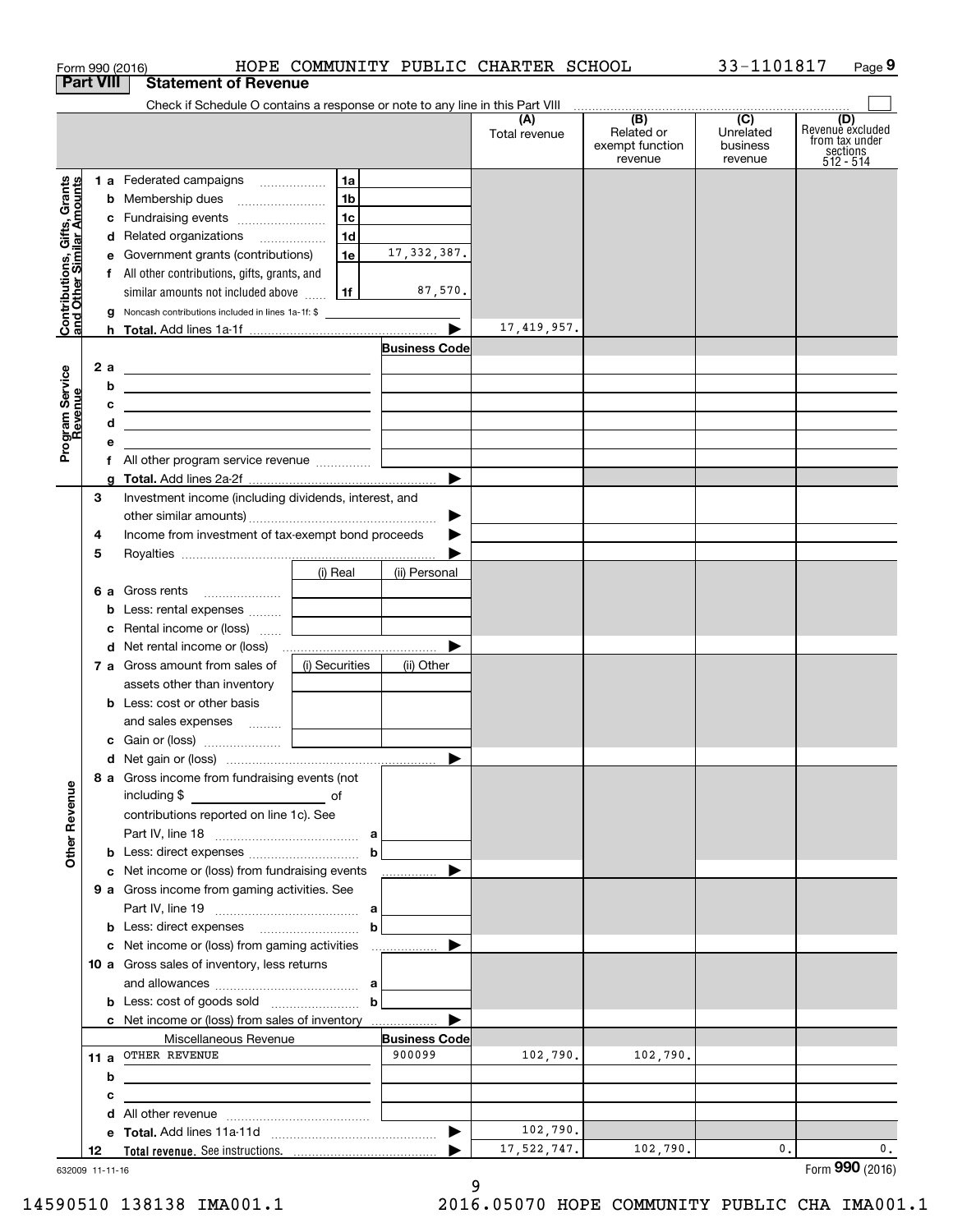$_{\rm Form}$   $_{990}$  (2016) <code>BOPE COMMUNITY PUBLIC CHARTER SCHOOL</code>  $_{\rm 33-1101817}$   $_{\rm Page}$ **Part IX | Statement of Functional Expenses** 

**10**

|                  | Section 501(c)(3) and 501(c)(4) organizations must complete all columns. All other organizations must complete column (A).<br>Check if Schedule O contains a response or note to any line in this Part IX |                              |                                    |                                           |                                |
|------------------|-----------------------------------------------------------------------------------------------------------------------------------------------------------------------------------------------------------|------------------------------|------------------------------------|-------------------------------------------|--------------------------------|
|                  | Do not include amounts reported on lines 6b,<br>7b, 8b, 9b, and 10b of Part VIII.                                                                                                                         | (A)<br>Total expenses        | (B)<br>Program service<br>expenses | (C)<br>Management and<br>general expenses | (D)<br>Fundraising<br>expenses |
| 1.               | Grants and other assistance to domestic organizations                                                                                                                                                     |                              |                                    |                                           |                                |
|                  | and domestic governments. See Part IV, line 21                                                                                                                                                            |                              |                                    |                                           |                                |
| $\mathbf{2}$     | Grants and other assistance to domestic                                                                                                                                                                   |                              |                                    |                                           |                                |
|                  | individuals. See Part IV, line 22                                                                                                                                                                         |                              |                                    |                                           |                                |
| 3                | Grants and other assistance to foreign                                                                                                                                                                    |                              |                                    |                                           |                                |
|                  | organizations, foreign governments, and foreign                                                                                                                                                           |                              |                                    |                                           |                                |
|                  | individuals. See Part IV, lines 15 and 16                                                                                                                                                                 |                              |                                    |                                           |                                |
| 4                | Benefits paid to or for members                                                                                                                                                                           |                              |                                    |                                           |                                |
| 5                | Compensation of current officers, directors,                                                                                                                                                              |                              |                                    |                                           |                                |
|                  | trustees, and key employees                                                                                                                                                                               | 262,663.                     | 258,495.                           | 4,168.                                    |                                |
| 6                | Compensation not included above, to disqualified                                                                                                                                                          |                              |                                    |                                           |                                |
|                  | persons (as defined under section 4958(f)(1)) and                                                                                                                                                         |                              |                                    |                                           |                                |
|                  | persons described in section 4958(c)(3)(B)<br>1.1.1.1.1.1.1                                                                                                                                               |                              |                                    |                                           |                                |
| 7                |                                                                                                                                                                                                           | 6,617,068.                   | 6, 285, 127.                       | 331,941.                                  |                                |
| 8                | Pension plan accruals and contributions (include                                                                                                                                                          |                              |                                    |                                           |                                |
|                  | section 401(k) and 403(b) employer contributions)                                                                                                                                                         | $\overline{910, 810}$ .      | 865,269.                           | 45,541.                                   |                                |
| 9<br>10          |                                                                                                                                                                                                           | 540, 748.                    | 513, 711.                          | 27,037.                                   |                                |
| 11               | Fees for services (non-employees):                                                                                                                                                                        |                              |                                    |                                           |                                |
| a                |                                                                                                                                                                                                           |                              |                                    | 2,102,225.                                |                                |
| b                |                                                                                                                                                                                                           | $\frac{2,102,225.}{25,796.}$ | 12,898.                            | 12,898.                                   |                                |
| c                |                                                                                                                                                                                                           | 23,830.                      | 11,915.                            | 11,915.                                   |                                |
| d                |                                                                                                                                                                                                           |                              |                                    |                                           |                                |
| е                | Professional fundraising services. See Part IV, line 17                                                                                                                                                   |                              |                                    |                                           |                                |
| f                | Investment management fees                                                                                                                                                                                |                              |                                    |                                           |                                |
| g                | Other. (If line 11g amount exceeds 10% of line 25,                                                                                                                                                        |                              |                                    |                                           |                                |
|                  | column (A) amount, list line 11g expenses on Sch O.)                                                                                                                                                      | 44,320.                      | 22,160.                            | 22,160.                                   |                                |
| 12 <sup>12</sup> |                                                                                                                                                                                                           | 48, 263.                     | 24,131.                            | 24, 132.                                  |                                |
| 13               |                                                                                                                                                                                                           | 156, 733.                    | 78, 366.                           | 78,367.                                   |                                |
| 14               |                                                                                                                                                                                                           | 31,358.                      | 15,679.                            | 15,679.                                   |                                |
| 15               |                                                                                                                                                                                                           |                              |                                    |                                           |                                |
| 16               |                                                                                                                                                                                                           | 3,391,675.                   | 3,222,091.                         | 169,584.                                  |                                |
| 17               |                                                                                                                                                                                                           |                              |                                    |                                           |                                |
|                  | Payments of travel or entertainment expenses                                                                                                                                                              |                              |                                    |                                           |                                |
|                  | for any federal, state, or local public officials                                                                                                                                                         |                              |                                    |                                           |                                |
| 19               | Conferences, conventions, and meetings                                                                                                                                                                    |                              |                                    |                                           |                                |
| 20<br>21         | Interest                                                                                                                                                                                                  |                              |                                    |                                           |                                |
| 22               | Depreciation, depletion, and amortization                                                                                                                                                                 | 168,329.                     | 159,913.                           | 8,416.                                    |                                |
| 23               | Insurance                                                                                                                                                                                                 | 138,428.                     | 131,507.                           | 6,921.                                    |                                |
| 24               | Other expenses. Itemize expenses not covered                                                                                                                                                              |                              |                                    |                                           |                                |
|                  | above. (List miscellaneous expenses in line 24e. If line                                                                                                                                                  |                              |                                    |                                           |                                |
|                  | 24e amount exceeds 10% of line 25, column (A)<br>amount, list line 24e expenses on Schedule O.)                                                                                                           |                              |                                    |                                           |                                |
| a                | DIRECT STUDENT COSTS                                                                                                                                                                                      | 1,423,095.                   | 1,423,095.                         |                                           |                                |
| b                | CHARTER ADMINISTRATION                                                                                                                                                                                    | 177,696.                     | 177,696.                           |                                           |                                |
|                  | START UP DEVELOPMENT AL                                                                                                                                                                                   | 60,000.                      |                                    | 60,000.                                   |                                |
| d                | <b>BOARD EXPENSES</b>                                                                                                                                                                                     | 6,973.                       |                                    | 6,973.                                    |                                |
|                  | e All other expenses                                                                                                                                                                                      | 17,956.                      |                                    | 17,956.                                   |                                |
| 25               | Total functional expenses. Add lines 1 through 24e                                                                                                                                                        | 16, 147, 966.                | 13, 202, 053.                      | 2,945,913.                                | 0.                             |
| 26               | Joint costs. Complete this line only if the organization                                                                                                                                                  |                              |                                    |                                           |                                |
|                  | reported in column (B) joint costs from a combined                                                                                                                                                        |                              |                                    |                                           |                                |
|                  | educational campaign and fundraising solicitation.                                                                                                                                                        |                              |                                    |                                           |                                |
|                  | Check here $\blacktriangleright$<br>if following SOP 98-2 (ASC 958-720)                                                                                                                                   |                              |                                    |                                           |                                |

10

632010 11-11-16

Form (2016) **990**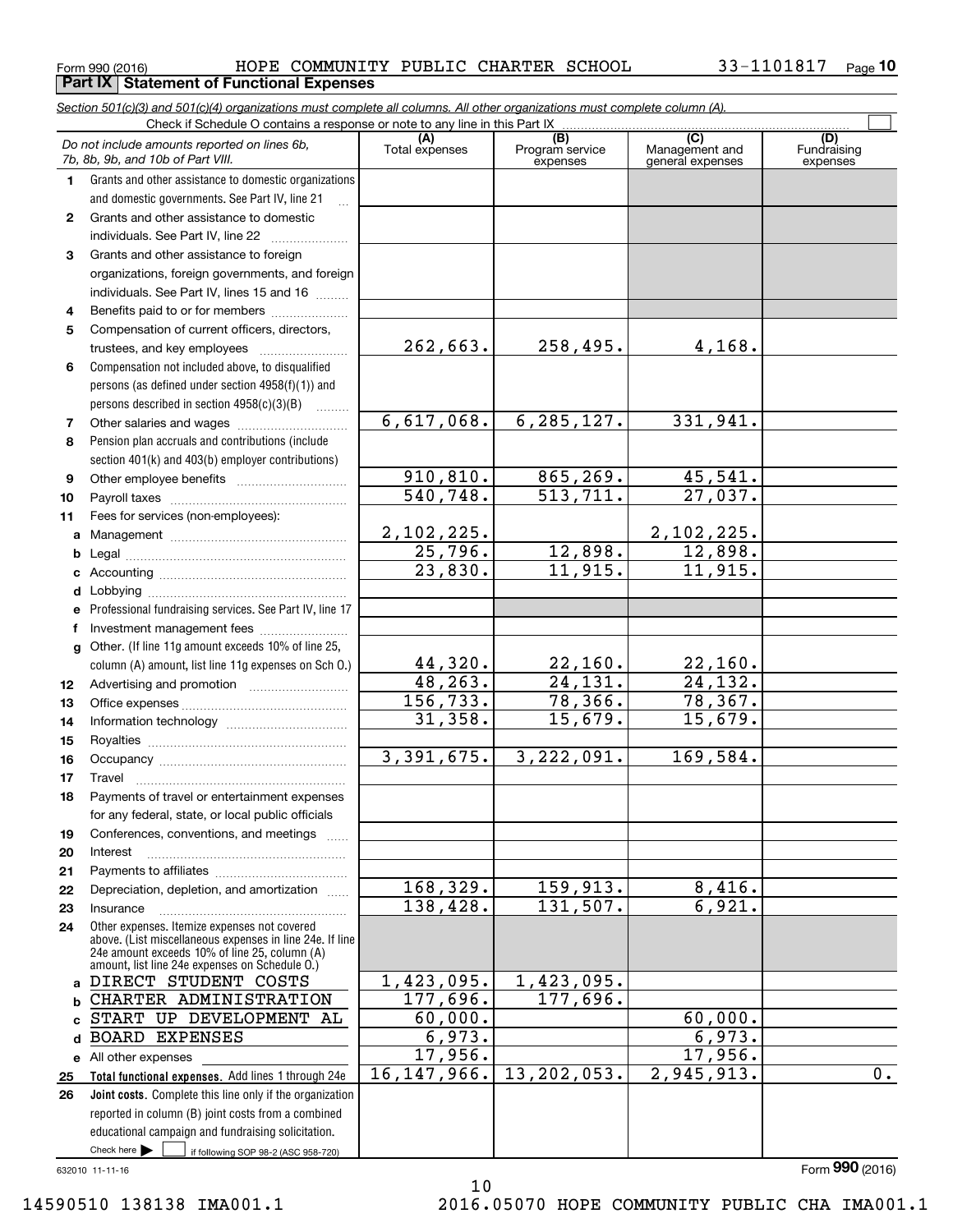**(A) (B) 123** Pledges and grants receivable, net  $\ldots$  **multimes contained and grants receivable**, net **multimes contained and grants receivable**, net **multimes contained and grants receivable 45**Loans and other receivables from current and former officers, directors, **6**Loans and other receivables from other disqualified persons (as defined under **78912345678910c11121314151617181920212223b** Less: accumulated depreciation \_\_\_\_\_\_\_\_\_\_\_\_\_\_\_ Lub basis. Complete Part VI of Schedule D will aller **Total assets.**  Add lines 1 through 15 (must equal line 34)  $_{\rm Form}$   $_{990}$  (2016) <code>BOPE COMMUNITY PUBLIC CHARTER SCHOOL</code>  $_{\rm 33-1101817}$   $_{\rm Page}$ Check if Schedule O contains a response or note to any line in this Part X Beginning of year | | End of year Cash - non-interest-bearing ~~~~~~~~~~~~~~~~~~~~~~~~~ Savings and temporary cash investments ~~~~~~~~~~~~~~~~~~Accounts receivable, net ~~~~~~~~~~~~~~~~~~~~~~~~~~ trustees, key employees, and highest compensated employees. Complete Part II of Schedule L ~~~~~~~~~~~~~~~~~~~~~~~~~~~~ section 4958(f)(1)), persons described in section 4958(c)(3)(B), and contributing employers and sponsoring organizations of section 501(c)(9) voluntary employees' beneficiary organizations (see instr). Complete Part II of Sch L ...... Notes and loans receivable, net ~~~~~~~~~~~~~~~~~~~~~~~ Inventories for sale or use ~~~~~~~~~~~~~~~~~~~~~~~~~~ Prepaid expenses and deferred charges Investments - publicly traded securities ~~~~~~~~~~~~~~~~~~~ Investments - other securities. See Part IV, line 11 ~~~~~~~~~~~~~~Investments - program-related. See Part IV, line 11 Intangible assets ~~~~~~~~~~~~~~~~~~~~~~~~~~~~~~ Other assets. See Part IV, line 11 ~~~~~~~~~~~~~~~~~~~~~~ Accounts payable and accrued expenses ~~~~~~~~~~~~~~~~~~Grants payable ~~~~~~~~~~~~~~~~~~~~~~~~~~~~~~~ Deferred revenue et al. and the state of the state of the state of the state of the state of the state of the state of the state of the state of the state of the state of the state of the state of the state of the state of Tax-exempt bond liabilities …………………………………………………………… Escrow or custodial account liability. Complete Part IV of Schedule D  $\quad \, \ldots \ldots \ldots \,$ Loans and other payables to current and former officers, directors, trustees, key employees, highest compensated employees, and disqualified persons. Complete Part II of Schedule L <sub>…………………………………………………………</sub> Secured mortgages and notes payable to unrelated third parties 33-1101817 <sub>Page</sub> 11 **Part X** Balance Sheet  $3,406,812.$   $1 \mid 4,725,725.$  $679,287.$  3 859,266.  $13,803.$  | 9 | 0. 1,440,799.

**10a**Land, buildings, and equipment: cost or other  $1,225,485.$  268,546. 10c 215,314. **11121314** $223,055.$  15 198,940. **15** $4,591,503.$   $16$  5,999,245. **16** $1,104,821.$  1, 1, 137, 782. **171819202122**Liabilities **23**Unsecured notes and loans payable to unrelated third parties ~~~~~~~~~~~~~~~~~~~~ **242425**Other liabilities (including federal income tax, payables to related third parties, and other liabilities not included on lines 17-24). Complete Part X of Schedule D ~~~~~~~~~~~~~~~~~~~~~~~~~~~~~~~~ **25** $1,104,821. |z_6| 1,137,782.$ **2626Total liabilities.**  Add lines 17 through 25 Organizations that follow SFAS 117 (ASC 958), check here  $\blacktriangleright$   $\boxed{\text{X}}$  and **complete lines 27 through 29, and lines 33 and 34. Net Assets or Fund Balances Net Assets or Fund Balances**  $3,486,682. |z_7| 4,861,463.$ **2727**Unrestricted net assets ~~~~~~~~~~~~~~~~~~~~~~~~~~~ **2828**Temporarily restricted net assets ~~~~~~~~~~~~~~~~~~~~~~ **2929**Permanently restricted net assets …………………………………………………… **Organizations that do not follow SFAS 117 (ASC 958), check here** | **and complete lines 30 through 34. 3030**Capital stock or trust principal, or current funds ~~~~~~~~~~~~~~~ **3131**Paid-in or capital surplus, or land, building, or equipment fund will concurred. **3232**Retained earnings, endowment, accumulated income, or other funds www.com  $3,486,682.$   $33$  4,861,463. Total net assets or fund balances ~~~~~~~~~~~~~~~~~~~~~~ **3333** $4,591,503.$   $34$  | 5,999,245. **34**Total liabilities and net assets/fund balances **34**

Form (2016) **990**

 $\mathcal{L}^{\text{max}}$ 

| Form 990 (2016) |  |  |
|-----------------|--|--|
|                 |  |  |

**Assets**

**Liabilities**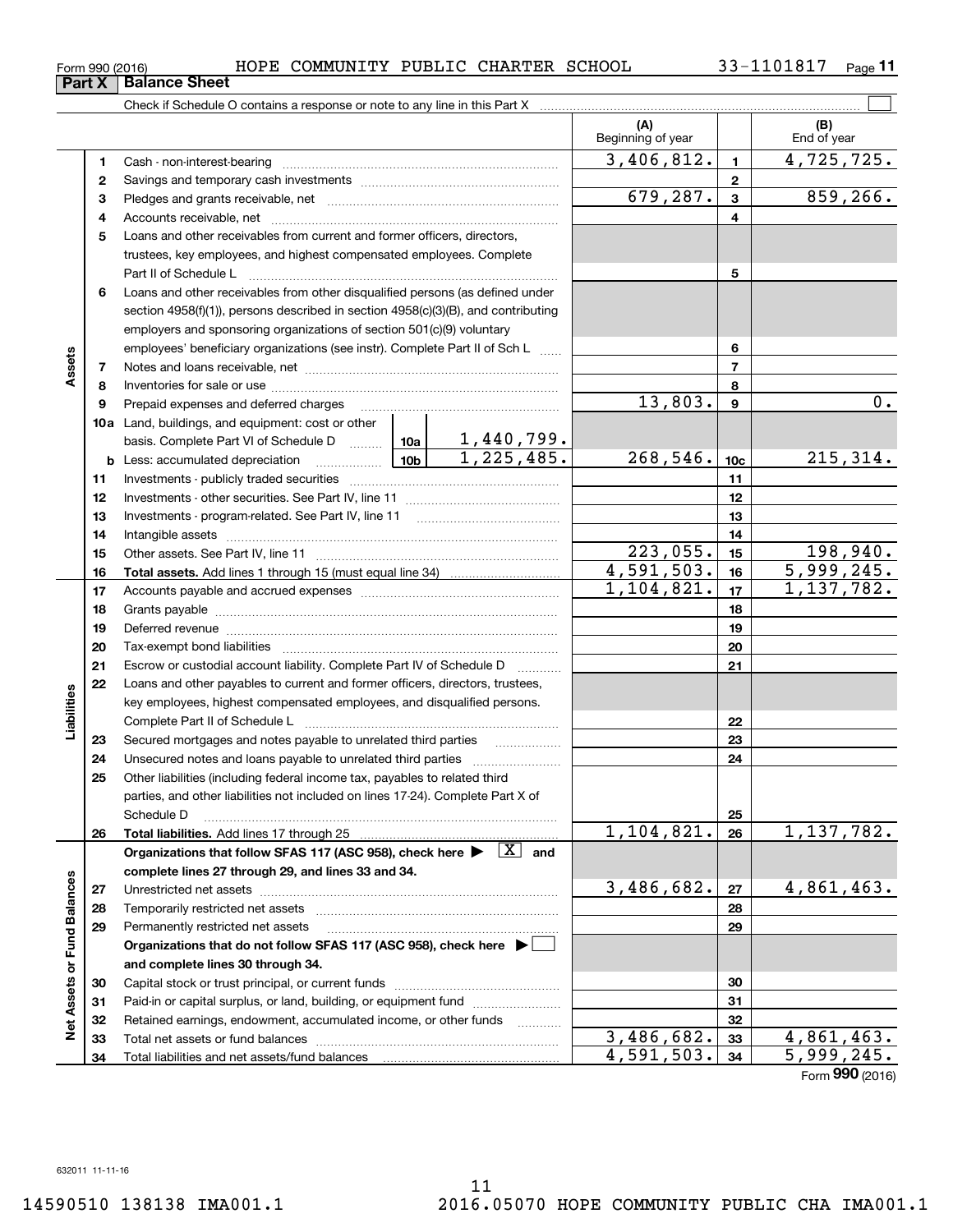|    | HOPE COMMUNITY PUBLIC CHARTER SCHOOL<br>Form 990 (2016)                                                                         |                | 33-1101817     |            | Page $12$               |
|----|---------------------------------------------------------------------------------------------------------------------------------|----------------|----------------|------------|-------------------------|
|    | <b>Reconciliation of Net Assets</b><br>Part XI                                                                                  |                |                |            |                         |
|    |                                                                                                                                 |                |                |            |                         |
|    |                                                                                                                                 |                |                |            |                         |
| 1  | Total revenue (must equal Part VIII, column (A), line 12)                                                                       | $\mathbf{1}$   | 17,522,747.    |            |                         |
| 2  |                                                                                                                                 | $\mathbf{2}$   | 16, 147, 966.  |            |                         |
| 3  | Revenue less expenses. Subtract line 2 from line 1                                                                              | 3              | 1,374,781.     |            |                         |
| 4  | Net assets or fund balances at beginning of year (must equal Part X, line 33, column (A)) manured manu-                         | 4              | 3,486,682.     |            |                         |
| 5  | Net unrealized gains (losses) on investments                                                                                    | 5              |                |            |                         |
| 6  | Donated services and use of facilities                                                                                          | 6              |                |            |                         |
| 7  | Investment expenses                                                                                                             | $\overline{7}$ |                |            |                         |
| 8  | Prior period adjustments                                                                                                        | 8              |                |            |                         |
| 9  |                                                                                                                                 | 9              |                |            | 0.                      |
| 10 | Net assets or fund balances at end of year. Combine lines 3 through 9 (must equal Part X, line 33,                              |                |                |            |                         |
|    | column (B))                                                                                                                     | 10             | 4,861,463.     |            |                         |
|    | Part XII Financial Statements and Reporting                                                                                     |                |                |            |                         |
|    |                                                                                                                                 |                |                |            | $\overline{\mathbf{x}}$ |
|    |                                                                                                                                 |                |                | <b>Yes</b> | <b>No</b>               |
| 1  | $\boxed{\mathbf{X}}$ Accrual<br>Accounting method used to prepare the Form 990: <u>June</u> Cash<br>$\vert$ $\vert$ Other       |                |                |            |                         |
|    | If the organization changed its method of accounting from a prior year or checked "Other," explain in Schedule O.               |                |                |            |                         |
|    | 2a Were the organization's financial statements compiled or reviewed by an independent accountant?                              |                | 2a             |            | x                       |
|    | If "Yes," check a box below to indicate whether the financial statements for the year were compiled or reviewed on a            |                |                |            |                         |
|    | separate basis, consolidated basis, or both:                                                                                    |                |                |            |                         |
|    | <b>Consolidated basis</b><br>Both consolidated and separate basis<br>Separate basis                                             |                |                |            |                         |
|    | <b>b</b> Were the organization's financial statements audited by an independent accountant?                                     |                | 2 <sub>b</sub> | Х          |                         |
|    | If "Yes," check a box below to indicate whether the financial statements for the year were audited on a separate basis,         |                |                |            |                         |
|    | consolidated basis, or both:                                                                                                    |                |                |            |                         |
|    | $\lfloor x \rfloor$ Separate basis<br><b>Consolidated basis</b><br>Both consolidated and separate basis                         |                |                |            |                         |
|    | c If "Yes" to line 2a or 2b, does the organization have a committee that assumes responsibility for oversight of the audit,     |                |                |            |                         |
|    |                                                                                                                                 |                | 2c             | х          |                         |
|    | If the organization changed either its oversight process or selection process during the tax year, explain in Schedule O.       |                |                |            |                         |
|    | 3a As a result of a federal award, was the organization required to undergo an audit or audits as set forth in the Single Audit |                |                |            |                         |
|    |                                                                                                                                 |                | Зa             | Х          |                         |
|    | b If "Yes," did the organization undergo the required audit or audits? If the organization did not undergo the required audit   |                |                |            |                         |
|    | or audits, explain why in Schedule O and describe any steps taken to undergo such audits                                        |                | 3b             | х<br>nnn   |                         |

Form (2016) **990**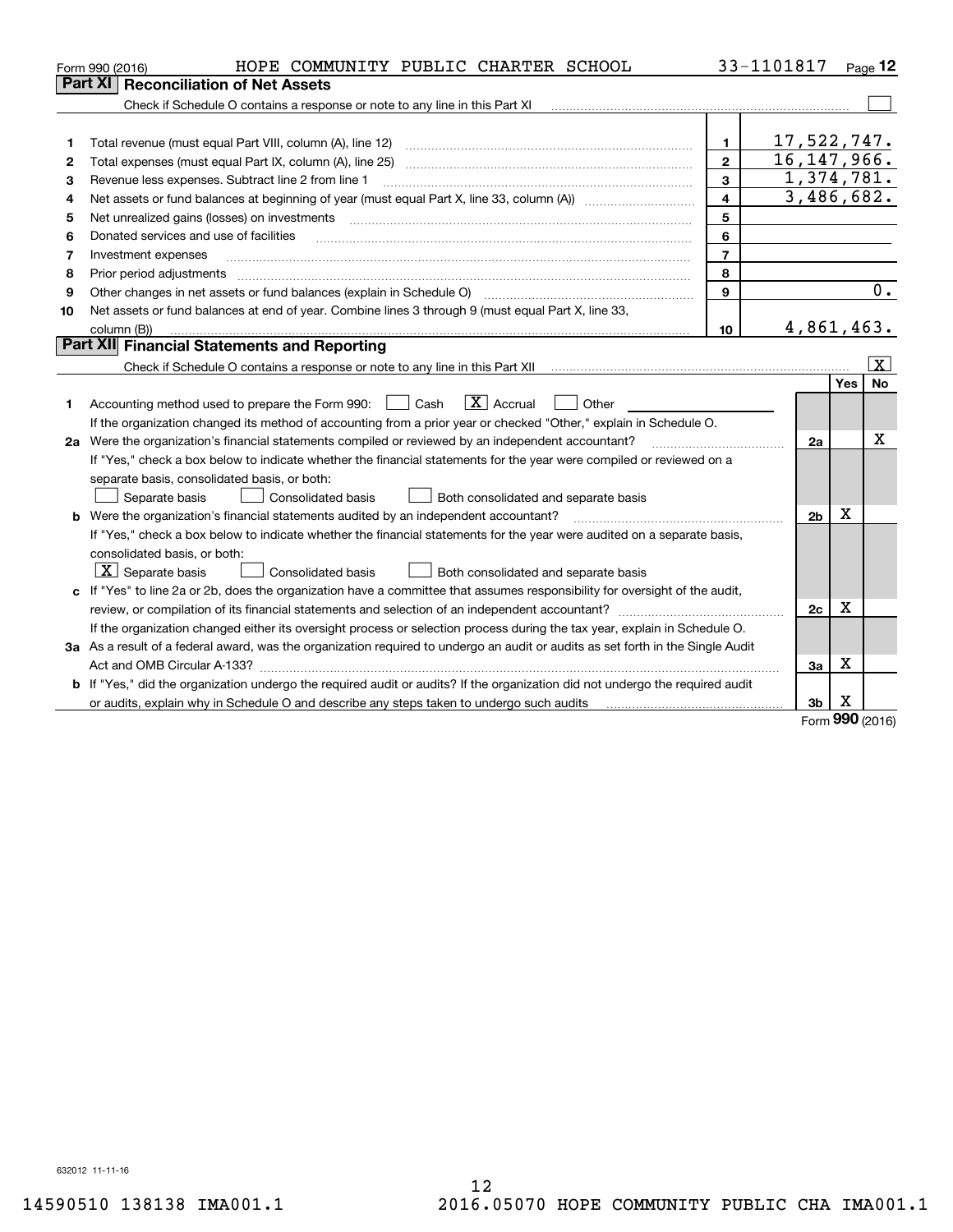| <b>SCHEDULE A</b> |
|-------------------|
|-------------------|

Department of the Treasury Internal Revenue Service

|  | (Form 990 or 990-EZ) |
|--|----------------------|
|--|----------------------|

# **Public Charity Status and Public Support**

**Complete if the organization is a section 501(c)(3) organization or a section 4947(a)(1) nonexempt charitable trust.**

| Attach to Form 990 or Form 990-EZ. |  |  |  |
|------------------------------------|--|--|--|
|------------------------------------|--|--|--|

OMB No. 1545-0047

**Open to Public**

**2016**

|    | nternal Revenue Service<br><b>Inspection</b><br>Information about Schedule A (Form 990 or 990-EZ) and its instructions is at $www.irs.gov/form990.$ |                          |                                               |                                                                        |                                                                                                                                               |                             |                                 |                            |                                       |
|----|-----------------------------------------------------------------------------------------------------------------------------------------------------|--------------------------|-----------------------------------------------|------------------------------------------------------------------------|-----------------------------------------------------------------------------------------------------------------------------------------------|-----------------------------|---------------------------------|----------------------------|---------------------------------------|
|    |                                                                                                                                                     | Name of the organization |                                               |                                                                        |                                                                                                                                               |                             |                                 |                            | <b>Employer identification number</b> |
|    |                                                                                                                                                     |                          |                                               |                                                                        | HOPE COMMUNITY PUBLIC CHARTER SCHOOL                                                                                                          |                             |                                 |                            | 33-1101817                            |
|    | Part I                                                                                                                                              |                          |                                               |                                                                        | Reason for Public Charity Status (All organizations must complete this part.) See instructions.                                               |                             |                                 |                            |                                       |
|    |                                                                                                                                                     |                          |                                               |                                                                        | The organization is not a private foundation because it is: (For lines 1 through 12, check only one box.)                                     |                             |                                 |                            |                                       |
| 1. |                                                                                                                                                     |                          |                                               |                                                                        | A church, convention of churches, or association of churches described in section 170(b)(1)(A)(i).                                            |                             |                                 |                            |                                       |
| 2  | X                                                                                                                                                   |                          |                                               |                                                                        | A school described in section 170(b)(1)(A)(ii). (Attach Schedule E (Form 990 or 990-EZ).)                                                     |                             |                                 |                            |                                       |
| 3  |                                                                                                                                                     |                          |                                               |                                                                        | A hospital or a cooperative hospital service organization described in section 170(b)(1)(A)(iii).                                             |                             |                                 |                            |                                       |
| 4  |                                                                                                                                                     |                          |                                               |                                                                        | A medical research organization operated in conjunction with a hospital described in section 170(b)(1)(A)(iii). Enter the hospital's name,    |                             |                                 |                            |                                       |
|    |                                                                                                                                                     | city, and state:         |                                               |                                                                        |                                                                                                                                               |                             |                                 |                            |                                       |
| 5. |                                                                                                                                                     |                          |                                               |                                                                        | An organization operated for the benefit of a college or university owned or operated by a governmental unit described in                     |                             |                                 |                            |                                       |
|    |                                                                                                                                                     |                          |                                               | section 170(b)(1)(A)(iv). (Complete Part II.)                          |                                                                                                                                               |                             |                                 |                            |                                       |
|    |                                                                                                                                                     |                          |                                               |                                                                        |                                                                                                                                               |                             |                                 |                            |                                       |
| 6  |                                                                                                                                                     |                          |                                               |                                                                        | A federal, state, or local government or governmental unit described in section 170(b)(1)(A)(v).                                              |                             |                                 |                            |                                       |
| 7  |                                                                                                                                                     |                          |                                               |                                                                        | An organization that normally receives a substantial part of its support from a governmental unit or from the general public described in     |                             |                                 |                            |                                       |
|    |                                                                                                                                                     |                          |                                               | section 170(b)(1)(A)(vi). (Complete Part II.)                          |                                                                                                                                               |                             |                                 |                            |                                       |
| 8  |                                                                                                                                                     |                          |                                               |                                                                        | A community trust described in section 170(b)(1)(A)(vi). (Complete Part II.)                                                                  |                             |                                 |                            |                                       |
| 9  |                                                                                                                                                     |                          |                                               |                                                                        | An agricultural research organization described in section 170(b)(1)(A)(ix) operated in conjunction with a land-grant college                 |                             |                                 |                            |                                       |
|    |                                                                                                                                                     |                          |                                               |                                                                        | or university or a non-land-grant college of agriculture (see instructions). Enter the name, city, and state of the college or                |                             |                                 |                            |                                       |
|    |                                                                                                                                                     | university:              |                                               |                                                                        |                                                                                                                                               |                             |                                 |                            |                                       |
| 10 |                                                                                                                                                     |                          |                                               |                                                                        | An organization that normally receives: (1) more than 33 1/3% of its support from contributions, membership fees, and gross receipts from     |                             |                                 |                            |                                       |
|    |                                                                                                                                                     |                          |                                               |                                                                        | activities related to its exempt functions - subject to certain exceptions, and (2) no more than 33 1/3% of its support from gross investment |                             |                                 |                            |                                       |
|    |                                                                                                                                                     |                          |                                               |                                                                        | income and unrelated business taxable income (less section 511 tax) from businesses acquired by the organization after June 30, 1975.         |                             |                                 |                            |                                       |
|    |                                                                                                                                                     |                          |                                               | See section 509(a)(2). (Complete Part III.)                            |                                                                                                                                               |                             |                                 |                            |                                       |
| 11 |                                                                                                                                                     |                          |                                               |                                                                        | An organization organized and operated exclusively to test for public safety. See section 509(a)(4).                                          |                             |                                 |                            |                                       |
| 12 |                                                                                                                                                     |                          |                                               |                                                                        | An organization organized and operated exclusively for the benefit of, to perform the functions of, or to carry out the purposes of one or    |                             |                                 |                            |                                       |
|    |                                                                                                                                                     |                          |                                               |                                                                        | more publicly supported organizations described in section 509(a)(1) or section 509(a)(2). See section 509(a)(3). Check the box in            |                             |                                 |                            |                                       |
|    |                                                                                                                                                     |                          |                                               |                                                                        | lines 12a through 12d that describes the type of supporting organization and complete lines 12e, 12f, and 12g.                                |                             |                                 |                            |                                       |
| а  |                                                                                                                                                     |                          |                                               |                                                                        | Type I. A supporting organization operated, supervised, or controlled by its supported organization(s), typically by giving                   |                             |                                 |                            |                                       |
|    |                                                                                                                                                     |                          |                                               |                                                                        | the supported organization(s) the power to regularly appoint or elect a majority of the directors or trustees of the supporting               |                             |                                 |                            |                                       |
|    |                                                                                                                                                     |                          |                                               | organization. You must complete Part IV, Sections A and B.             |                                                                                                                                               |                             |                                 |                            |                                       |
| b  |                                                                                                                                                     |                          |                                               |                                                                        | Type II. A supporting organization supervised or controlled in connection with its supported organization(s), by having                       |                             |                                 |                            |                                       |
|    |                                                                                                                                                     |                          |                                               |                                                                        | control or management of the supporting organization vested in the same persons that control or manage the supported                          |                             |                                 |                            |                                       |
|    |                                                                                                                                                     |                          |                                               | organization(s). You must complete Part IV, Sections A and C.          |                                                                                                                                               |                             |                                 |                            |                                       |
| с  |                                                                                                                                                     |                          |                                               |                                                                        | Type III functionally integrated. A supporting organization operated in connection with, and functionally integrated with,                    |                             |                                 |                            |                                       |
|    |                                                                                                                                                     |                          |                                               |                                                                        | its supported organization(s) (see instructions). You must complete Part IV, Sections A, D, and E.                                            |                             |                                 |                            |                                       |
| d  |                                                                                                                                                     |                          |                                               |                                                                        | Type III non-functionally integrated. A supporting organization operated in connection with its supported organization(s)                     |                             |                                 |                            |                                       |
|    |                                                                                                                                                     |                          |                                               |                                                                        | that is not functionally integrated. The organization generally must satisfy a distribution requirement and an attentiveness                  |                             |                                 |                            |                                       |
|    |                                                                                                                                                     |                          |                                               |                                                                        | requirement (see instructions). You must complete Part IV, Sections A and D, and Part V.                                                      |                             |                                 |                            |                                       |
| е  |                                                                                                                                                     |                          |                                               |                                                                        | Check this box if the organization received a written determination from the IRS that it is a Type I, Type II, Type III                       |                             |                                 |                            |                                       |
|    |                                                                                                                                                     |                          |                                               |                                                                        | functionally integrated, or Type III non-functionally integrated supporting organization.                                                     |                             |                                 |                            |                                       |
|    |                                                                                                                                                     |                          | f Enter the number of supported organizations |                                                                        |                                                                                                                                               |                             |                                 |                            |                                       |
|    |                                                                                                                                                     |                          |                                               | Provide the following information about the supported organization(s). |                                                                                                                                               |                             |                                 |                            |                                       |
|    |                                                                                                                                                     | (i) Name of supported    |                                               | (ii) EIN                                                               | (iii) Type of organization                                                                                                                    | in your governing document? | (iv) Is the organization listed | (v) Amount of monetary     | (vi) Amount of other                  |
|    |                                                                                                                                                     | organization             |                                               |                                                                        | (described on lines 1-10<br>above (see instructions))                                                                                         | Yes                         | <b>No</b>                       | support (see instructions) | support (see instructions)            |
|    |                                                                                                                                                     |                          |                                               |                                                                        |                                                                                                                                               |                             |                                 |                            |                                       |
|    |                                                                                                                                                     |                          |                                               |                                                                        |                                                                                                                                               |                             |                                 |                            |                                       |
|    |                                                                                                                                                     |                          |                                               |                                                                        |                                                                                                                                               |                             |                                 |                            |                                       |
|    |                                                                                                                                                     |                          |                                               |                                                                        |                                                                                                                                               |                             |                                 |                            |                                       |
|    |                                                                                                                                                     |                          |                                               |                                                                        |                                                                                                                                               |                             |                                 |                            |                                       |
|    |                                                                                                                                                     |                          |                                               |                                                                        |                                                                                                                                               |                             |                                 |                            |                                       |
|    |                                                                                                                                                     |                          |                                               |                                                                        |                                                                                                                                               |                             |                                 |                            |                                       |
|    |                                                                                                                                                     |                          |                                               |                                                                        |                                                                                                                                               |                             |                                 |                            |                                       |
|    |                                                                                                                                                     |                          |                                               |                                                                        |                                                                                                                                               |                             |                                 |                            |                                       |
|    |                                                                                                                                                     |                          |                                               |                                                                        |                                                                                                                                               |                             |                                 |                            |                                       |
|    |                                                                                                                                                     |                          |                                               |                                                                        |                                                                                                                                               |                             |                                 |                            |                                       |

**Total**

632021 09-21-16 LHA For Paperwork Reduction Act Notice, see the Instructions for Form 990 or 990-EZ. 632021 09-21-16 Schedule A (Form 990 or 990-EZ) 2016 13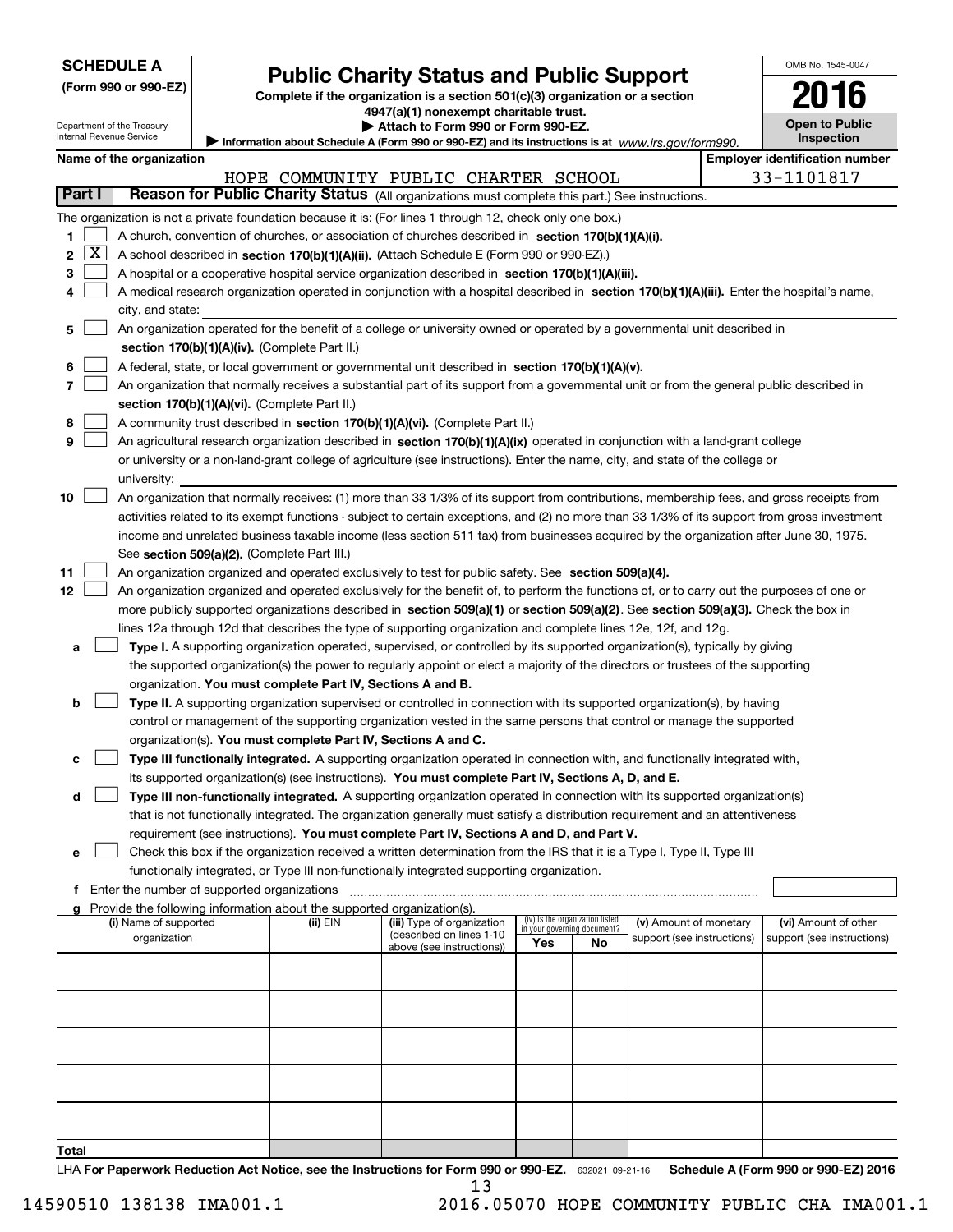#### 33-1101817 Page 2 Schedule A (Form 990 or 990-EZ) 2016  $\,$  HOPE  $\,$  COMMUNITY <code>PUBLIC</code>  $\,$  CHARTER  $\,$  SCHOOL  $\,$   $\,$   $\,$   $\,$  33  $1101817$   $\,$   $\,$   $\,$  Page **Part II Support Schedule for Organizations Described in Sections 170(b)(1)(A)(iv) and 170(b)(1)(A)(vi)**

(Complete only if you checked the box on line 5, 7, or 8 of Part I or if the organization failed to qualify under Part III. If the organization fails to qualify under the tests listed below, please complete Part III.)

|    | <b>Section A. Public Support</b>                                                                                                               |          |            |            |            |          |           |
|----|------------------------------------------------------------------------------------------------------------------------------------------------|----------|------------|------------|------------|----------|-----------|
|    | Calendar year (or fiscal year beginning in) $\blacktriangleright$                                                                              | (a) 2012 | $(b)$ 2013 | $(c)$ 2014 | $(d)$ 2015 | (e) 2016 | (f) Total |
|    | <b>1</b> Gifts, grants, contributions, and                                                                                                     |          |            |            |            |          |           |
|    | membership fees received. (Do not                                                                                                              |          |            |            |            |          |           |
|    | include any "unusual grants.")                                                                                                                 |          |            |            |            |          |           |
|    | 2 Tax revenues levied for the organ-                                                                                                           |          |            |            |            |          |           |
|    | ization's benefit and either paid to                                                                                                           |          |            |            |            |          |           |
|    | or expended on its behalf                                                                                                                      |          |            |            |            |          |           |
|    | 3 The value of services or facilities                                                                                                          |          |            |            |            |          |           |
|    | furnished by a governmental unit to                                                                                                            |          |            |            |            |          |           |
|    | the organization without charge                                                                                                                |          |            |            |            |          |           |
|    | <b>4 Total.</b> Add lines 1 through 3                                                                                                          |          |            |            |            |          |           |
| 5. | The portion of total contributions                                                                                                             |          |            |            |            |          |           |
|    | by each person (other than a                                                                                                                   |          |            |            |            |          |           |
|    | governmental unit or publicly                                                                                                                  |          |            |            |            |          |           |
|    | supported organization) included                                                                                                               |          |            |            |            |          |           |
|    | on line 1 that exceeds 2% of the                                                                                                               |          |            |            |            |          |           |
|    | amount shown on line 11,                                                                                                                       |          |            |            |            |          |           |
|    | column (f)                                                                                                                                     |          |            |            |            |          |           |
|    | 6 Public support. Subtract line 5 from line 4.                                                                                                 |          |            |            |            |          |           |
|    | <b>Section B. Total Support</b>                                                                                                                |          |            |            |            |          |           |
|    | Calendar year (or fiscal year beginning in) $\blacktriangleright$                                                                              | (a) 2012 | $(b)$ 2013 | $(c)$ 2014 | $(d)$ 2015 | (e) 2016 | (f) Total |
|    | 7 Amounts from line 4                                                                                                                          |          |            |            |            |          |           |
| 8  | Gross income from interest,                                                                                                                    |          |            |            |            |          |           |
|    | dividends, payments received on                                                                                                                |          |            |            |            |          |           |
|    | securities loans, rents, royalties                                                                                                             |          |            |            |            |          |           |
|    | and income from similar sources                                                                                                                |          |            |            |            |          |           |
| 9  | Net income from unrelated business                                                                                                             |          |            |            |            |          |           |
|    | activities, whether or not the                                                                                                                 |          |            |            |            |          |           |
|    | business is regularly carried on                                                                                                               |          |            |            |            |          |           |
|    | <b>10</b> Other income. Do not include gain                                                                                                    |          |            |            |            |          |           |
|    | or loss from the sale of capital                                                                                                               |          |            |            |            |          |           |
|    | assets (Explain in Part VI.)                                                                                                                   |          |            |            |            |          |           |
|    | 11 Total support. Add lines 7 through 10                                                                                                       |          |            |            |            |          |           |
|    | <b>12</b> Gross receipts from related activities, etc. (see instructions)                                                                      |          |            |            |            | 12       |           |
|    | 13 First five years. If the Form 990 is for the organization's first, second, third, fourth, or fifth tax year as a section 501(c)(3)          |          |            |            |            |          |           |
|    | organization, check this box and stop here                                                                                                     |          |            |            |            |          |           |
|    | Section C. Computation of Public Support Percentage                                                                                            |          |            |            |            |          |           |
|    | 14 Public support percentage for 2016 (line 6, column (f) divided by line 11, column (f) <i>mummumumumum</i>                                   |          |            |            |            | 14       | %         |
|    |                                                                                                                                                |          |            |            |            | 15       | %         |
|    | 16a 33 1/3% support test - 2016. If the organization did not check the box on line 13, and line 14 is 33 1/3% or more, check this box and      |          |            |            |            |          |           |
|    | stop here. The organization qualifies as a publicly supported organization                                                                     |          |            |            |            |          |           |
|    | b 33 1/3% support test - 2015. If the organization did not check a box on line 13 or 16a, and line 15 is 33 1/3% or more, check this box       |          |            |            |            |          |           |
|    | and stop here. The organization qualifies as a publicly supported organization                                                                 |          |            |            |            |          |           |
|    | 17a 10% -facts-and-circumstances test - 2016. If the organization did not check a box on line 13, 16a, or 16b, and line 14 is 10% or more,     |          |            |            |            |          |           |
|    | and if the organization meets the "facts-and-circumstances" test, check this box and stop here. Explain in Part VI how the organization        |          |            |            |            |          |           |
|    | meets the "facts-and-circumstances" test. The organization qualifies as a publicly supported organization                                      |          |            |            |            |          |           |
|    | <b>b 10% -facts-and-circumstances test - 2015.</b> If the organization did not check a box on line 13, 16a, 16b, or 17a, and line 15 is 10% or |          |            |            |            |          |           |
|    | more, and if the organization meets the "facts-and-circumstances" test, check this box and stop here. Explain in Part VI how the               |          |            |            |            |          |           |
|    | organization meets the "facts-and-circumstances" test. The organization qualifies as a publicly supported organization                         |          |            |            |            |          |           |
|    | 18 Private foundation. If the organization did not check a box on line 13, 16a, 16b, 17a, or 17b, check this box and see instructions          |          |            |            |            |          |           |
|    |                                                                                                                                                |          |            |            |            |          |           |

**Schedule A (Form 990 or 990-EZ) 2016**

632022 09-21-16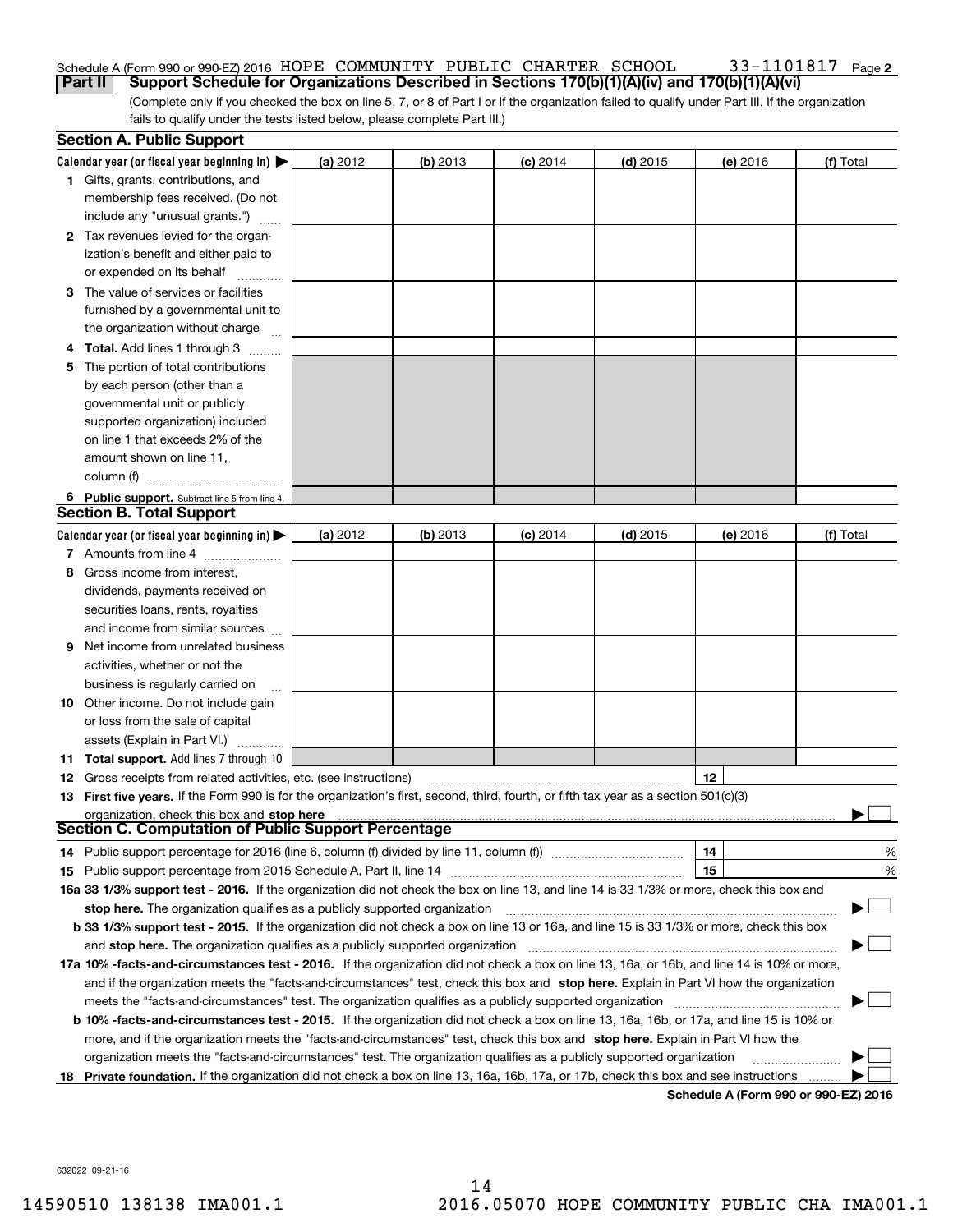### Schedule A (Form 990 or 990-EZ) 2016  $\,$  HOPE  $\,$  COMMUNITY <code>PUBLIC</code>  $\,$  CHARTER  $\,$  SCHOOL  $\,$   $\,$   $\,$   $\,$  33  $1101817$   $\,$   $\,$   $\,$  Page **Part III Support Schedule for Organizations Described in Section 509(a)(2)**

(Complete only if you checked the box on line 10 of Part I or if the organization failed to qualify under Part II. If the organization fails to qualify under the tests listed below, please complete Part II.)

| <b>Section A. Public Support</b>                                                                                                                                                                                                                                                             |          |          |            |            |          |                                      |
|----------------------------------------------------------------------------------------------------------------------------------------------------------------------------------------------------------------------------------------------------------------------------------------------|----------|----------|------------|------------|----------|--------------------------------------|
| Calendar year (or fiscal year beginning in) $\blacktriangleright$                                                                                                                                                                                                                            | (a) 2012 | (b) 2013 | $(c)$ 2014 | $(d)$ 2015 | (e) 2016 | (f) Total                            |
| 1 Gifts, grants, contributions, and                                                                                                                                                                                                                                                          |          |          |            |            |          |                                      |
| membership fees received. (Do not                                                                                                                                                                                                                                                            |          |          |            |            |          |                                      |
| include any "unusual grants.")                                                                                                                                                                                                                                                               |          |          |            |            |          |                                      |
| 2 Gross receipts from admissions,<br>merchandise sold or services per-<br>formed, or facilities furnished in<br>any activity that is related to the<br>organization's tax-exempt purpose                                                                                                     |          |          |            |            |          |                                      |
| 3 Gross receipts from activities that<br>are not an unrelated trade or bus-                                                                                                                                                                                                                  |          |          |            |            |          |                                      |
| iness under section 513                                                                                                                                                                                                                                                                      |          |          |            |            |          |                                      |
| 4 Tax revenues levied for the organ-<br>ization's benefit and either paid to                                                                                                                                                                                                                 |          |          |            |            |          |                                      |
| or expended on its behalf<br>.                                                                                                                                                                                                                                                               |          |          |            |            |          |                                      |
| 5 The value of services or facilities<br>furnished by a governmental unit to<br>the organization without charge                                                                                                                                                                              |          |          |            |            |          |                                      |
| <b>6 Total.</b> Add lines 1 through 5                                                                                                                                                                                                                                                        |          |          |            |            |          |                                      |
| 7a Amounts included on lines 1, 2, and<br>3 received from disqualified persons                                                                                                                                                                                                               |          |          |            |            |          |                                      |
| <b>b</b> Amounts included on lines 2 and 3 received<br>from other than disqualified persons that<br>exceed the greater of \$5,000 or 1% of the<br>amount on line 13 for the year                                                                                                             |          |          |            |            |          |                                      |
| c Add lines 7a and 7b                                                                                                                                                                                                                                                                        |          |          |            |            |          |                                      |
| 8 Public support. (Subtract line 7c from line 6.)<br><b>Section B. Total Support</b>                                                                                                                                                                                                         |          |          |            |            |          |                                      |
| Calendar year (or fiscal year beginning in)                                                                                                                                                                                                                                                  | (a) 2012 | (b) 2013 | $(c)$ 2014 | $(d)$ 2015 | (e) 2016 | (f) Total                            |
| 9 Amounts from line 6                                                                                                                                                                                                                                                                        |          |          |            |            |          |                                      |
| <b>10a</b> Gross income from interest,<br>dividends, payments received on<br>securities loans, rents, royalties<br>and income from similar sources                                                                                                                                           |          |          |            |            |          |                                      |
| <b>b</b> Unrelated business taxable income<br>(less section 511 taxes) from businesses<br>acquired after June 30, 1975                                                                                                                                                                       |          |          |            |            |          |                                      |
| c Add lines 10a and 10b                                                                                                                                                                                                                                                                      |          |          |            |            |          |                                      |
| <b>11</b> Net income from unrelated business<br>activities not included in line 10b.<br>whether or not the business is<br>regularly carried on                                                                                                                                               |          |          |            |            |          |                                      |
| <b>12</b> Other income. Do not include gain<br>or loss from the sale of capital<br>assets (Explain in Part VI.)                                                                                                                                                                              |          |          |            |            |          |                                      |
| <b>13 Total support.</b> (Add lines 9, 10c, 11, and 12.)                                                                                                                                                                                                                                     |          |          |            |            |          |                                      |
| 14 First five years. If the Form 990 is for the organization's first, second, third, fourth, or fifth tax year as a section 501(c)(3) organization,                                                                                                                                          |          |          |            |            |          |                                      |
| check this box and stop here with the continuum control to the control of the control of the control of the control of the control of the control of the control of the control of the control of the control of the control o<br><b>Section C. Computation of Public Support Percentage</b> |          |          |            |            |          |                                      |
|                                                                                                                                                                                                                                                                                              |          |          |            |            | 15       | %                                    |
| 16 Public support percentage from 2015 Schedule A, Part III, line 15                                                                                                                                                                                                                         |          |          |            |            | 16       | %                                    |
| <b>Section D. Computation of Investment Income Percentage</b>                                                                                                                                                                                                                                |          |          |            |            |          |                                      |
| 17 Investment income percentage for 2016 (line 10c, column (f) divided by line 13, column (f))                                                                                                                                                                                               |          |          |            |            | 17       | %                                    |
| 18 Investment income percentage from 2015 Schedule A, Part III, line 17                                                                                                                                                                                                                      |          |          |            |            | 18       | %                                    |
| 19a 33 1/3% support tests - 2016. If the organization did not check the box on line 14, and line 15 is more than 33 1/3%, and line 17 is not                                                                                                                                                 |          |          |            |            |          |                                      |
| more than 33 1/3%, check this box and stop here. The organization qualifies as a publicly supported organization                                                                                                                                                                             |          |          |            |            |          | ▶                                    |
| b 33 1/3% support tests - 2015. If the organization did not check a box on line 14 or line 19a, and line 16 is more than 33 1/3%, and                                                                                                                                                        |          |          |            |            |          |                                      |
| line 18 is not more than 33 1/3%, check this box and stop here. The organization qualifies as a publicly supported organization                                                                                                                                                              |          |          |            |            |          |                                      |
| 20 Private foundation. If the organization did not check a box on line 14, 19a, or 19b, check this box and see instructions                                                                                                                                                                  |          |          |            |            |          |                                      |
| 632023 09-21-16                                                                                                                                                                                                                                                                              |          |          |            |            |          | Schedule A (Form 990 or 990-EZ) 2016 |
|                                                                                                                                                                                                                                                                                              |          | 15       |            |            |          |                                      |

 <sup>14590510 138138</sup> IMA001.1 2016.05070 HOPE COMMUNITY PUBLIC CHA IMA001.1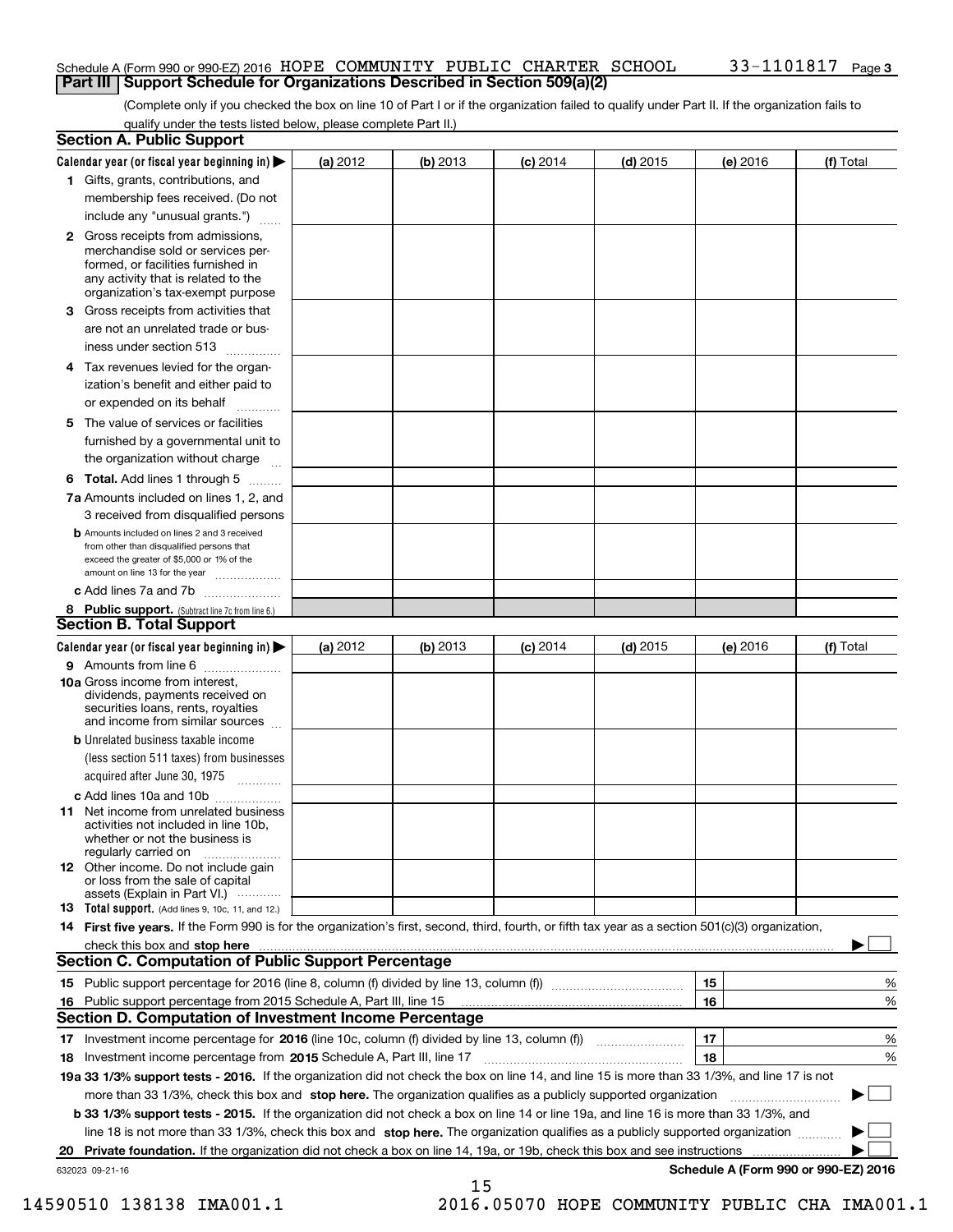**1**

**2**

**3a**

**3b**

**3c**

**4a**

**4b**

**4c**

**5a**

**5b5c**

**6**

**7**

**8**

**9a**

**9b**

**9c**

**10a**

**10b**

**YesNo**

# **Part IV Supporting Organizations**

(Complete only if you checked a box in line 12 on Part I. If you checked 12a of Part I, complete Sections A and B. If you checked 12b of Part I, complete Sections A and C. If you checked 12c of Part I, complete Sections A, D, and E. If you checked 12d of Part I, complete Sections A and D, and complete Part V.)

## **Section A. All Supporting Organizations**

- **1** Are all of the organization's supported organizations listed by name in the organization's governing documents? If "No," describe in Part VI how the supported organizations are designated. If designated by *class or purpose, describe the designation. If historic and continuing relationship, explain.*
- **2** Did the organization have any supported organization that does not have an IRS determination of status under section 509(a)(1) or (2)? If "Yes," explain in Part VI how the organization determined that the supported *organization was described in section 509(a)(1) or (2).*
- **3a** Did the organization have a supported organization described in section 501(c)(4), (5), or (6)? If "Yes," answer *(b) and (c) below.*
- **b** Did the organization confirm that each supported organization qualified under section 501(c)(4), (5), or (6) and satisfied the public support tests under section 509(a)(2)? If "Yes," describe in Part VI when and how the *organization made the determination.*
- **c**Did the organization ensure that all support to such organizations was used exclusively for section 170(c)(2)(B) purposes? If "Yes," explain in Part VI what controls the organization put in place to ensure such use.
- **4a***If* Was any supported organization not organized in the United States ("foreign supported organization")? *"Yes," and if you checked 12a or 12b in Part I, answer (b) and (c) below.*
- **b** Did the organization have ultimate control and discretion in deciding whether to make grants to the foreign supported organization? If "Yes," describe in Part VI how the organization had such control and discretion *despite being controlled or supervised by or in connection with its supported organizations.*
- **c** Did the organization support any foreign supported organization that does not have an IRS determination under sections 501(c)(3) and 509(a)(1) or (2)? If "Yes," explain in Part VI what controls the organization used *to ensure that all support to the foreign supported organization was used exclusively for section 170(c)(2)(B) purposes.*
- **5a** Did the organization add, substitute, or remove any supported organizations during the tax year? If "Yes," answer (b) and (c) below (if applicable). Also, provide detail in Part VI, including (i) the names and EIN *numbers of the supported organizations added, substituted, or removed; (ii) the reasons for each such action; (iii) the authority under the organization's organizing document authorizing such action; and (iv) how the action was accomplished (such as by amendment to the organizing document).*
- **b** Type I or Type II only. Was any added or substituted supported organization part of a class already designated in the organization's organizing document?
- **cSubstitutions only.**  Was the substitution the result of an event beyond the organization's control?
- **6** Did the organization provide support (whether in the form of grants or the provision of services or facilities) to *If "Yes," provide detail in* support or benefit one or more of the filing organization's supported organizations? anyone other than (i) its supported organizations, (ii) individuals that are part of the charitable class benefited by one or more of its supported organizations, or (iii) other supporting organizations that also *Part VI.*
- **7**Did the organization provide a grant, loan, compensation, or other similar payment to a substantial contributor *If "Yes," complete Part I of Schedule L (Form 990 or 990-EZ).* regard to a substantial contributor? (defined in section 4958(c)(3)(C)), a family member of a substantial contributor, or a 35% controlled entity with
- **8** Did the organization make a loan to a disqualified person (as defined in section 4958) not described in line 7? *If "Yes," complete Part I of Schedule L (Form 990 or 990-EZ).*
- **9a** Was the organization controlled directly or indirectly at any time during the tax year by one or more in section 509(a)(1) or (2))? If "Yes," *provide detail in Part VI.* disqualified persons as defined in section 4946 (other than foundation managers and organizations described
- **b** Did one or more disqualified persons (as defined in line 9a) hold a controlling interest in any entity in which the supporting organization had an interest? If "Yes," provide detail in Part VI.
- **c**Did a disqualified person (as defined in line 9a) have an ownership interest in, or derive any personal benefit from, assets in which the supporting organization also had an interest? If "Yes," provide detail in Part VI.
- **10a** Was the organization subject to the excess business holdings rules of section 4943 because of section supporting organizations)? If "Yes," answer 10b below. 4943(f) (regarding certain Type II supporting organizations, and all Type III non-functionally integrated
- **b** Did the organization have any excess business holdings in the tax year? (Use Schedule C, Form 4720, to *determine whether the organization had excess business holdings.)*

16

632024 09-21-16

**Schedule A (Form 990 or 990-EZ) 2016**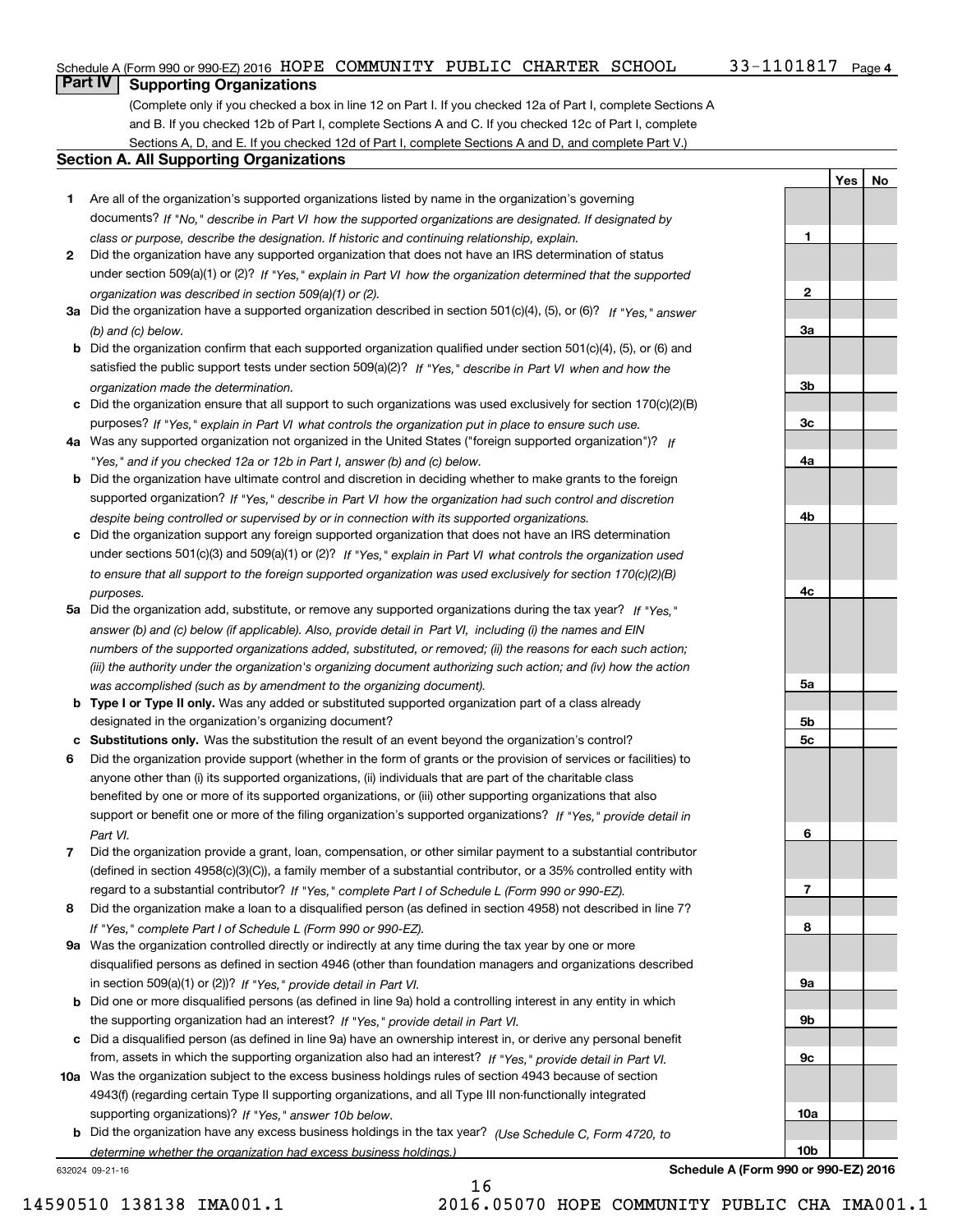# Schedule A (Form 990 or 990-EZ) 2016  $\,$  HOPE  $\,$  COMMUNITY <code>PUBLIC</code>  $\,$  CHARTER  $\,$  SCHOOL  $\,$   $\,$   $\,$   $\,$  33  $1101817$   $\,$   $\,$   $\,$  Page **Part IV Supporting Organizations** *(continued)*

|    |                                                                                                                                   |                 | Yes | No |
|----|-----------------------------------------------------------------------------------------------------------------------------------|-----------------|-----|----|
| 11 | Has the organization accepted a gift or contribution from any of the following persons?                                           |                 |     |    |
|    | a A person who directly or indirectly controls, either alone or together with persons described in (b) and (c)                    |                 |     |    |
|    | below, the governing body of a supported organization?                                                                            | 11a             |     |    |
|    | <b>b</b> A family member of a person described in (a) above?                                                                      | 11 <sub>b</sub> |     |    |
|    | c A 35% controlled entity of a person described in (a) or (b) above? If "Yes" to a, b, or c, provide detail in Part VI.           | 11c             |     |    |
|    | <b>Section B. Type I Supporting Organizations</b>                                                                                 |                 |     |    |
|    |                                                                                                                                   |                 | Yes | No |
| 1  | Did the directors, trustees, or membership of one or more supported organizations have the power to                               |                 |     |    |
|    | regularly appoint or elect at least a majority of the organization's directors or trustees at all times during the                |                 |     |    |
|    |                                                                                                                                   |                 |     |    |
|    | tax year? If "No," describe in Part VI how the supported organization(s) effectively operated, supervised, or                     |                 |     |    |
|    | controlled the organization's activities. If the organization had more than one supported organization,                           |                 |     |    |
|    | describe how the powers to appoint and/or remove directors or trustees were allocated among the supported                         |                 |     |    |
|    | organizations and what conditions or restrictions, if any, applied to such powers during the tax year.                            | 1               |     |    |
| 2  | Did the organization operate for the benefit of any supported organization other than the supported                               |                 |     |    |
|    | organization(s) that operated, supervised, or controlled the supporting organization? If "Yes," explain in                        |                 |     |    |
|    | Part VI how providing such benefit carried out the purposes of the supported organization(s) that operated,                       |                 |     |    |
|    | supervised, or controlled the supporting organization.                                                                            | 2               |     |    |
|    | <b>Section C. Type II Supporting Organizations</b>                                                                                |                 |     |    |
|    |                                                                                                                                   |                 | Yes | No |
| 1  | Were a majority of the organization's directors or trustees during the tax year also a majority of the directors                  |                 |     |    |
|    | or trustees of each of the organization's supported organization(s)? If "No," describe in Part VI how control                     |                 |     |    |
|    | or management of the supporting organization was vested in the same persons that controlled or managed                            |                 |     |    |
|    | the supported organization(s).                                                                                                    | 1               |     |    |
|    | <b>Section D. All Type III Supporting Organizations</b>                                                                           |                 |     |    |
|    |                                                                                                                                   |                 | Yes | No |
| 1  | Did the organization provide to each of its supported organizations, by the last day of the fifth month of the                    |                 |     |    |
|    | organization's tax year, (i) a written notice describing the type and amount of support provided during the prior tax             |                 |     |    |
|    | year, (ii) a copy of the Form 990 that was most recently filed as of the date of notification, and (iii) copies of the            |                 |     |    |
|    | organization's governing documents in effect on the date of notification, to the extent not previously provided?                  | 1               |     |    |
| 2  | Were any of the organization's officers, directors, or trustees either (i) appointed or elected by the supported                  |                 |     |    |
|    | organization(s) or (ii) serving on the governing body of a supported organization? If "No," explain in Part VI how                |                 |     |    |
|    | the organization maintained a close and continuous working relationship with the supported organization(s).                       | 2               |     |    |
| з  | By reason of the relationship described in (2), did the organization's supported organizations have a                             |                 |     |    |
|    | significant voice in the organization's investment policies and in directing the use of the organization's                        |                 |     |    |
|    | income or assets at all times during the tax year? If "Yes," describe in Part VI the role the organization's                      |                 |     |    |
|    | supported organizations played in this regard.                                                                                    | 3               |     |    |
|    | Section E. Type III Functionally Integrated Supporting Organizations                                                              |                 |     |    |
| 1  | Check the box next to the method that the organization used to satisfy the Integral Part Test during the year (see instructions). |                 |     |    |
| a  | The organization satisfied the Activities Test. Complete line 2 below.                                                            |                 |     |    |
| b  | The organization is the parent of each of its supported organizations. Complete line 3 below.                                     |                 |     |    |
| c  | The organization supported a governmental entity. Describe in Part VI how you supported a government entity (see instructions).   |                 |     |    |
| 2  | Activities Test. Answer (a) and (b) below.                                                                                        |                 | Yes | No |
| a  | Did substantially all of the organization's activities during the tax year directly further the exempt purposes of                |                 |     |    |
|    | the supported organization(s) to which the organization was responsive? If "Yes," then in Part VI identify                        |                 |     |    |
|    | those supported organizations and explain<br>how these activities directly furthered their exempt purposes,                       |                 |     |    |
|    | how the organization was responsive to those supported organizations, and how the organization determined                         |                 |     |    |
|    | that these activities constituted substantially all of its activities.                                                            | 2a              |     |    |
| b  | Did the activities described in (a) constitute activities that, but for the organization's involvement, one or more               |                 |     |    |
|    | of the organization's supported organization(s) would have been engaged in? If "Yes," explain in Part VI the                      |                 |     |    |
|    | reasons for the organization's position that its supported organization(s) would have engaged in these                            |                 |     |    |
|    | activities but for the organization's involvement.                                                                                | 2b              |     |    |
| з  | Parent of Supported Organizations. Answer (a) and (b) below.                                                                      |                 |     |    |
| а  | Did the organization have the power to regularly appoint or elect a majority of the officers, directors, or                       |                 |     |    |
|    | trustees of each of the supported organizations? Provide details in Part VI.                                                      | За              |     |    |
| b  | Did the organization exercise a substantial degree of direction over the policies, programs, and activities of each               |                 |     |    |
|    | of its supported organizations? If "Yes." describe in Part VI the role played by the organization in this regard                  | 3b              |     |    |
|    | Schedule A (Form 990 or 990-EZ) 2016<br>632025 09-21-16                                                                           |                 |     |    |

17

14590510 138138 IMA001.1 2016.05070 HOPE COMMUNITY PUBLIC CHA IMA001.1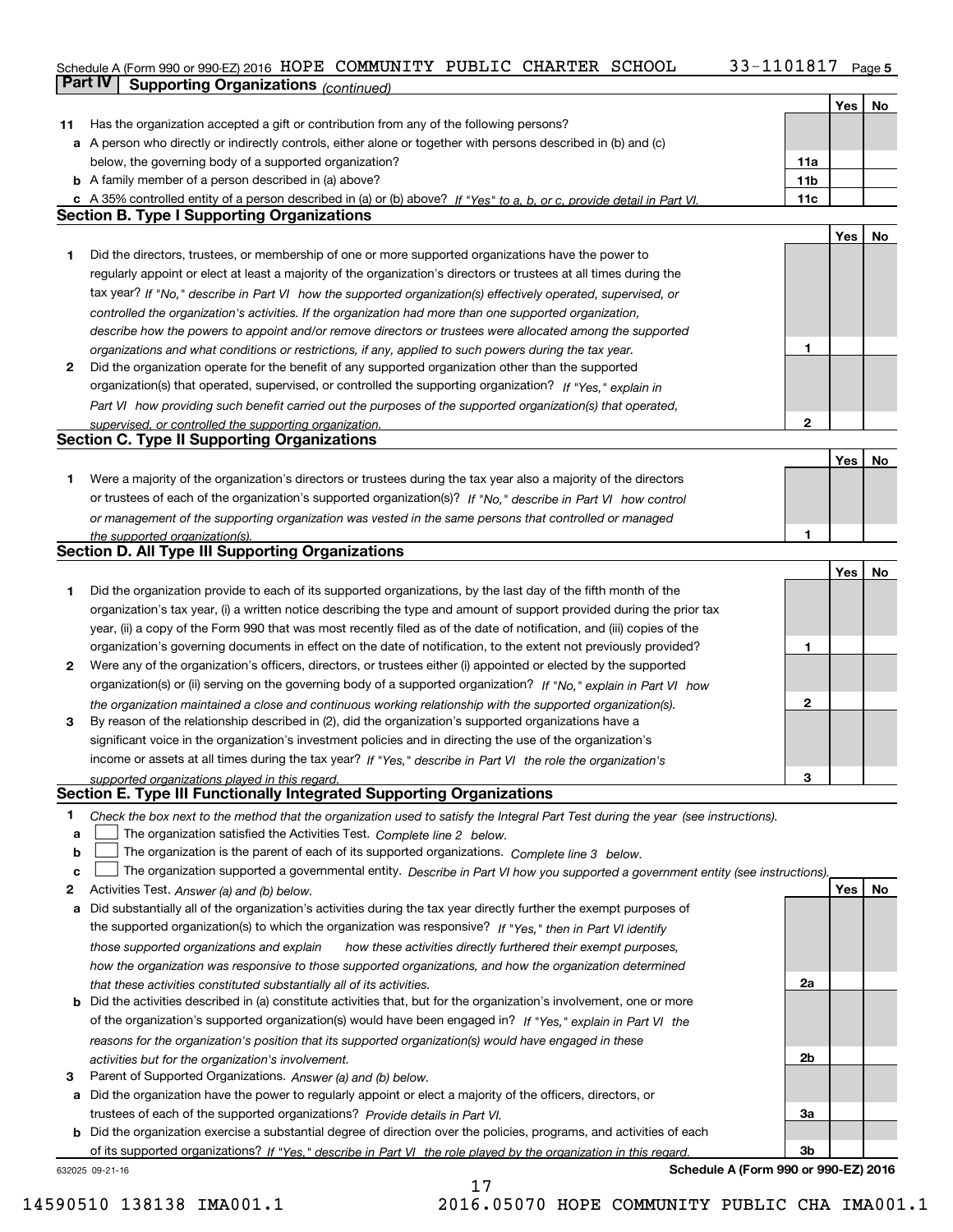|                | Schedule A (Form 990 or 990-EZ) 2016 HOPE COMMUNITY PUBLIC CHARTER SCHOOL<br>Type III Non-Functionally Integrated 509(a)(3) Supporting Organizations<br><b>Part V</b> |                |                | 33-1101817 Page 6              |
|----------------|-----------------------------------------------------------------------------------------------------------------------------------------------------------------------|----------------|----------------|--------------------------------|
|                |                                                                                                                                                                       |                |                |                                |
| 1              | Check here if the organization satisfied the Integral Part Test as a qualifying trust on Nov. 20, 1970 (explain in Part VI.) See instructions. All                    |                |                |                                |
|                | other Type III non-functionally integrated supporting organizations must complete Sections A through E.<br>Section A - Adjusted Net Income                            |                | (A) Prior Year | (B) Current Year<br>(optional) |
| 1              | Net short-term capital gain                                                                                                                                           | 1              |                |                                |
| 2              | Recoveries of prior-year distributions                                                                                                                                | $\mathbf{2}$   |                |                                |
| З              | Other gross income (see instructions)                                                                                                                                 | 3              |                |                                |
| 4              | Add lines 1 through 3                                                                                                                                                 | 4              |                |                                |
| 5              | Depreciation and depletion                                                                                                                                            | 5              |                |                                |
| 6              | Portion of operating expenses paid or incurred for production or                                                                                                      |                |                |                                |
|                | collection of gross income or for management, conservation, or                                                                                                        |                |                |                                |
|                | maintenance of property held for production of income (see instructions)                                                                                              | 6              |                |                                |
| 7              | Other expenses (see instructions)                                                                                                                                     | $\overline{7}$ |                |                                |
| 8              | <b>Adjusted Net Income</b> (subtract lines 5, 6, and 7 from line 4)                                                                                                   | 8              |                |                                |
|                | <b>Section B - Minimum Asset Amount</b>                                                                                                                               |                | (A) Prior Year | (B) Current Year<br>(optional) |
| 1.             | Aggregate fair market value of all non-exempt-use assets (see                                                                                                         |                |                |                                |
|                | instructions for short tax year or assets held for part of year):                                                                                                     |                |                |                                |
|                | <b>a</b> Average monthly value of securities                                                                                                                          | 1a             |                |                                |
|                | <b>b</b> Average monthly cash balances                                                                                                                                | 1b             |                |                                |
|                | c Fair market value of other non-exempt-use assets                                                                                                                    | 1c             |                |                                |
|                | d Total (add lines 1a, 1b, and 1c)                                                                                                                                    | 1d             |                |                                |
|                | <b>e</b> Discount claimed for blockage or other                                                                                                                       |                |                |                                |
|                | factors (explain in detail in <b>Part VI</b> ):                                                                                                                       |                |                |                                |
| 2              | Acquisition indebtedness applicable to non-exempt-use assets                                                                                                          | $\mathbf{2}$   |                |                                |
| 3              | Subtract line 2 from line 1d                                                                                                                                          | 3              |                |                                |
| 4              | Cash deemed held for exempt use. Enter 1-1/2% of line 3 (for greater amount,                                                                                          |                |                |                                |
|                | see instructions)                                                                                                                                                     | 4              |                |                                |
| 5              | Net value of non-exempt-use assets (subtract line 4 from line 3)                                                                                                      | 5              |                |                                |
| 6              | Multiply line 5 by .035                                                                                                                                               | 6              |                |                                |
| 7              | Recoveries of prior-year distributions                                                                                                                                | $\overline{7}$ |                |                                |
| 8              | <b>Minimum Asset Amount</b> (add line 7 to line 6)                                                                                                                    | 8              |                |                                |
|                | <b>Section C - Distributable Amount</b>                                                                                                                               |                |                | <b>Current Year</b>            |
| 1.             | Adjusted net income for prior year (from Section A, line 8, Column A)                                                                                                 | 1              |                |                                |
| 2              | Enter 85% of line 1                                                                                                                                                   | 2              |                |                                |
| 3              | Minimum asset amount for prior year (from Section B, line 8, Column A)                                                                                                | 3              |                |                                |
| 4              | Enter greater of line 2 or line 3                                                                                                                                     | 4              |                |                                |
| 5              | Income tax imposed in prior year                                                                                                                                      | 5              |                |                                |
| 6              | Distributable Amount. Subtract line 5 from line 4, unless subject to                                                                                                  |                |                |                                |
|                | emergency temporary reduction (see instructions)                                                                                                                      | 6              |                |                                |
| $\overline{7}$ | Check here if the current year is the organization's first as a non-functionally integrated Type III supporting organization (see                                     |                |                |                                |

instructions).

**Schedule A (Form 990 or 990-EZ) 2016**

632026 09-21-16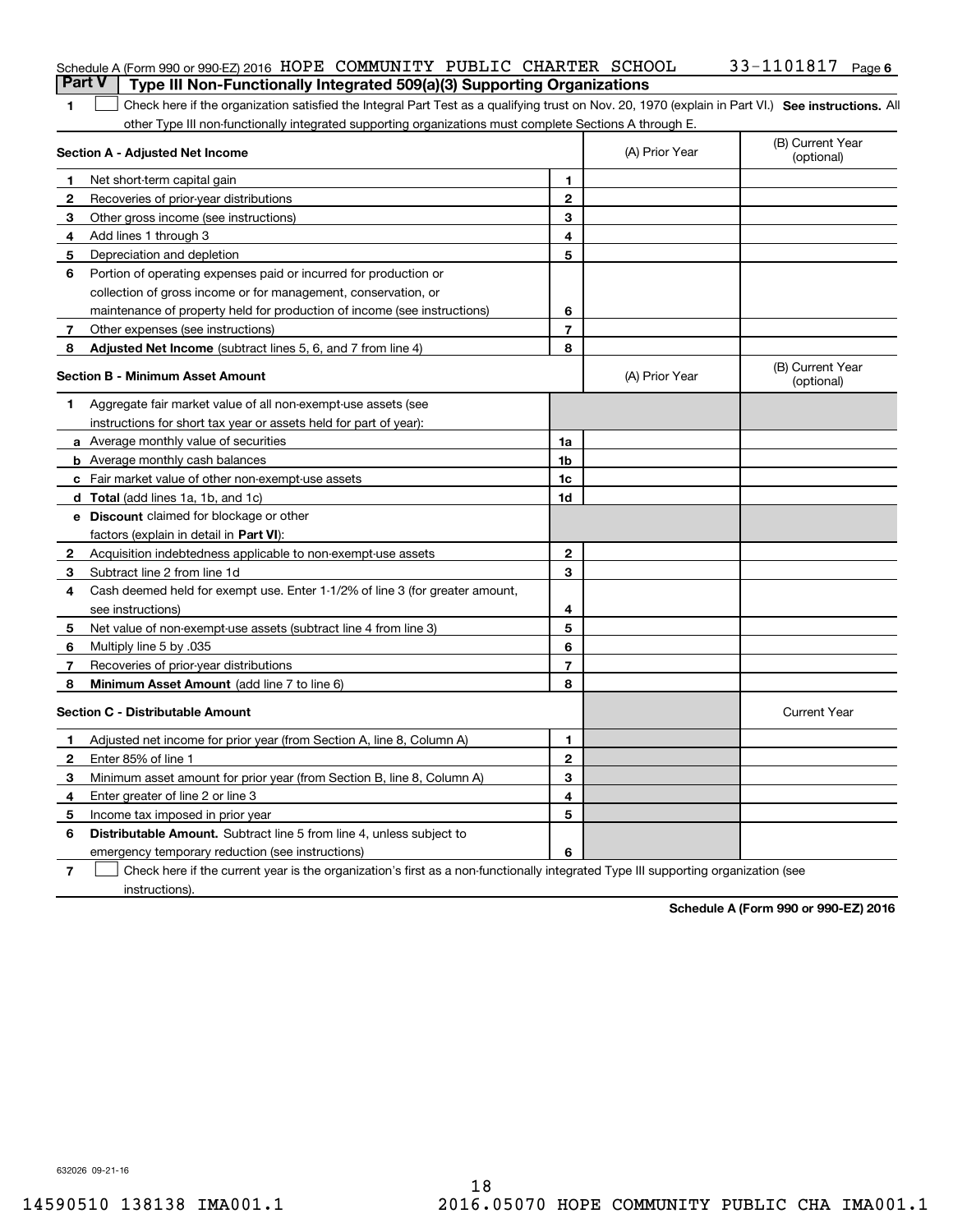#### Schedule A (Form 990 or 990-EZ) 2016 HOPE(COMMUNITY(PUBLIC(CHARTER)SCHOOL)(1)33-110181)(Page) HOPE COMMUNITY PUBLIC CHARTER SCHOOL 33-1101817

| Part V | Type III Non-Functionally Integrated 509(a)(3) Supporting Organizations                    |                             | (continued)               |                      |  |  |  |  |  |
|--------|--------------------------------------------------------------------------------------------|-----------------------------|---------------------------|----------------------|--|--|--|--|--|
|        | <b>Current Year</b><br><b>Section D - Distributions</b>                                    |                             |                           |                      |  |  |  |  |  |
| 1      | Amounts paid to supported organizations to accomplish exempt purposes                      |                             |                           |                      |  |  |  |  |  |
| 2      | Amounts paid to perform activity that directly furthers exempt purposes of supported       |                             |                           |                      |  |  |  |  |  |
|        | organizations, in excess of income from activity                                           |                             |                           |                      |  |  |  |  |  |
| 3      | Administrative expenses paid to accomplish exempt purposes of supported organizations      |                             |                           |                      |  |  |  |  |  |
| 4      | Amounts paid to acquire exempt-use assets                                                  |                             |                           |                      |  |  |  |  |  |
| 5      | Qualified set-aside amounts (prior IRS approval required)                                  |                             |                           |                      |  |  |  |  |  |
| 6      | Other distributions (describe in Part VI). See instructions                                |                             |                           |                      |  |  |  |  |  |
| 7      | <b>Total annual distributions.</b> Add lines 1 through 6                                   |                             |                           |                      |  |  |  |  |  |
| 8      | Distributions to attentive supported organizations to which the organization is responsive |                             |                           |                      |  |  |  |  |  |
|        | (provide details in Part VI). See instructions                                             |                             |                           |                      |  |  |  |  |  |
| 9      | Distributable amount for 2016 from Section C, line 6                                       |                             |                           |                      |  |  |  |  |  |
| 10     | Line 8 amount divided by Line 9 amount                                                     |                             |                           |                      |  |  |  |  |  |
|        |                                                                                            | (i)                         | (ii)                      | (iii)                |  |  |  |  |  |
|        |                                                                                            | <b>Excess Distributions</b> | <b>Underdistributions</b> | <b>Distributable</b> |  |  |  |  |  |
|        | <b>Section E - Distribution Allocations (see instructions)</b>                             |                             | Pre-2016                  | Amount for 2016      |  |  |  |  |  |
| 1      | Distributable amount for 2016 from Section C, line 6                                       |                             |                           |                      |  |  |  |  |  |
| 2      | Underdistributions, if any, for years prior to 2016 (reason-                               |                             |                           |                      |  |  |  |  |  |
|        | able cause required-explain in Part VI). See instructions                                  |                             |                           |                      |  |  |  |  |  |
| 3      | Excess distributions carryover, if any, to 2016:                                           |                             |                           |                      |  |  |  |  |  |
|        |                                                                                            |                             |                           |                      |  |  |  |  |  |
| а<br>b |                                                                                            |                             |                           |                      |  |  |  |  |  |
|        |                                                                                            |                             |                           |                      |  |  |  |  |  |
|        | c From 2013                                                                                |                             |                           |                      |  |  |  |  |  |
|        | d From 2014                                                                                |                             |                           |                      |  |  |  |  |  |
|        | e From 2015                                                                                |                             |                           |                      |  |  |  |  |  |
|        | Total of lines 3a through e                                                                |                             |                           |                      |  |  |  |  |  |
| g      | Applied to underdistributions of prior years                                               |                             |                           |                      |  |  |  |  |  |
|        | h Applied to 2016 distributable amount                                                     |                             |                           |                      |  |  |  |  |  |
|        | Carryover from 2011 not applied (see instructions)                                         |                             |                           |                      |  |  |  |  |  |
|        | Remainder. Subtract lines 3g, 3h, and 3i from 3f.                                          |                             |                           |                      |  |  |  |  |  |
| 4      | Distributions for 2016 from Section D,                                                     |                             |                           |                      |  |  |  |  |  |
|        | line $7:$                                                                                  |                             |                           |                      |  |  |  |  |  |
|        | <b>a</b> Applied to underdistributions of prior years                                      |                             |                           |                      |  |  |  |  |  |
|        | <b>b</b> Applied to 2016 distributable amount                                              |                             |                           |                      |  |  |  |  |  |
|        | c Remainder. Subtract lines 4a and 4b from 4                                               |                             |                           |                      |  |  |  |  |  |
| 5      | Remaining underdistributions for years prior to 2016, if                                   |                             |                           |                      |  |  |  |  |  |
|        | any. Subtract lines 3g and 4a from line 2. For result greater                              |                             |                           |                      |  |  |  |  |  |
|        | than zero, explain in Part VI. See instructions                                            |                             |                           |                      |  |  |  |  |  |
| 6      | Remaining underdistributions for 2016. Subtract lines 3h                                   |                             |                           |                      |  |  |  |  |  |
|        | and 4b from line 1. For result greater than zero, explain in                               |                             |                           |                      |  |  |  |  |  |
|        | Part VI. See instructions                                                                  |                             |                           |                      |  |  |  |  |  |
| 7      | Excess distributions carryover to 2017. Add lines 3j                                       |                             |                           |                      |  |  |  |  |  |
|        | and 4c                                                                                     |                             |                           |                      |  |  |  |  |  |
| 8      | Breakdown of line 7:                                                                       |                             |                           |                      |  |  |  |  |  |
| a      |                                                                                            |                             |                           |                      |  |  |  |  |  |
|        | <b>b</b> Excess from 2013                                                                  |                             |                           |                      |  |  |  |  |  |
|        | c Excess from 2014                                                                         |                             |                           |                      |  |  |  |  |  |
|        | d Excess from 2015                                                                         |                             |                           |                      |  |  |  |  |  |
|        | e Excess from 2016                                                                         |                             |                           |                      |  |  |  |  |  |

**Schedule A (Form 990 or 990-EZ) 2016**

632027 09-21-16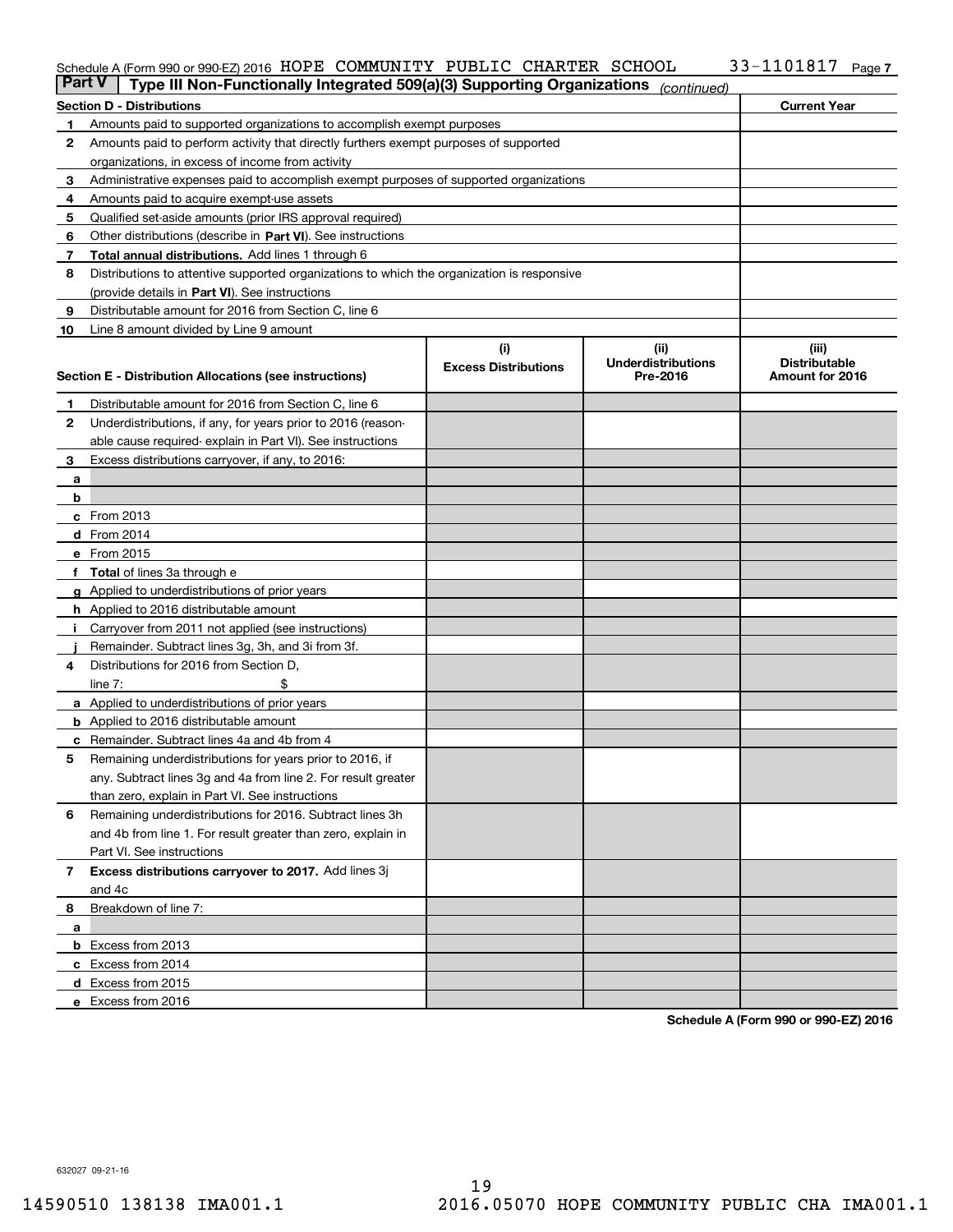| <b>Part VI</b>  | Schedule A (Form 990 or 990-EZ) 2016 HOPE COMMUNITY PUBLIC CHARTER SCHOOL<br>Supplemental Information. Provide the explanations required by Part II, line 10; Part II, line 17a or 17b; Part III, line 12;                                                                                                                                                                                                                                                 |  |    |  | 33-1101817 Page 8                    |  |
|-----------------|------------------------------------------------------------------------------------------------------------------------------------------------------------------------------------------------------------------------------------------------------------------------------------------------------------------------------------------------------------------------------------------------------------------------------------------------------------|--|----|--|--------------------------------------|--|
|                 | Part IV, Section A, lines 1, 2, 3b, 3c, 4b, 4c, 5a, 6, 9a, 9b, 9c, 11a, 11b, and 11c; Part IV, Section B, lines 1 and 2; Part IV, Section C,<br>line 1; Part IV, Section D, lines 2 and 3; Part IV, Section E, lines 1c, 2a, 2b, 3a, and 3b; Part V, line 1; Part V, Section B, line 1e; Part V,<br>Section D, lines 5, 6, and 8; and Part V, Section E, lines 2, 5, and 6. Also complete this part for any additional information.<br>(See instructions.) |  |    |  |                                      |  |
|                 |                                                                                                                                                                                                                                                                                                                                                                                                                                                            |  |    |  |                                      |  |
|                 |                                                                                                                                                                                                                                                                                                                                                                                                                                                            |  |    |  |                                      |  |
|                 |                                                                                                                                                                                                                                                                                                                                                                                                                                                            |  |    |  |                                      |  |
|                 |                                                                                                                                                                                                                                                                                                                                                                                                                                                            |  |    |  |                                      |  |
|                 |                                                                                                                                                                                                                                                                                                                                                                                                                                                            |  |    |  |                                      |  |
|                 |                                                                                                                                                                                                                                                                                                                                                                                                                                                            |  |    |  |                                      |  |
|                 |                                                                                                                                                                                                                                                                                                                                                                                                                                                            |  |    |  |                                      |  |
|                 |                                                                                                                                                                                                                                                                                                                                                                                                                                                            |  |    |  |                                      |  |
|                 |                                                                                                                                                                                                                                                                                                                                                                                                                                                            |  |    |  |                                      |  |
|                 |                                                                                                                                                                                                                                                                                                                                                                                                                                                            |  |    |  |                                      |  |
|                 |                                                                                                                                                                                                                                                                                                                                                                                                                                                            |  |    |  |                                      |  |
|                 |                                                                                                                                                                                                                                                                                                                                                                                                                                                            |  |    |  |                                      |  |
|                 |                                                                                                                                                                                                                                                                                                                                                                                                                                                            |  |    |  |                                      |  |
|                 |                                                                                                                                                                                                                                                                                                                                                                                                                                                            |  |    |  |                                      |  |
|                 |                                                                                                                                                                                                                                                                                                                                                                                                                                                            |  |    |  |                                      |  |
|                 |                                                                                                                                                                                                                                                                                                                                                                                                                                                            |  |    |  |                                      |  |
|                 |                                                                                                                                                                                                                                                                                                                                                                                                                                                            |  |    |  |                                      |  |
|                 |                                                                                                                                                                                                                                                                                                                                                                                                                                                            |  |    |  |                                      |  |
|                 |                                                                                                                                                                                                                                                                                                                                                                                                                                                            |  |    |  |                                      |  |
|                 |                                                                                                                                                                                                                                                                                                                                                                                                                                                            |  |    |  |                                      |  |
|                 |                                                                                                                                                                                                                                                                                                                                                                                                                                                            |  |    |  |                                      |  |
|                 |                                                                                                                                                                                                                                                                                                                                                                                                                                                            |  |    |  |                                      |  |
|                 |                                                                                                                                                                                                                                                                                                                                                                                                                                                            |  |    |  |                                      |  |
|                 |                                                                                                                                                                                                                                                                                                                                                                                                                                                            |  |    |  |                                      |  |
|                 |                                                                                                                                                                                                                                                                                                                                                                                                                                                            |  |    |  |                                      |  |
|                 |                                                                                                                                                                                                                                                                                                                                                                                                                                                            |  |    |  |                                      |  |
|                 |                                                                                                                                                                                                                                                                                                                                                                                                                                                            |  |    |  |                                      |  |
| 632028 09-21-16 |                                                                                                                                                                                                                                                                                                                                                                                                                                                            |  | 20 |  | Schedule A (Form 990 or 990-EZ) 2016 |  |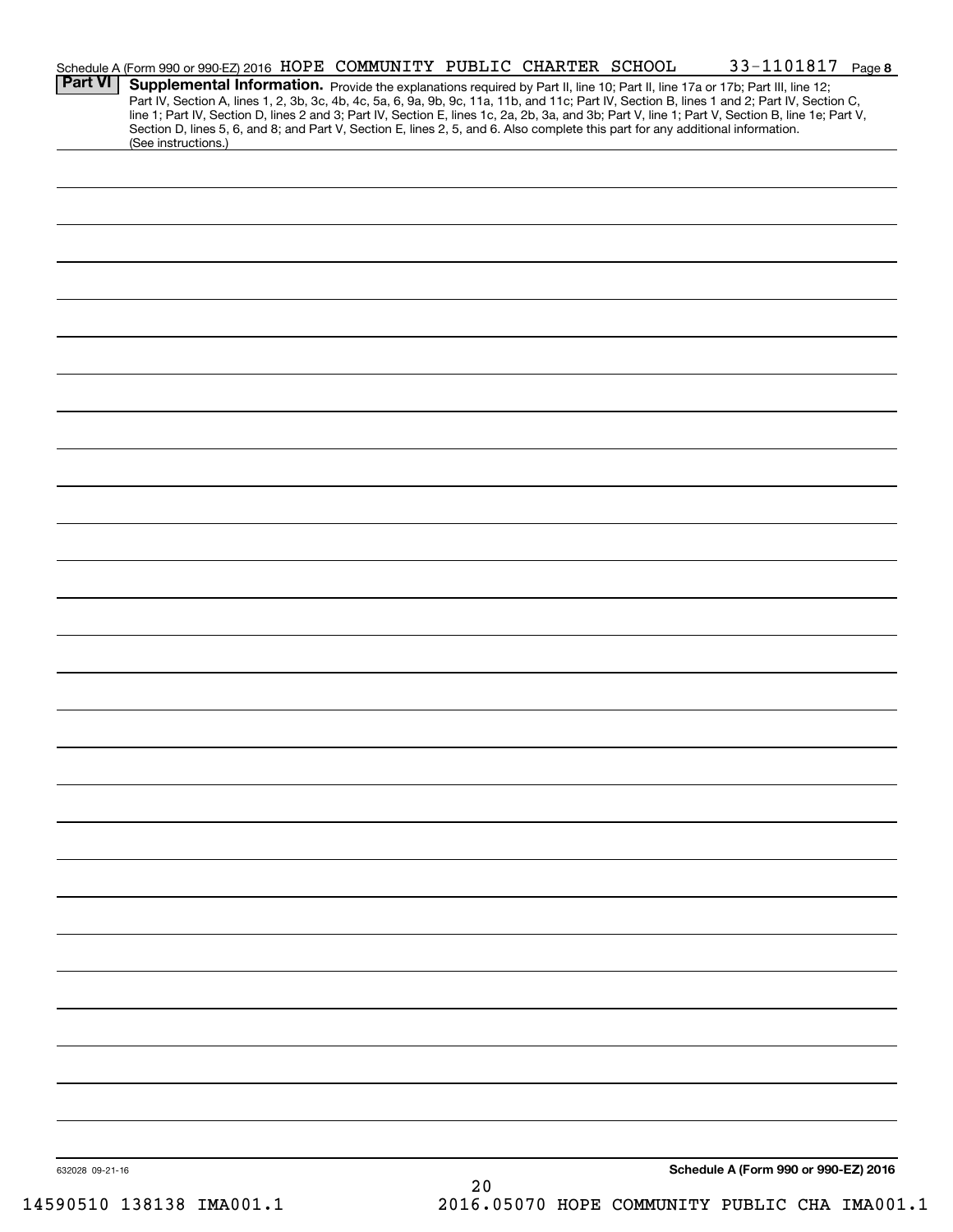| <b>SCHEDULE D</b> |  |
|-------------------|--|
|-------------------|--|

# **SCHEDULE D Supplemental Financial Statements**

(Form 990)<br>
Pepartment of the Treasury<br>
Department of the Treasury<br> **Exerce Pepartment of the Treasury**<br> **Exerce Pepartment Of the Treasury**<br> **Exerce Pepartment Of the Treasury**<br> **Exerce Pepartment Of the Treasury**<br> **Exer** 



|         |          | Department of the Treasury<br>Internal Revenue Service |                                                                                                                                                                                                                               |  | Attach to Form 990. |                                      | Information about Schedule D (Form 990) and its instructions is at www.irs.gov/form990.                                                                   |                          |           | Inspection                            | Open to Public                  |
|---------|----------|--------------------------------------------------------|-------------------------------------------------------------------------------------------------------------------------------------------------------------------------------------------------------------------------------|--|---------------------|--------------------------------------|-----------------------------------------------------------------------------------------------------------------------------------------------------------|--------------------------|-----------|---------------------------------------|---------------------------------|
|         |          | Name of the organization                               |                                                                                                                                                                                                                               |  |                     |                                      |                                                                                                                                                           |                          |           | <b>Employer identification number</b> |                                 |
|         |          |                                                        |                                                                                                                                                                                                                               |  |                     | HOPE COMMUNITY PUBLIC CHARTER SCHOOL |                                                                                                                                                           |                          |           | 33-1101817                            |                                 |
| Part I  |          |                                                        |                                                                                                                                                                                                                               |  |                     |                                      | Organizations Maintaining Donor Advised Funds or Other Similar Funds or Accounts. Complete if the                                                         |                          |           |                                       |                                 |
|         |          |                                                        | organization answered "Yes" on Form 990, Part IV, line 6.                                                                                                                                                                     |  |                     |                                      |                                                                                                                                                           |                          |           |                                       |                                 |
|         |          |                                                        |                                                                                                                                                                                                                               |  |                     | (a) Donor advised funds              |                                                                                                                                                           |                          |           | (b) Funds and other accounts          |                                 |
| 1.      |          |                                                        |                                                                                                                                                                                                                               |  |                     |                                      |                                                                                                                                                           |                          |           |                                       |                                 |
| 2       |          |                                                        | Aggregate value of contributions to (during year)                                                                                                                                                                             |  |                     |                                      |                                                                                                                                                           |                          |           |                                       |                                 |
| з       |          |                                                        | Aggregate value of grants from (during year)                                                                                                                                                                                  |  |                     |                                      |                                                                                                                                                           |                          |           |                                       |                                 |
| 4       |          |                                                        |                                                                                                                                                                                                                               |  |                     |                                      |                                                                                                                                                           |                          |           |                                       |                                 |
| 5       |          |                                                        |                                                                                                                                                                                                                               |  |                     |                                      | Did the organization inform all donors and donor advisors in writing that the assets held in donor advised funds                                          |                          |           |                                       |                                 |
|         |          |                                                        |                                                                                                                                                                                                                               |  |                     |                                      |                                                                                                                                                           |                          |           | Yes                                   | No                              |
| 6       |          |                                                        |                                                                                                                                                                                                                               |  |                     |                                      | Did the organization inform all grantees, donors, and donor advisors in writing that grant funds can be used only                                         |                          |           |                                       |                                 |
|         |          |                                                        |                                                                                                                                                                                                                               |  |                     |                                      | for charitable purposes and not for the benefit of the donor or donor advisor, or for any other purpose conferring                                        |                          |           |                                       |                                 |
|         |          | impermissible private benefit?                         |                                                                                                                                                                                                                               |  |                     |                                      |                                                                                                                                                           |                          |           | Yes                                   | No                              |
| Part II |          |                                                        |                                                                                                                                                                                                                               |  |                     |                                      | Conservation Easements. Complete if the organization answered "Yes" on Form 990, Part IV, line 7.                                                         |                          |           |                                       |                                 |
| 1.      |          |                                                        | Purpose(s) of conservation easements held by the organization (check all that apply).                                                                                                                                         |  |                     |                                      |                                                                                                                                                           |                          |           |                                       |                                 |
|         |          |                                                        | Preservation of land for public use (e.g., recreation or education)                                                                                                                                                           |  |                     |                                      | Preservation of a historically important land area                                                                                                        |                          |           |                                       |                                 |
|         |          |                                                        | Protection of natural habitat                                                                                                                                                                                                 |  |                     |                                      | Preservation of a certified historic structure                                                                                                            |                          |           |                                       |                                 |
|         |          |                                                        | Preservation of open space                                                                                                                                                                                                    |  |                     |                                      |                                                                                                                                                           |                          |           |                                       |                                 |
| 2       |          |                                                        |                                                                                                                                                                                                                               |  |                     |                                      | Complete lines 2a through 2d if the organization held a qualified conservation contribution in the form of a conservation easement on the last            |                          |           |                                       |                                 |
|         |          | day of the tax year.                                   |                                                                                                                                                                                                                               |  |                     |                                      |                                                                                                                                                           |                          |           |                                       | Held at the End of the Tax Year |
| а       |          |                                                        | Total number of conservation easements                                                                                                                                                                                        |  |                     |                                      |                                                                                                                                                           | 2a                       |           |                                       |                                 |
| b       |          |                                                        | Total acreage restricted by conservation easements                                                                                                                                                                            |  |                     |                                      |                                                                                                                                                           | 2b                       |           |                                       |                                 |
| c       |          |                                                        |                                                                                                                                                                                                                               |  |                     |                                      |                                                                                                                                                           | 2c                       |           |                                       |                                 |
| d       |          |                                                        | Number of conservation easements included in (c) acquired after 8/17/06, and not on a historic structure                                                                                                                      |  |                     |                                      |                                                                                                                                                           |                          |           |                                       |                                 |
|         |          |                                                        | listed in the National Register [111] Marshall Register [11] Marshall Register [11] Marshall Register [11] Marshall Register [11] Marshall Register [11] Marshall Register [11] Marshall Register [11] Marshall Register [11] |  |                     |                                      |                                                                                                                                                           | 2d                       |           |                                       |                                 |
| 3       |          |                                                        |                                                                                                                                                                                                                               |  |                     |                                      | Number of conservation easements modified, transferred, released, extinguished, or terminated by the organization during the tax                          |                          |           |                                       |                                 |
|         | year     |                                                        |                                                                                                                                                                                                                               |  |                     |                                      |                                                                                                                                                           |                          |           |                                       |                                 |
| 4       |          |                                                        | Number of states where property subject to conservation easement is located                                                                                                                                                   |  |                     |                                      |                                                                                                                                                           |                          |           |                                       |                                 |
| 5       |          |                                                        | Does the organization have a written policy regarding the periodic monitoring, inspection, handling of                                                                                                                        |  |                     |                                      |                                                                                                                                                           |                          |           |                                       |                                 |
|         |          |                                                        | violations, and enforcement of the conservation easements it holds?                                                                                                                                                           |  |                     |                                      |                                                                                                                                                           |                          |           | Yes                                   | No                              |
| 6       |          |                                                        |                                                                                                                                                                                                                               |  |                     |                                      | Staff and volunteer hours devoted to monitoring, inspecting, handling of violations, and enforcing conservation easements during the year                 |                          |           |                                       |                                 |
|         |          |                                                        |                                                                                                                                                                                                                               |  |                     |                                      |                                                                                                                                                           |                          |           |                                       |                                 |
| 7       |          |                                                        |                                                                                                                                                                                                                               |  |                     |                                      | Amount of expenses incurred in monitoring, inspecting, handling of violations, and enforcing conservation easements during the year                       |                          |           |                                       |                                 |
|         | ► \$     |                                                        |                                                                                                                                                                                                                               |  |                     |                                      |                                                                                                                                                           |                          |           |                                       |                                 |
| 8       |          |                                                        |                                                                                                                                                                                                                               |  |                     |                                      | Does each conservation easement reported on line 2(d) above satisfy the requirements of section 170(h)(4)(B)(i)                                           |                          |           |                                       |                                 |
|         |          | and section 170(h)(4)(B)(ii)?                          |                                                                                                                                                                                                                               |  |                     |                                      |                                                                                                                                                           |                          |           | Yes                                   | No                              |
| 9       |          |                                                        |                                                                                                                                                                                                                               |  |                     |                                      | In Part XIII, describe how the organization reports conservation easements in its revenue and expense statement, and balance sheet, and                   |                          |           |                                       |                                 |
|         |          |                                                        |                                                                                                                                                                                                                               |  |                     |                                      | include, if applicable, the text of the footnote to the organization's financial statements that describes the organization's accounting for              |                          |           |                                       |                                 |
|         |          | conservation easements.                                |                                                                                                                                                                                                                               |  |                     |                                      | Organizations Maintaining Collections of Art, Historical Treasures, or Other Similar Assets.                                                              |                          |           |                                       |                                 |
|         | Part III |                                                        | Complete if the organization answered "Yes" on Form 990, Part IV, line 8.                                                                                                                                                     |  |                     |                                      |                                                                                                                                                           |                          |           |                                       |                                 |
|         |          |                                                        |                                                                                                                                                                                                                               |  |                     |                                      |                                                                                                                                                           |                          |           |                                       |                                 |
|         |          |                                                        |                                                                                                                                                                                                                               |  |                     |                                      | 1a If the organization elected, as permitted under SFAS 116 (ASC 958), not to report in its revenue statement and balance sheet works of art,             |                          |           |                                       |                                 |
|         |          |                                                        |                                                                                                                                                                                                                               |  |                     |                                      | historical treasures, or other similar assets held for public exhibition, education, or research in furtherance of public service, provide, in Part XIII, |                          |           |                                       |                                 |
|         |          |                                                        | the text of the footnote to its financial statements that describes these items.                                                                                                                                              |  |                     |                                      |                                                                                                                                                           |                          |           |                                       |                                 |
| b       |          |                                                        |                                                                                                                                                                                                                               |  |                     |                                      | If the organization elected, as permitted under SFAS 116 (ASC 958), to report in its revenue statement and balance sheet works of art, historical         |                          |           |                                       |                                 |
|         |          |                                                        |                                                                                                                                                                                                                               |  |                     |                                      | treasures, or other similar assets held for public exhibition, education, or research in furtherance of public service, provide the following amounts     |                          |           |                                       |                                 |
|         |          | relating to these items:                               |                                                                                                                                                                                                                               |  |                     |                                      |                                                                                                                                                           |                          |           |                                       |                                 |
|         | (i)      |                                                        |                                                                                                                                                                                                                               |  |                     |                                      |                                                                                                                                                           |                          | \$<br>-\$ |                                       |                                 |
|         |          |                                                        | (ii) Assets included in Form 990, Part X                                                                                                                                                                                      |  |                     |                                      | If the organization received or held works of art, historical treasures, or other similar assets for financial gain, provide                              |                          |           |                                       |                                 |
| 2       |          |                                                        | the following amounts required to be reported under SFAS 116 (ASC 958) relating to these items:                                                                                                                               |  |                     |                                      |                                                                                                                                                           |                          |           |                                       |                                 |
|         |          |                                                        |                                                                                                                                                                                                                               |  |                     |                                      |                                                                                                                                                           |                          | - \$      |                                       |                                 |
|         |          |                                                        |                                                                                                                                                                                                                               |  |                     |                                      |                                                                                                                                                           | $\blacktriangleright$ \$ |           |                                       |                                 |
|         |          |                                                        |                                                                                                                                                                                                                               |  |                     |                                      |                                                                                                                                                           |                          |           |                                       |                                 |

**b** Assets included in Form 990, Part X

632051 08-29-16 **For Paperwork Reduction Act Notice, see the Instructions for Form 990. Schedule D (Form 990) 2016** LHA

21

14590510 138138 IMA001.1 2016.05070 HOPE COMMUNITY PUBLIC CHA IMA001.1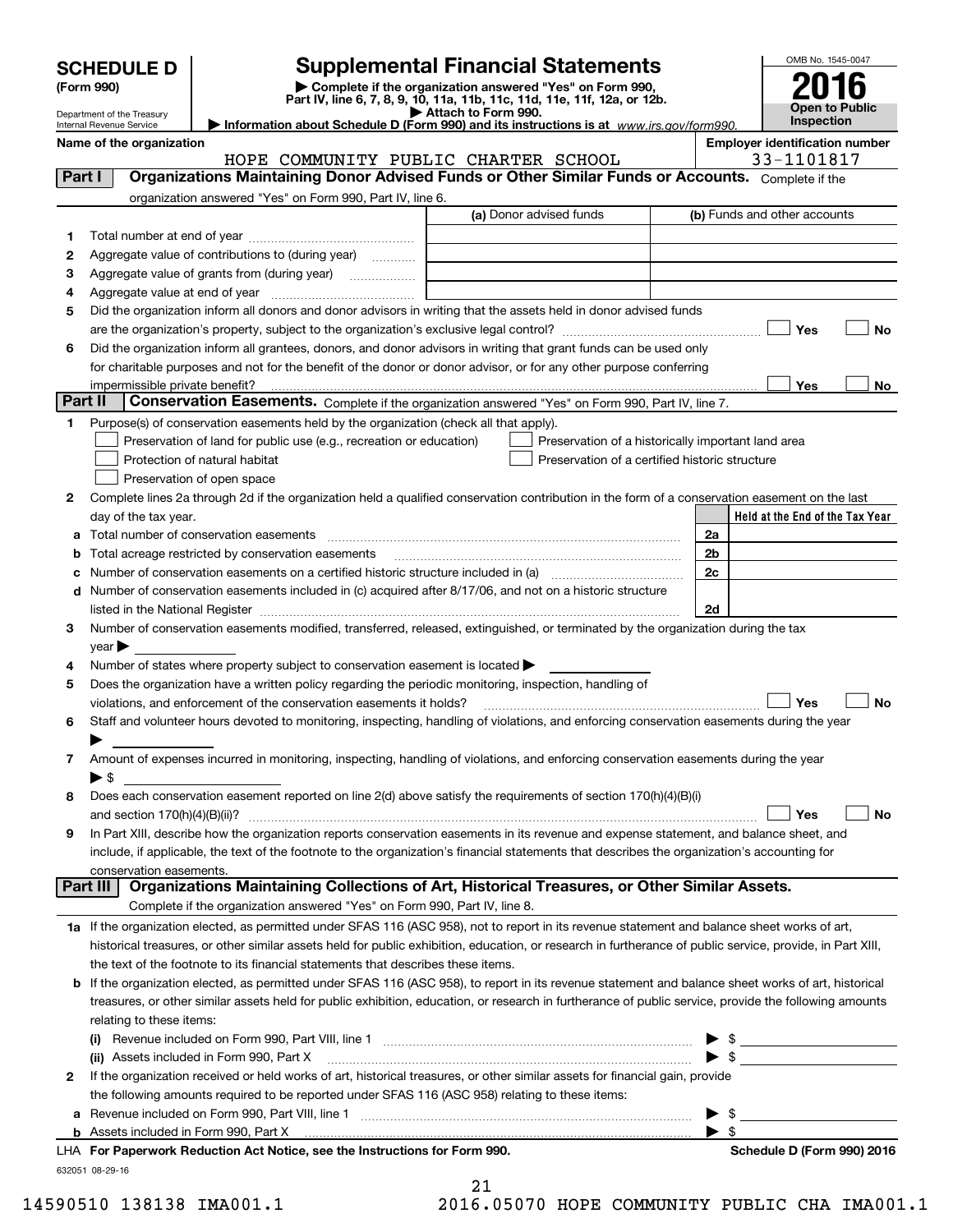|               | Schedule D (Form 990) 2016                                                                                                                                                                                                     | HOPE COMMUNITY PUBLIC CHARTER SCHOOL    |                                                                                                                                                                                                                                |                                                         |                                 | 33-1101817 |                     |                        | Page 2 |
|---------------|--------------------------------------------------------------------------------------------------------------------------------------------------------------------------------------------------------------------------------|-----------------------------------------|--------------------------------------------------------------------------------------------------------------------------------------------------------------------------------------------------------------------------------|---------------------------------------------------------|---------------------------------|------------|---------------------|------------------------|--------|
| Part III      | Organizations Maintaining Collections of Art, Historical Treasures, or Other Similar Assets (continued)                                                                                                                        |                                         |                                                                                                                                                                                                                                |                                                         |                                 |            |                     |                        |        |
| 3             | Using the organization's acquisition, accession, and other records, check any of the following that are a significant use of its collection items                                                                              |                                         |                                                                                                                                                                                                                                |                                                         |                                 |            |                     |                        |        |
|               | (check all that apply):                                                                                                                                                                                                        |                                         |                                                                                                                                                                                                                                |                                                         |                                 |            |                     |                        |        |
| a             | Public exhibition                                                                                                                                                                                                              | d                                       | Loan or exchange programs                                                                                                                                                                                                      |                                                         |                                 |            |                     |                        |        |
| b             | Scholarly research                                                                                                                                                                                                             | e                                       | Other the contract of the contract of the contract of the contract of the contract of the contract of the contract of the contract of the contract of the contract of the contract of the contract of the contract of the cont |                                                         |                                 |            |                     |                        |        |
| с             | Preservation for future generations                                                                                                                                                                                            |                                         |                                                                                                                                                                                                                                |                                                         |                                 |            |                     |                        |        |
| 4             | Provide a description of the organization's collections and explain how they further the organization's exempt purpose in Part XIII.                                                                                           |                                         |                                                                                                                                                                                                                                |                                                         |                                 |            |                     |                        |        |
| 5             | During the year, did the organization solicit or receive donations of art, historical treasures, or other similar assets                                                                                                       |                                         |                                                                                                                                                                                                                                |                                                         |                                 |            |                     |                        |        |
|               |                                                                                                                                                                                                                                |                                         |                                                                                                                                                                                                                                |                                                         |                                 |            | Yes                 |                        | No     |
|               | <b>Part IV</b><br>Escrow and Custodial Arrangements. Complete if the organization answered "Yes" on Form 990, Part IV, line 9, or                                                                                              |                                         |                                                                                                                                                                                                                                |                                                         |                                 |            |                     |                        |        |
|               | reported an amount on Form 990, Part X, line 21.                                                                                                                                                                               |                                         |                                                                                                                                                                                                                                |                                                         |                                 |            |                     |                        |        |
|               | 1a Is the organization an agent, trustee, custodian or other intermediary for contributions or other assets not included                                                                                                       |                                         |                                                                                                                                                                                                                                |                                                         |                                 |            |                     |                        |        |
|               |                                                                                                                                                                                                                                |                                         |                                                                                                                                                                                                                                |                                                         |                                 |            | Yes                 |                        | No     |
| b             | If "Yes," explain the arrangement in Part XIII and complete the following table:                                                                                                                                               |                                         |                                                                                                                                                                                                                                |                                                         |                                 |            |                     |                        |        |
|               |                                                                                                                                                                                                                                |                                         |                                                                                                                                                                                                                                |                                                         |                                 |            | Amount              |                        |        |
| c             | Beginning balance material continuum contracts and a series of the contracts of the contracts of the contracts of the contracts of the contracts of the contracts of the contracts of the contracts of the contracts of the co |                                         |                                                                                                                                                                                                                                |                                                         | 1c                              |            |                     |                        |        |
| d             | Additions during the year manufactured and an account of the year manufactured and account of the year manufactured and account of the state of the state of the state of the state of the state of the state of the state of  |                                         |                                                                                                                                                                                                                                |                                                         | 1d                              |            |                     |                        |        |
| е             | Distributions during the year manufactured and continuum and contact the year manufactured and contact the year                                                                                                                |                                         |                                                                                                                                                                                                                                |                                                         | 1e                              |            |                     |                        |        |
| f             |                                                                                                                                                                                                                                |                                         |                                                                                                                                                                                                                                |                                                         | 1f                              |            |                     |                        |        |
|               | 2a Did the organization include an amount on Form 990, Part X, line 21, for escrow or custodial account liability?                                                                                                             |                                         |                                                                                                                                                                                                                                |                                                         |                                 |            | Yes                 |                        | No     |
| <b>Part V</b> | <b>b</b> If "Yes," explain the arrangement in Part XIII. Check here if the explanation has been provided on Part XIII<br>Endowment Funds. Complete if the organization answered "Yes" on Form 990, Part IV, line 10.           |                                         |                                                                                                                                                                                                                                |                                                         |                                 |            |                     |                        |        |
|               |                                                                                                                                                                                                                                | (a) Current year                        | (b) Prior year                                                                                                                                                                                                                 | (c) Two years back $\vert$ (d) Three years back $\vert$ |                                 |            |                     |                        |        |
|               |                                                                                                                                                                                                                                |                                         |                                                                                                                                                                                                                                |                                                         |                                 |            | (e) Four years back |                        |        |
| 1a            | Beginning of year balance                                                                                                                                                                                                      |                                         |                                                                                                                                                                                                                                |                                                         |                                 |            |                     |                        |        |
| b             | Net investment earnings, gains, and losses                                                                                                                                                                                     |                                         |                                                                                                                                                                                                                                |                                                         |                                 |            |                     |                        |        |
|               |                                                                                                                                                                                                                                |                                         |                                                                                                                                                                                                                                |                                                         |                                 |            |                     |                        |        |
| d             | e Other expenditures for facilities                                                                                                                                                                                            |                                         |                                                                                                                                                                                                                                |                                                         |                                 |            |                     |                        |        |
|               | and programs                                                                                                                                                                                                                   |                                         |                                                                                                                                                                                                                                |                                                         |                                 |            |                     |                        |        |
| 1.            | Administrative expenses <i>manually communication</i>                                                                                                                                                                          |                                         |                                                                                                                                                                                                                                |                                                         |                                 |            |                     |                        |        |
| g             | End of year balance                                                                                                                                                                                                            |                                         |                                                                                                                                                                                                                                |                                                         |                                 |            |                     |                        |        |
| 2             | Provide the estimated percentage of the current year end balance (line 1g, column (a)) held as:                                                                                                                                |                                         |                                                                                                                                                                                                                                |                                                         |                                 |            |                     |                        |        |
| а             | Board designated or quasi-endowment > _____                                                                                                                                                                                    |                                         |                                                                                                                                                                                                                                |                                                         |                                 |            |                     |                        |        |
| b             | Permanent endowment                                                                                                                                                                                                            | %                                       |                                                                                                                                                                                                                                |                                                         |                                 |            |                     |                        |        |
| c             | Temporarily restricted endowment > ________                                                                                                                                                                                    | %                                       |                                                                                                                                                                                                                                |                                                         |                                 |            |                     |                        |        |
|               | The percentages on lines 2a, 2b, and 2c should equal 100%.                                                                                                                                                                     |                                         |                                                                                                                                                                                                                                |                                                         |                                 |            |                     |                        |        |
|               | 3a Are there endowment funds not in the possession of the organization that are held and administered for the organization                                                                                                     |                                         |                                                                                                                                                                                                                                |                                                         |                                 |            |                     |                        |        |
|               | by:                                                                                                                                                                                                                            |                                         |                                                                                                                                                                                                                                |                                                         |                                 |            |                     | Yes                    | No     |
|               | (i)                                                                                                                                                                                                                            |                                         |                                                                                                                                                                                                                                |                                                         |                                 |            | 3a(i)               |                        |        |
|               | (ii) related organizations                                                                                                                                                                                                     |                                         |                                                                                                                                                                                                                                |                                                         |                                 |            | 3a(ii)              |                        |        |
|               |                                                                                                                                                                                                                                |                                         |                                                                                                                                                                                                                                |                                                         |                                 |            | 3b                  |                        |        |
|               | Describe in Part XIII the intended uses of the organization's endowment funds.                                                                                                                                                 |                                         |                                                                                                                                                                                                                                |                                                         |                                 |            |                     |                        |        |
|               | <b>Part VI</b><br>Land, Buildings, and Equipment.                                                                                                                                                                              |                                         |                                                                                                                                                                                                                                |                                                         |                                 |            |                     |                        |        |
|               | Complete if the organization answered "Yes" on Form 990, Part IV, line 11a. See Form 990, Part X, line 10.                                                                                                                     |                                         |                                                                                                                                                                                                                                |                                                         |                                 |            |                     |                        |        |
|               | Description of property                                                                                                                                                                                                        | (a) Cost or other<br>basis (investment) | (b) Cost or other<br>basis (other)                                                                                                                                                                                             |                                                         | (c) Accumulated<br>depreciation |            | (d) Book value      |                        |        |
|               |                                                                                                                                                                                                                                |                                         |                                                                                                                                                                                                                                |                                                         |                                 |            |                     |                        |        |
| b             |                                                                                                                                                                                                                                |                                         |                                                                                                                                                                                                                                |                                                         |                                 |            |                     |                        |        |
|               |                                                                                                                                                                                                                                |                                         |                                                                                                                                                                                                                                | 79,608.                                                 | 67,711.                         |            |                     | 11,897.                |        |
|               |                                                                                                                                                                                                                                |                                         |                                                                                                                                                                                                                                | 724,987.                                                | 616,645.                        |            |                     | 108, 342.              |        |
|               |                                                                                                                                                                                                                                |                                         |                                                                                                                                                                                                                                | 636,204.                                                | 541,129.                        |            |                     | 95,075.                |        |
|               |                                                                                                                                                                                                                                |                                         |                                                                                                                                                                                                                                |                                                         |                                 |            |                     | $\overline{215,314}$ . |        |

**Schedule D (Form 990) 2016**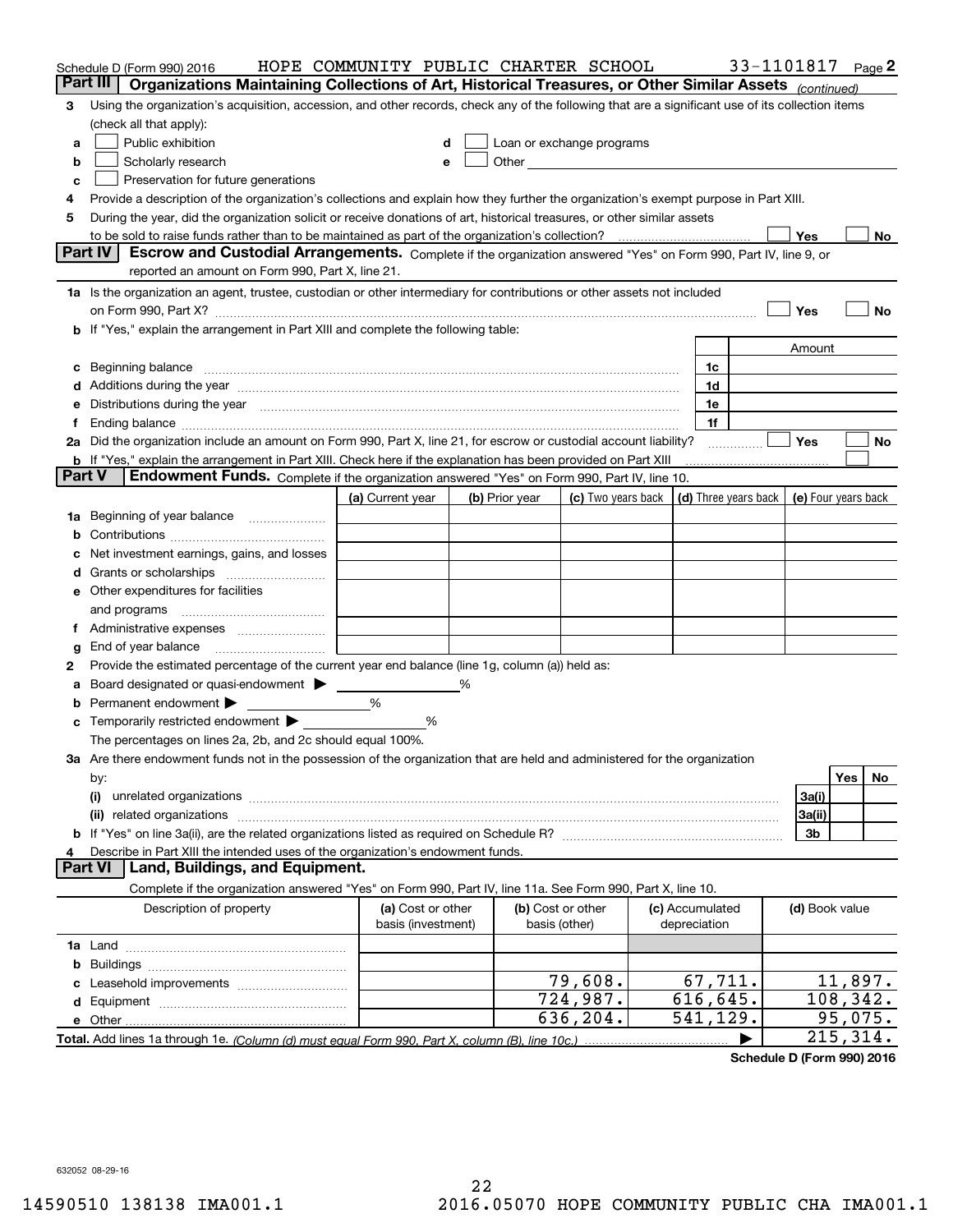|                  | Schedule D (Form 990) 2016                                                                                                                           |                              |                 |                | HOPE COMMUNITY PUBLIC CHARTER SCHOOL | 33-1101817 Page 3                                         |   |
|------------------|------------------------------------------------------------------------------------------------------------------------------------------------------|------------------------------|-----------------|----------------|--------------------------------------|-----------------------------------------------------------|---|
| <b>Part VIII</b> | <b>Investments - Other Securities.</b>                                                                                                               |                              |                 |                |                                      |                                                           |   |
|                  | Complete if the organization answered "Yes" on Form 990, Part IV, line 11b. See Form 990, Part X, line 12.                                           |                              |                 |                |                                      |                                                           |   |
|                  | (a) Description of security or category (including name of security)                                                                                 |                              |                 | (b) Book value |                                      | (c) Method of valuation: Cost or end-of-year market value |   |
|                  | (1) Financial derivatives                                                                                                                            |                              |                 |                |                                      |                                                           |   |
|                  |                                                                                                                                                      |                              |                 |                |                                      |                                                           |   |
| (3) Other        |                                                                                                                                                      |                              |                 |                |                                      |                                                           |   |
|                  |                                                                                                                                                      |                              |                 |                |                                      |                                                           |   |
| (A)              |                                                                                                                                                      |                              |                 |                |                                      |                                                           |   |
| (B)              |                                                                                                                                                      |                              |                 |                |                                      |                                                           |   |
| (C)              |                                                                                                                                                      |                              |                 |                |                                      |                                                           |   |
| (D)              |                                                                                                                                                      |                              |                 |                |                                      |                                                           |   |
| (E)              |                                                                                                                                                      |                              |                 |                |                                      |                                                           |   |
| (F)              |                                                                                                                                                      |                              |                 |                |                                      |                                                           |   |
| (G)              |                                                                                                                                                      |                              |                 |                |                                      |                                                           |   |
| (H)              |                                                                                                                                                      |                              |                 |                |                                      |                                                           |   |
|                  | Total. (Col. (b) must equal Form 990, Part X, col. (B) line 12.)                                                                                     |                              |                 |                |                                      |                                                           |   |
|                  | Part VIII Investments - Program Related.                                                                                                             |                              |                 |                |                                      |                                                           |   |
|                  | Complete if the organization answered "Yes" on Form 990, Part IV, line 11c. See Form 990, Part X, line 13.                                           |                              |                 |                |                                      |                                                           |   |
|                  | (a) Description of investment                                                                                                                        |                              |                 | (b) Book value |                                      | (c) Method of valuation: Cost or end-of-year market value |   |
| (1)              |                                                                                                                                                      |                              |                 |                |                                      |                                                           |   |
| (2)              |                                                                                                                                                      |                              |                 |                |                                      |                                                           |   |
| (3)              |                                                                                                                                                      |                              |                 |                |                                      |                                                           |   |
| (4)              |                                                                                                                                                      |                              |                 |                |                                      |                                                           |   |
| (5)              |                                                                                                                                                      |                              |                 |                |                                      |                                                           |   |
| (6)              |                                                                                                                                                      |                              |                 |                |                                      |                                                           |   |
| (7)              |                                                                                                                                                      |                              |                 |                |                                      |                                                           |   |
|                  |                                                                                                                                                      |                              |                 |                |                                      |                                                           |   |
| (8)              |                                                                                                                                                      |                              |                 |                |                                      |                                                           |   |
| (9)              |                                                                                                                                                      |                              |                 |                |                                      |                                                           |   |
| Part $ X $       | Total. (Col. (b) must equal Form 990, Part X, col. (B) line 13.)<br><b>Other Assets.</b>                                                             |                              |                 |                |                                      |                                                           |   |
|                  |                                                                                                                                                      |                              |                 |                |                                      |                                                           |   |
|                  | Complete if the organization answered "Yes" on Form 990, Part IV, line 11d. See Form 990, Part X, line 15.                                           |                              |                 |                |                                      |                                                           |   |
|                  |                                                                                                                                                      |                              | (a) Description |                |                                      | (b) Book value                                            |   |
| (1)              |                                                                                                                                                      |                              |                 |                |                                      |                                                           |   |
| (2)              |                                                                                                                                                      |                              |                 |                |                                      |                                                           |   |
| (3)              |                                                                                                                                                      |                              |                 |                |                                      |                                                           |   |
| (4)              |                                                                                                                                                      |                              |                 |                |                                      |                                                           |   |
| (5)              |                                                                                                                                                      |                              |                 |                |                                      |                                                           |   |
| (6)              |                                                                                                                                                      |                              |                 |                |                                      |                                                           |   |
| (7)              |                                                                                                                                                      |                              |                 |                |                                      |                                                           |   |
| (8)              |                                                                                                                                                      |                              |                 |                |                                      |                                                           |   |
| (9)              |                                                                                                                                                      |                              |                 |                |                                      |                                                           |   |
|                  |                                                                                                                                                      |                              |                 |                |                                      |                                                           |   |
| Part X           | <b>Other Liabilities.</b>                                                                                                                            |                              |                 |                |                                      |                                                           |   |
|                  | Complete if the organization answered "Yes" on Form 990, Part IV, line 11e or 11f. See Form 990, Part X, line 25.                                    |                              |                 |                |                                      |                                                           |   |
|                  |                                                                                                                                                      | (a) Description of liability |                 |                | (b) Book value                       |                                                           |   |
| 1.               |                                                                                                                                                      |                              |                 |                |                                      |                                                           |   |
| (1)              | Federal income taxes                                                                                                                                 |                              |                 |                |                                      |                                                           |   |
| (2)              |                                                                                                                                                      |                              |                 |                |                                      |                                                           |   |
| (3)              |                                                                                                                                                      |                              |                 |                |                                      |                                                           |   |
| (4)              |                                                                                                                                                      |                              |                 |                |                                      |                                                           |   |
| (5)              |                                                                                                                                                      |                              |                 |                |                                      |                                                           |   |
| (6)              |                                                                                                                                                      |                              |                 |                |                                      |                                                           |   |
| (7)              |                                                                                                                                                      |                              |                 |                |                                      |                                                           |   |
| (8)              |                                                                                                                                                      |                              |                 |                |                                      |                                                           |   |
| (9)              |                                                                                                                                                      |                              |                 |                |                                      |                                                           |   |
|                  | Total. (Column (b) must equal Form 990. Part X, col. (B) line 25.)                                                                                   |                              |                 |                |                                      |                                                           |   |
|                  | 2. Liability for uncertain tax positions. In Part XIII, provide the text of the footnote to the organization's financial statements that reports the |                              |                 |                |                                      |                                                           |   |
|                  | organization's liability for uncertain tax positions under FIN 48 (ASC 740). Check here if the text of the footnote has been provided in Part XIII   |                              |                 |                |                                      |                                                           | X |

**Schedule D (Form 990) 2016**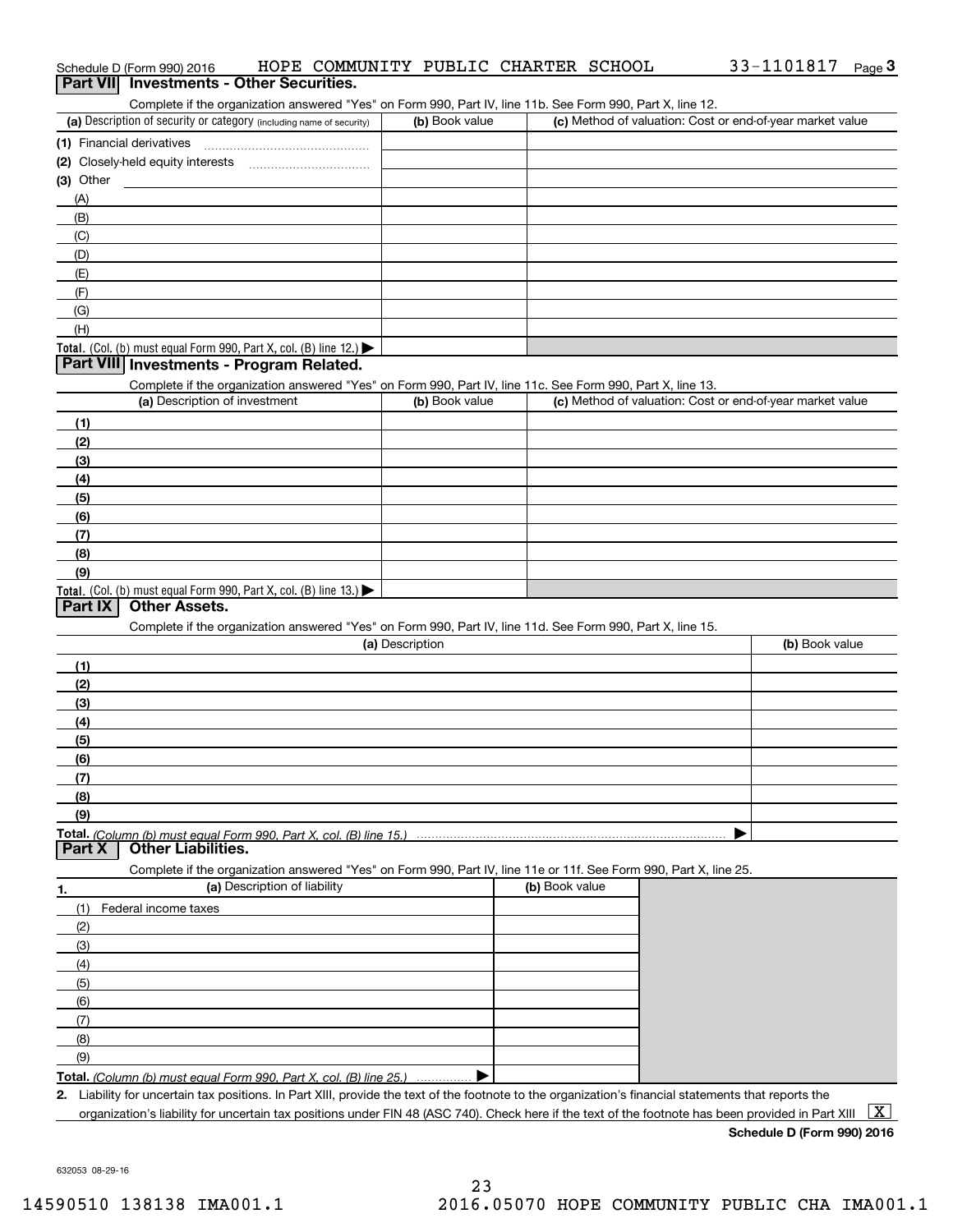|    | HOPE COMMUNITY PUBLIC CHARTER SCHOOL<br>Schedule D (Form 990) 2016                                                                                                                                                             |                |                | 33-1101817<br>Page 4 |
|----|--------------------------------------------------------------------------------------------------------------------------------------------------------------------------------------------------------------------------------|----------------|----------------|----------------------|
|    | Reconciliation of Revenue per Audited Financial Statements With Revenue per Return.<br>Part XI                                                                                                                                 |                |                |                      |
|    | Complete if the organization answered "Yes" on Form 990, Part IV, line 12a.                                                                                                                                                    |                |                |                      |
| 1  | Total revenue, gains, and other support per audited financial statements                                                                                                                                                       |                | $\blacksquare$ | 17,522,747.          |
| 2  | Amounts included on line 1 but not on Form 990, Part VIII, line 12:                                                                                                                                                            |                |                |                      |
| a  |                                                                                                                                                                                                                                | 2a             |                |                      |
|    |                                                                                                                                                                                                                                | 2 <sub>b</sub> |                |                      |
|    | Recoveries of prior year grants [11] matter contracts and prior year grants [11] matter contracts and prior year grants and all the contracts and all the contracts of prior year grants and all the contracts of the contract | 2c             |                |                      |
| d  | Other (Describe in Part XIII.) <b>Construction Contract Construction</b> Chern Construction Construction Construction                                                                                                          | 2d             |                |                      |
| е  | Add lines 2a through 2d                                                                                                                                                                                                        |                | <b>2e</b>      | $0$ .                |
| з  |                                                                                                                                                                                                                                |                | $\mathbf{3}$   | 17,522,747.          |
| 4  | Amounts included on Form 990, Part VIII, line 12, but not on line 1:                                                                                                                                                           |                |                |                      |
|    |                                                                                                                                                                                                                                | 4a             |                |                      |
| b  |                                                                                                                                                                                                                                | 4 <sub>b</sub> |                |                      |
| c. | Add lines 4a and 4b                                                                                                                                                                                                            |                | 4с             | 0.                   |
|    |                                                                                                                                                                                                                                |                | 5              | 17,522,747.          |
|    |                                                                                                                                                                                                                                |                |                |                      |
|    | Part XII   Reconciliation of Expenses per Audited Financial Statements With Expenses per Return.                                                                                                                               |                |                |                      |
|    | Complete if the organization answered "Yes" on Form 990, Part IV, line 12a.                                                                                                                                                    |                |                |                      |
| 1  |                                                                                                                                                                                                                                |                | $\blacksquare$ | 16, 147, 966.        |
| 2  | Amounts included on line 1 but not on Form 990, Part IX, line 25:                                                                                                                                                              |                |                |                      |
| a  |                                                                                                                                                                                                                                | 2a             |                |                      |
| b  |                                                                                                                                                                                                                                | 2 <sub>b</sub> |                |                      |
| c  |                                                                                                                                                                                                                                | 2c             |                |                      |
| d  |                                                                                                                                                                                                                                | 2d             |                |                      |
|    |                                                                                                                                                                                                                                |                | 2e             | О.                   |
| з  |                                                                                                                                                                                                                                |                | 3              | 16, 147, 966.        |
| 4  | Amounts included on Form 990, Part IX, line 25, but not on line 1:                                                                                                                                                             |                |                |                      |
| a  |                                                                                                                                                                                                                                | 4a             |                |                      |
| b  | Other (Describe in Part XIII.)                                                                                                                                                                                                 | 4 <sub>b</sub> |                |                      |
| c. | Add lines 4a and 4b                                                                                                                                                                                                            |                | 4c             |                      |
|    | Part XIII Supplemental Information.                                                                                                                                                                                            |                | 5              | 16, 147, 966.        |

Provide the descriptions required for Part II, lines 3, 5, and 9; Part III, lines 1a and 4; Part IV, lines 1b and 2b; Part V, line 4; Part X, line 2; Part XI, lines 2d and 4b; and Part XII, lines 2d and 4b. Also complete this part to provide any additional information.

## PART X, LINE 2:

THE SCHOOL IS EXEMPT FROM FEDERAL INCOME TAXES UNDER SECTION 501(C)(3) OF

THE INTERNAL REVENUE CODE.

ACCOUNTING PRINCIPLES GENERALLY ACCEPTED IN THE UNITED STATES OF AMERICA

PROVIDE CONSISTENT GUIDANCE FOR THE ACCOUNTING FOR UNCERTAINTY IN INCOME

TAXES RECOGNIZED IN AN ENTITY'S FINANCIAL STATEMENTS AND PRESCRIBE A

THRESHOLD OF "MORE LIKELY THAN NOT" FOR RECOGNITION OF TAX POSITIONS TAKEN

OR EXPECTED TO BE TAKEN IN A TAX RETURN. THE SCHOOL PERFORMED AN

EVALUATION OF UNCERTAIN TAX POSITIONS FOR THE YEAR ENDED JUNE 30, 2017,

AND DETERMINED THAT THERE WERE NO MATTERS THAT WOULD REQUIRE RECOGNITION

632054 08-29-16 **Schedule D (Form 990) 2016** IN THE FINANCIAL STATEMENTS OR WHICH MAY HAVE ANY EFFECT ON ITS TAX-EXEMPT

24

14590510 138138 IMA001.1 2016.05070 HOPE COMMUNITY PUBLIC CHA IMA001.1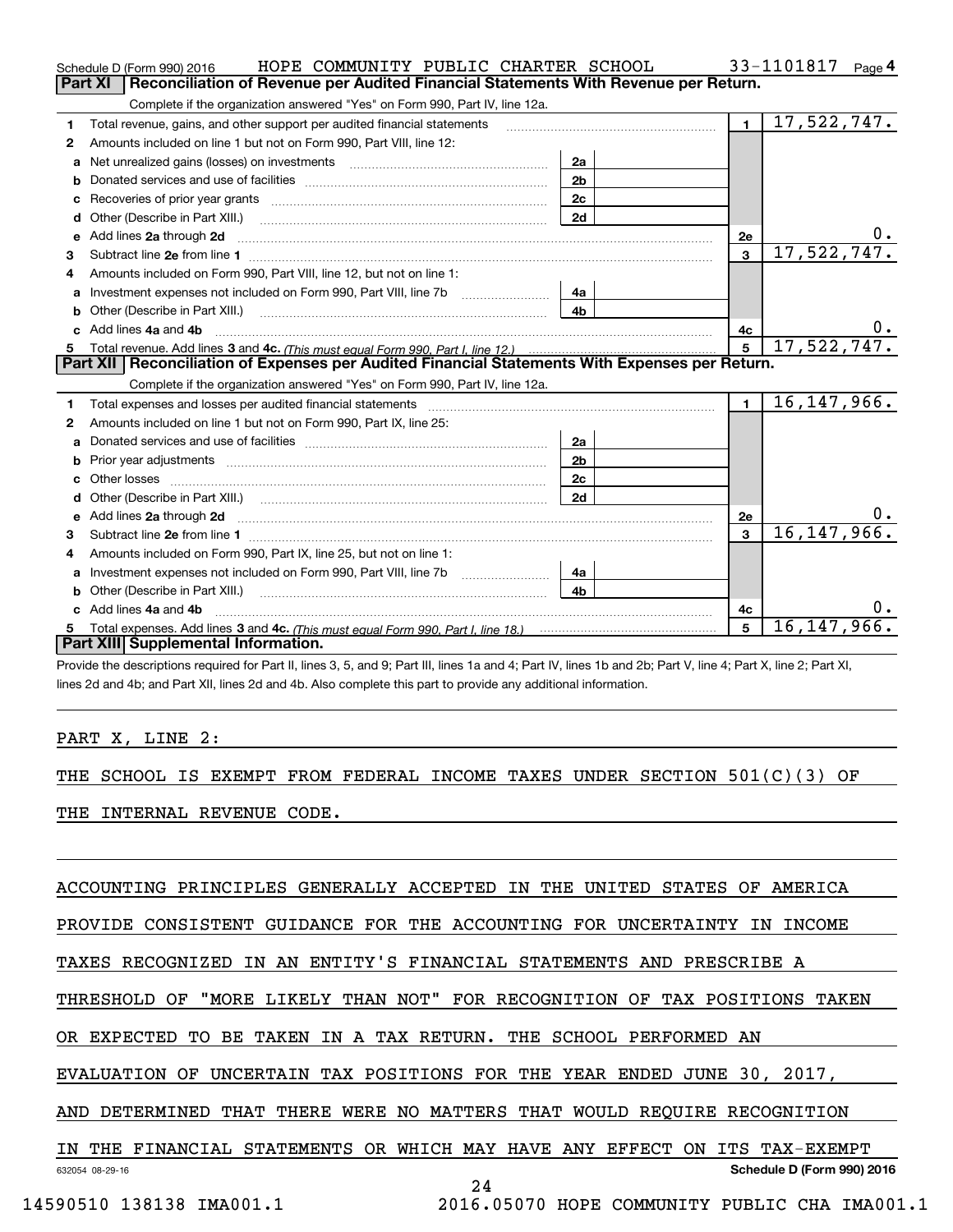| Schedule D (Form 990) 2016<br><b>Part XIII Supplemental Information</b> (continued) | HOPE COMMUNITY PUBLIC CHARTER SCHOOL |  | 33-1101817 Page 5          |
|-------------------------------------------------------------------------------------|--------------------------------------|--|----------------------------|
|                                                                                     |                                      |  |                            |
| STATUS. AS OF JUNE 30, 2017, THE STATUTE OF LIMITATIONS FOR FISCAL YEARS            |                                      |  |                            |
| 2014 THROUGH 2017, REMAINS OPEN WITH THE U.S. FEDERAL JURISDICTION OR THE           |                                      |  |                            |
| VARIOUS STATES AND LOCAL JURISDICTIONS IN WHICH THE SCHOOL FILES TAX                |                                      |  |                            |
| RETURNS. IT IS THE SCHOOL'S POLICY TO RECOGNIZE INTEREST AND/OR PENALTIES           |                                      |  |                            |
| RELATED TO UNCERTAIN TAX POSITIONS, IF ANY, IN INCOME TAX EXPENSE.                  |                                      |  |                            |
|                                                                                     |                                      |  |                            |
|                                                                                     |                                      |  |                            |
|                                                                                     |                                      |  |                            |
|                                                                                     |                                      |  |                            |
|                                                                                     |                                      |  |                            |
|                                                                                     |                                      |  |                            |
|                                                                                     |                                      |  |                            |
|                                                                                     |                                      |  |                            |
|                                                                                     |                                      |  |                            |
|                                                                                     |                                      |  |                            |
|                                                                                     |                                      |  |                            |
|                                                                                     |                                      |  |                            |
|                                                                                     |                                      |  |                            |
|                                                                                     |                                      |  |                            |
|                                                                                     |                                      |  |                            |
|                                                                                     |                                      |  |                            |
|                                                                                     |                                      |  |                            |
|                                                                                     |                                      |  |                            |
|                                                                                     |                                      |  |                            |
|                                                                                     |                                      |  |                            |
|                                                                                     |                                      |  |                            |
|                                                                                     |                                      |  |                            |
|                                                                                     |                                      |  |                            |
|                                                                                     |                                      |  |                            |
|                                                                                     |                                      |  |                            |
|                                                                                     |                                      |  |                            |
|                                                                                     |                                      |  |                            |
| 632055 08-29-16                                                                     |                                      |  | Schedule D (Form 990) 2016 |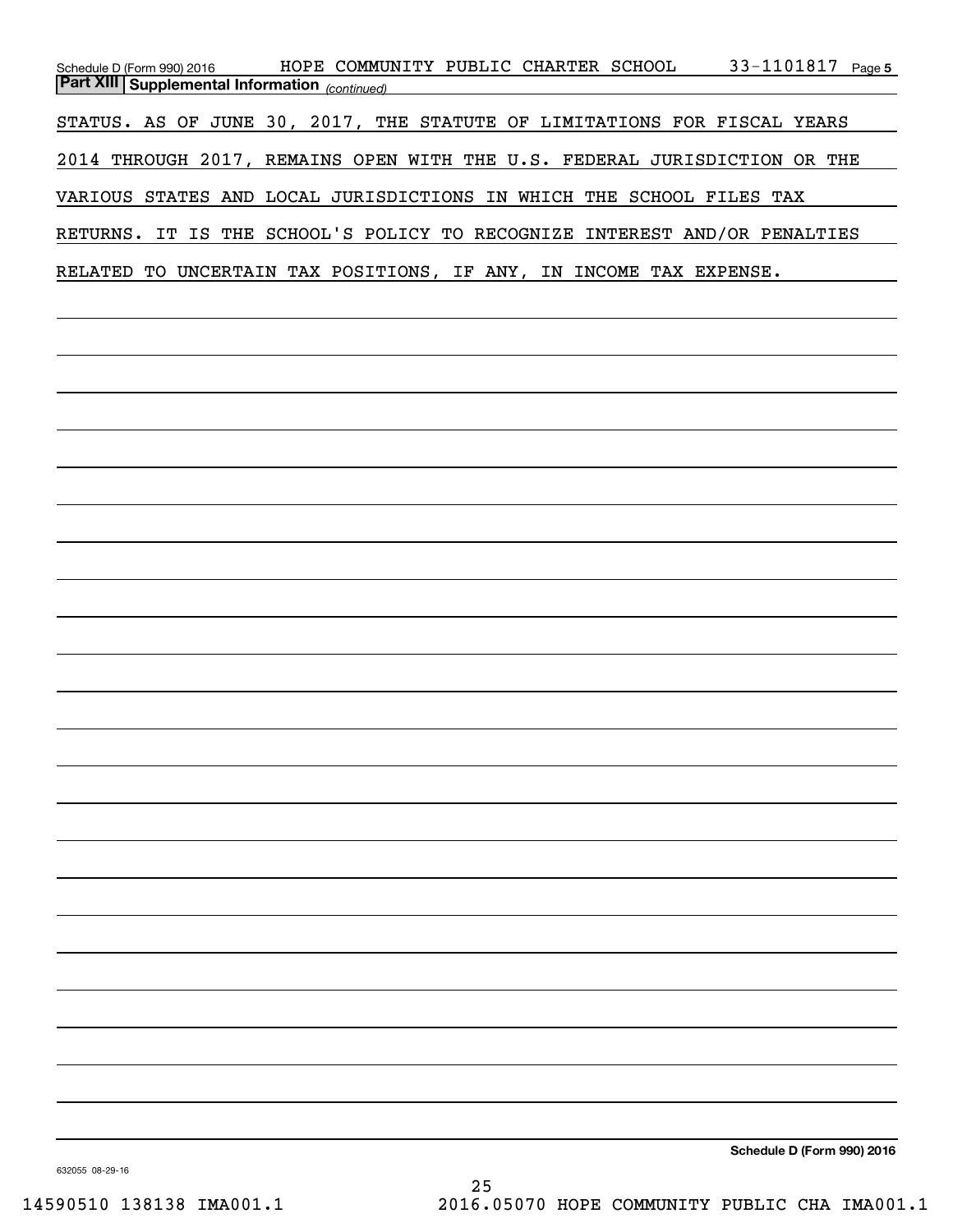|              | <b>Schools</b><br><b>SCHEDULE E</b>                                                                                                                                    | OMB No. 1545-0047                   |            |     |  |
|--------------|------------------------------------------------------------------------------------------------------------------------------------------------------------------------|-------------------------------------|------------|-----|--|
|              | Complete if the organization answered "Yes" on Form 990,<br>(Form 990 or 990-EZ)                                                                                       |                                     | 2016       |     |  |
|              | Part IV, line 13, or Form 990-EZ, Part VI, line 48.                                                                                                                    |                                     |            |     |  |
|              | Attach to Form 990 or Form 990-EZ.<br>Department of the Treasury<br>Internal Revenue Service                                                                           | <b>Open to Public</b><br>Inspection |            |     |  |
|              | Information about Schedule E (Form 990 or 990-EZ) and its instructions is at www.jrs.gov/form990.<br>Name of the organization<br><b>Employer identification number</b> |                                     |            |     |  |
|              | HOPE COMMUNITY PUBLIC CHARTER SCHOOL                                                                                                                                   | 33-1101817                          |            |     |  |
| Part I       |                                                                                                                                                                        |                                     |            |     |  |
|              |                                                                                                                                                                        |                                     | <b>YES</b> | NO. |  |
| 1            | Does the organization have a racially nondiscriminatory policy toward students by statement in its charter, bylaws,                                                    |                                     |            |     |  |
|              |                                                                                                                                                                        | 1.                                  | х          |     |  |
| $\mathbf{2}$ | Does the organization include a statement of its racially nondiscriminatory policy toward students in all its brochures,                                               |                                     |            |     |  |
|              | catalogues, and other written communications with the public dealing with student admissions, programs, and scholarships?                                              | $\mathbf{2}$                        |            | x   |  |
| 3            | Has the organization publicized its racially nondiscriminatory policy through newspaper or broadcast media during the                                                  |                                     |            |     |  |
|              | period of solicitation for students, or during the registration period if it has no solicitation program, in a way that makes                                          |                                     |            |     |  |
|              | the policy known to all parts of the general community it serves? If "Yes," please describe. If "No," please explain.                                                  |                                     |            |     |  |
|              | If you need more space, use Part II                                                                                                                                    | 3                                   |            | х   |  |
|              | THE SCHOOL IS A PUBLIC CHARTER SCHOOL AND IS OPERATING UNDER                                                                                                           |                                     |            |     |  |
|              | CONTRACT WITH THE DC GOVERNMENT. REV. PROC 75-50 DOES NOT                                                                                                              |                                     |            |     |  |
|              | APPLY TO PUBLIC CHARTER SCHOOLS. ALL FEDERAL RULES AND                                                                                                                 |                                     |            |     |  |
|              | GUIDELINES FOR FEDERAL FUNDING APPLY TO THE CHARTER SCHOOL.                                                                                                            |                                     |            |     |  |
|              |                                                                                                                                                                        |                                     |            |     |  |
| 4            | Does the organization maintain the following?                                                                                                                          |                                     |            |     |  |
| а            | Records indicating the racial composition of the student body, faculty, and administrative staff?                                                                      | 4a                                  |            | x   |  |
| b            | Records documenting that scholarships and other financial assistance are awarded on a racially nondiscriminatory basis?                                                | 4b                                  |            | X   |  |
|              | c Copies of all catalogues, brochures, announcements, and other written communications to the public dealing with student                                              |                                     |            |     |  |
|              |                                                                                                                                                                        | 4с                                  | х          |     |  |
|              |                                                                                                                                                                        | 4d                                  | x          |     |  |
|              | If you answered "No" to any of the above, please explain. If you need more space, use Part II.                                                                         |                                     |            |     |  |
|              | THE SCHOOL IS PUBLIC CHARTER SCHOOL AND IS OPERATING UNDER A                                                                                                           |                                     |            |     |  |
|              | CONTRACT WITH THE DC GOVERNMENT. REV. PROC 75-50 DOES NOT<br>APPLY.                                                                                                    |                                     |            |     |  |
|              |                                                                                                                                                                        |                                     |            |     |  |
| 5            | Does the organization discriminate by race in any way with respect to:                                                                                                 |                                     |            |     |  |
|              |                                                                                                                                                                        | 5a                                  |            | x   |  |
|              |                                                                                                                                                                        | 5b                                  |            | X   |  |
|              |                                                                                                                                                                        | 5c                                  |            | X   |  |
|              |                                                                                                                                                                        | 5d                                  |            | x   |  |
|              |                                                                                                                                                                        | 5е                                  |            | x   |  |
|              | f Use of facilities?                                                                                                                                                   | 5f                                  |            | x   |  |
|              |                                                                                                                                                                        | 5g                                  |            | X   |  |
|              |                                                                                                                                                                        | <b>5h</b>                           |            | x   |  |
|              | If you answered "Yes" to any of the above, please explain. If you need more space, use Part II.                                                                        |                                     |            |     |  |
|              |                                                                                                                                                                        |                                     |            |     |  |
|              |                                                                                                                                                                        |                                     |            |     |  |
|              |                                                                                                                                                                        |                                     |            |     |  |
|              |                                                                                                                                                                        |                                     |            |     |  |
|              |                                                                                                                                                                        | 6a                                  | Х          |     |  |
|              |                                                                                                                                                                        | 6b                                  |            | x   |  |
|              | If you answered "Yes" on either line 6a or line 6b, explain on Part II.                                                                                                |                                     |            |     |  |
| 7            | Does the organization certify that it has complied with the applicable requirements of sections 4.01 through 4.05 of                                                   |                                     |            |     |  |
|              |                                                                                                                                                                        | 7                                   |            | x.  |  |
|              | Schedule E (Form 990 or 990-EZ) 2016<br>LHA For Paperwork Reduction Act Notice, see the Instructions for Form 990 or Form 990-EZ.                                      |                                     |            |     |  |

632061 10-10-16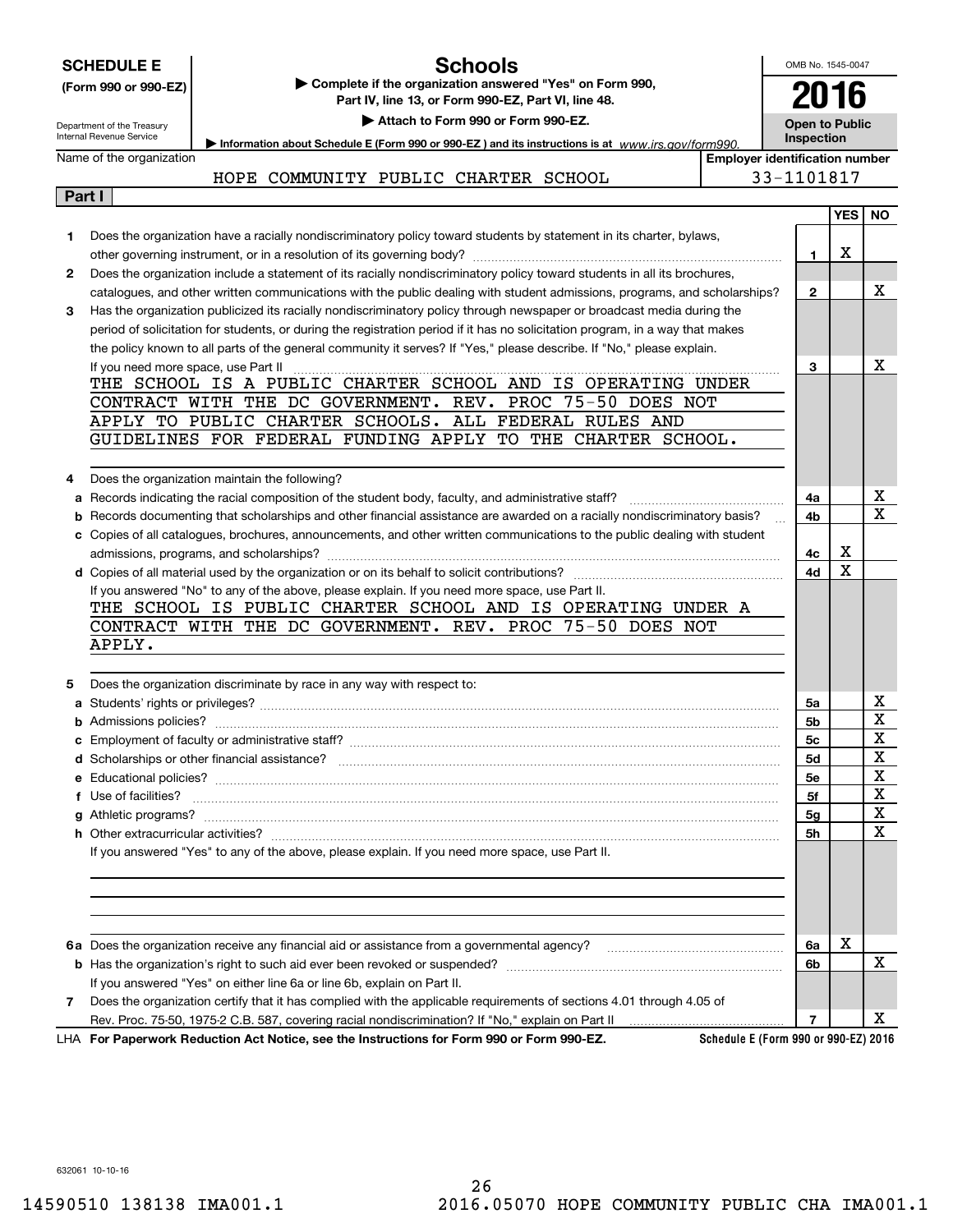33-1101817 Page 2 Schedule E (Form 990 or 990-EZ) 2016  $\,$  HOPE  $\,$  COMMUNITY <code>PUBLIC</code>  $\,$  CHARTER  $\,$  SCHOOL  $\,$   $\,$   $\,$   $\,$  33  $1101817$   $\,$   $\,$   $\,$  Page

Part II | Supplemental Information. Provide the explanations required by Part I, lines 3, 4d, 5h, 6b, and 7, as applicable. Also provide any other additional information.

LINE 6 - EXPLANATION OF GOVERNMENT FINANCIAL AID:

THE SCHOOL IS OPERATING UNDER A CONTRACT WITH THE DC GOVERNMENT AND

RECEIVED FUNDING FROM DC GOVERNMENT DURING FISCAL YEAR OF 2017.

LINE 7 - EXPLANATION OF RACIAL NONDISCRIMINATION COMPLIANCE:

THE SCHOOL IS A PUBLIC CHARTER SCHOOL AND IS OPERATING UNDER A CONTRACT

WITH THE DC GOVERNMENT. REV. PROC. 75-50 DOES NOT APPLY.

632062 10-10-16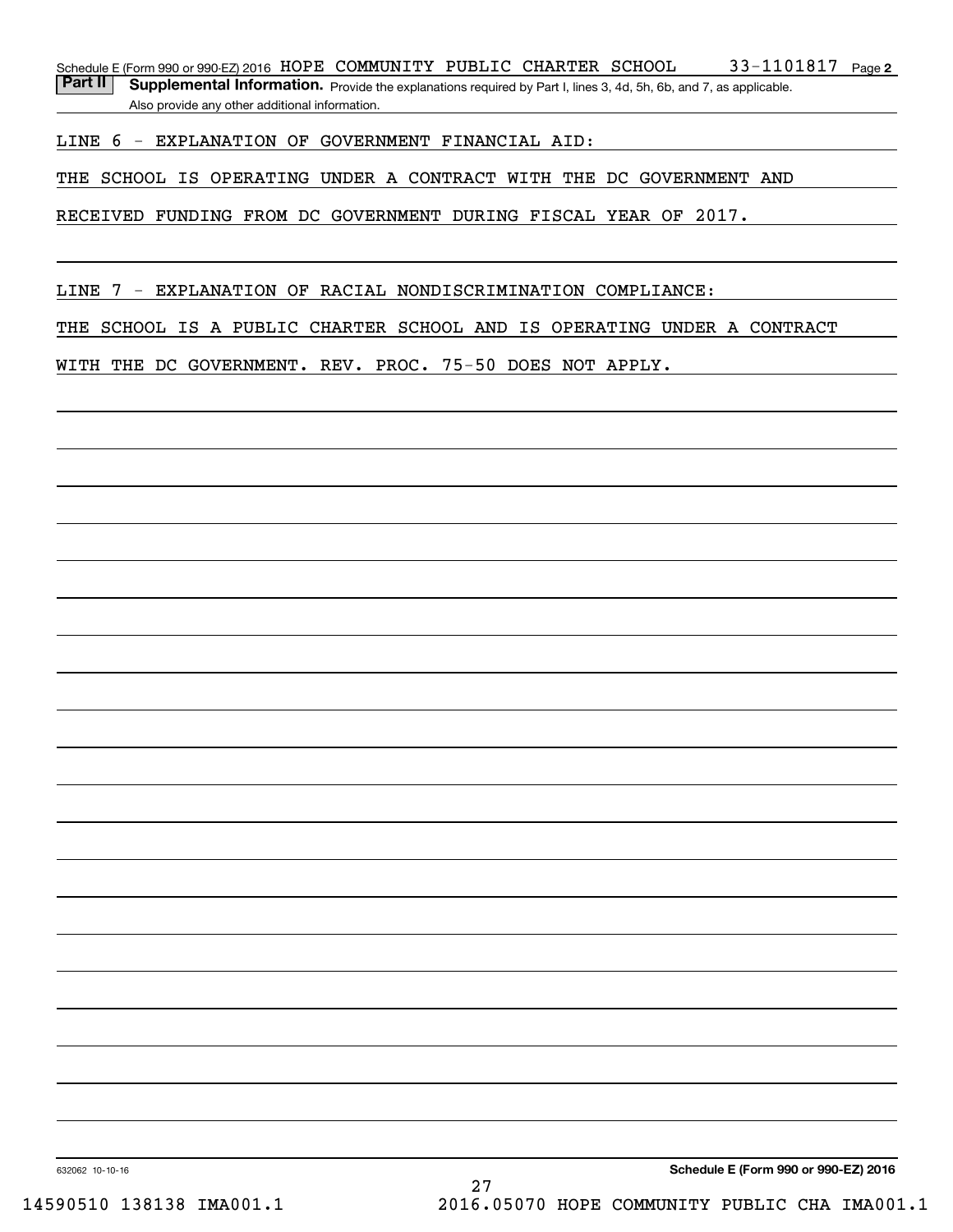**(Form 990 or 990-EZ)**

### Department of the Treasury Internal Revenue Service Name of the organization

**SCHEDULE O Supplemental Information to Form 990 or 990-EZ**

**Complete to provide information for responses to specific questions on Form 990 or 990-EZ or to provide any additional information. | Attach to Form 990 or 990-EZ.**

**Information about Schedule O (Form 990 or 990-EZ) and its instructions is at**  $www.irs.gov/form990.$ 

HOPE COMMUNITY PUBLIC CHARTER SCHOOL 33-1101817

**Employer identification number**

OMB No. 1545-0047

**Open to Public Inspection**

**2016**

FORM 990, PART I, LINE 1, DESCRIPTION OF ORGANIZATION MISSION:

ACADEMICALLY RIGOROUS CONTENT RICH CURRICULUM IN AN ENVIRONMENT IN

WHICH CHARACTER IS MODELED AND PROMOTED, AND A COMMUNITY WHICH BUILDS

TRUSTING RELATIONSHIPS WITH OTHERS.

FORM 990, PART III, LINE 1, DESCRIPTION OF ORGANIZATION MISSION:

HEARTS AND MINDS OF STUDENTS BY PROVIDING THEM WITH AN ACADEMICALLY

RIGOROUS CONTENT RICH CURRICULUM IN AN ENVIRONMENT IN WHICH CHARACTER

IS MODELED.

FORM 990, PART III, LINE 4A, PROGRAM SERVICE ACCOMPLISHMENTS:

COMMUNITIES ENABLE TEACHERS TO BUILD STRONG RELATIONSHIPS WITH STUDENTS

AND WORK CLOSELY WITH FELLOW STAFF MEMBERS. THE SCHOOL ALSO OFFERS

TUTORING TO ASSIST STUDENTS THAT REQUIRE ADDITIONAL SUPPORT. HOPE

COMMUNITY BELIEVES THAT PARENTS HAVE THE PRIMARY RESPONSIBILITY FOR

TEACHING THEIR CHILDREN AND IT IS THE SCHOOL'S ROLE TO WORK ALONGSIDE

PARENTS AND SUPPORT THEM IN THIS TASK. HOPE COMMUNITY ASKS PARENTS TO

SIGN A COVENANT AGREEMENT WITH THE SCHOOL ACCEPTING THESE

RESPONSIBILITIES AND COMMITTING TO WORK WITH US TO FULFILL OUR MISSION.

HOPE HAS ALSO FORMED A PARENT COMMUNITY PARTNERSHIP TEAM TO GIVE

PARENTS AN ACTIVE ROLE IN THE DAILY DECISIONS OF THE SCHOOL.

FORM 990, PART VI, SECTION A, LINE 3:

THE HOPE BOARD HAS DELEGATED CERTAIN RESPONSIBILITIES TO IMAGINE.

FORM 990, PART VI, SECTION B, LINE 11B:

632211 08-25-16 LHA For Paperwork Reduction Act Notice, see the Instructions for Form 990 or 990-EZ. Schedule O (Form 990 or 990-EZ) (2016)

28